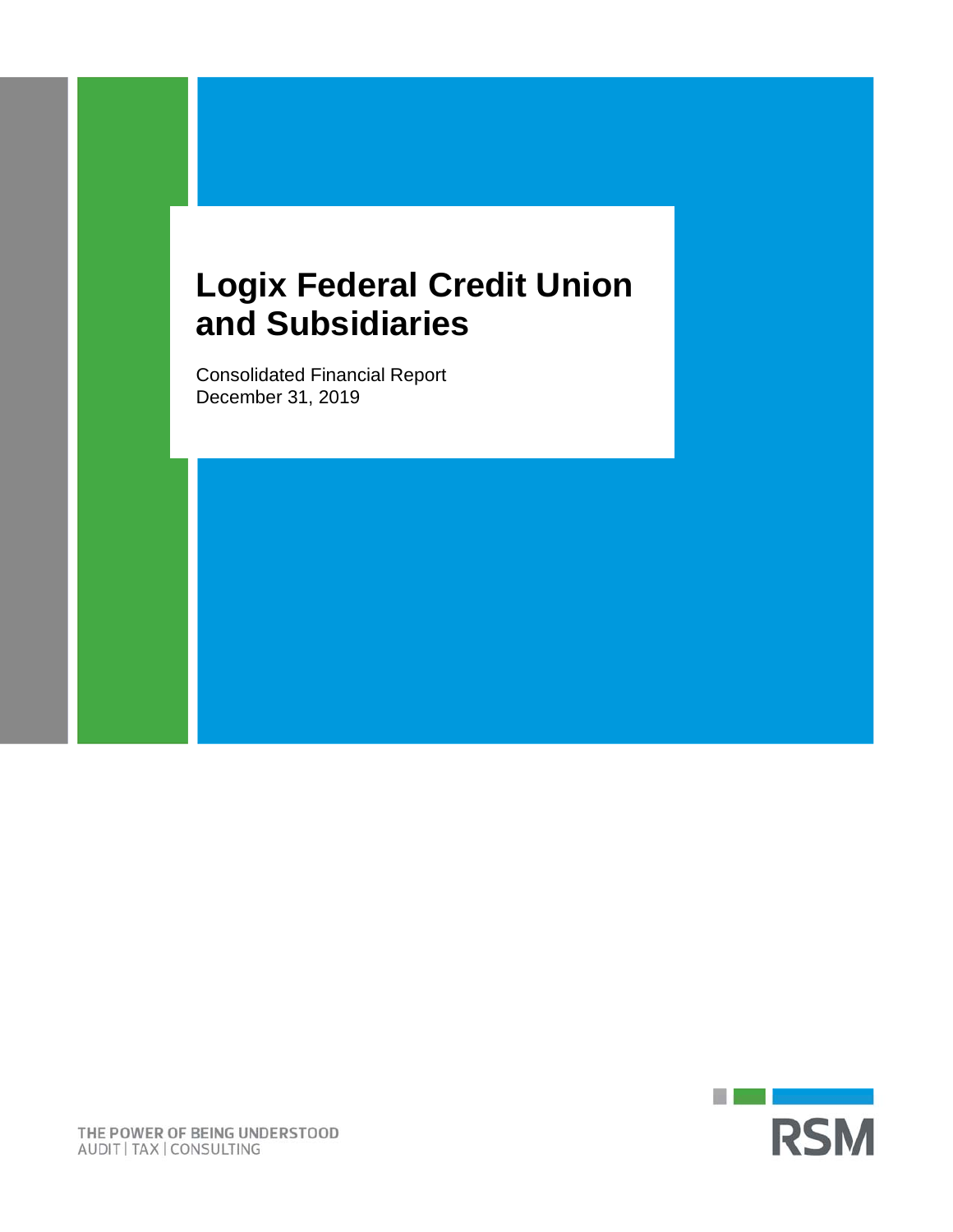# **Contents**

| Independent auditor's report                    |      |
|-------------------------------------------------|------|
| <b>Financial statements</b>                     |      |
| Consolidated statements of financial condition  | 2    |
| Consolidated statements of income               | 3    |
| Consolidated statements of comprehensive income | 4    |
| Consolidated statements of members' equity      | 5    |
| Consolidated statements of cash flows           | 6    |
| Notes to consolidated financial statements      | 7-41 |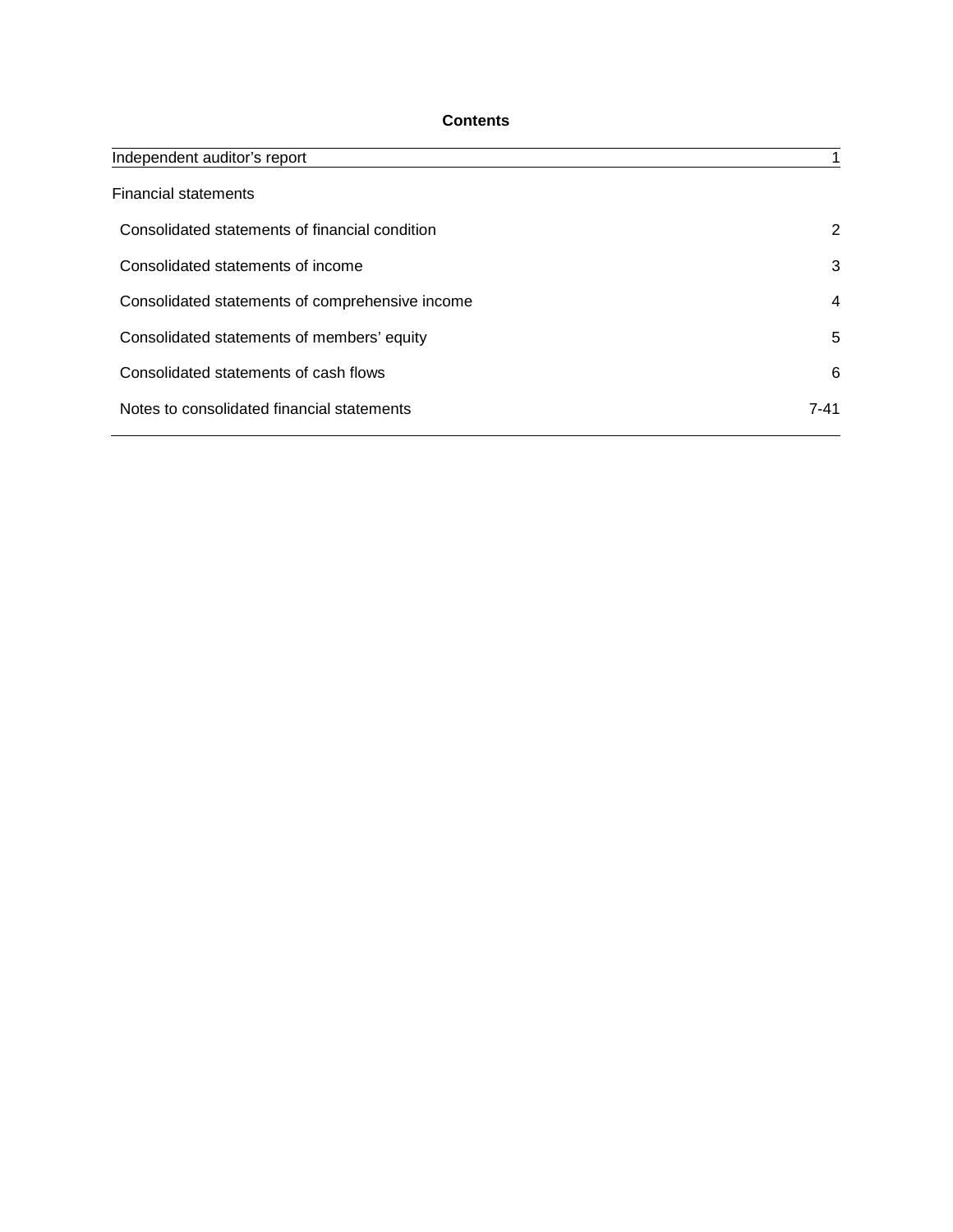

#### **Independent Auditor's Report**

**RSM US LLP** 

To the Supervisory Committee Logix Federal Credit Union and Subsidiaries

#### **Report on the Financial Statements**

We have audited the accompanying consolidated financial statements of Logix Federal Credit Union (a federally chartered credit union) and its subsidiaries, which comprise the consolidated statements of financial condition as of December 31, 2019 and 2018, the related consolidated statements of income, comprehensive income, members' equity and cash flows for the years then ended, and the related notes to the consolidated financial statements (collectively, the financial statements).

#### **Management's Responsibility for the Financial Statements**

Management is responsible for the preparation and fair presentation of these financial statements in accordance with accounting principles generally accepted in the United States of America (U.S. GAAP); this includes the design, implementation and maintenance of internal control relevant to the preparation and fair presentation of financial statements that are free from material misstatement, whether due to fraud or error.

#### **Auditor's Responsibility**

Our responsibility is to express an opinion on these financial statements based on our audits. We conducted our audits in accordance with auditing standards generally accepted in the United States of America. Those standards require that we plan and perform the audit to obtain reasonable assurance about whether the financial statements are free of material misstatement.

An audit involves performing procedures to obtain audit evidence about the amounts and disclosures in the financial statements. The procedures selected depend on the auditor's judgment, including the assessment of the risks of material misstatement of the financial statements, whether due to fraud or error. In making those risk assessments, the auditor considers internal control relevant to the entity's preparation and fair presentation of the financial statements in order to design audit procedures that are appropriate in the circumstances, but not for the purpose of expressing an opinion on the effectiveness of the entity's internal control. Accordingly, we express no such opinion. An audit also includes evaluating the appropriateness of accounting policies used and the reasonableness of significant accounting estimates made by management, as well as evaluating the overall presentation of the financial statements.

We believe that the audit evidence we have obtained is sufficient and appropriate to provide a basis for our audit opinion.

#### **Opinion**

In our opinion, the financial statements referred to above present fairly, in all material respects, the financial position of Logix Federal Credit Union and its subsidiaries as of December 31, 2019 and 2018, and the results of their operations and their cash flows for the years then ended in accordance with U.S. GAAP.

BSM US LLP

San Francisco, California April 8, 2020

THE POWER OF BEING UNDERSTOOD AUDIT | TAX | CONSULTING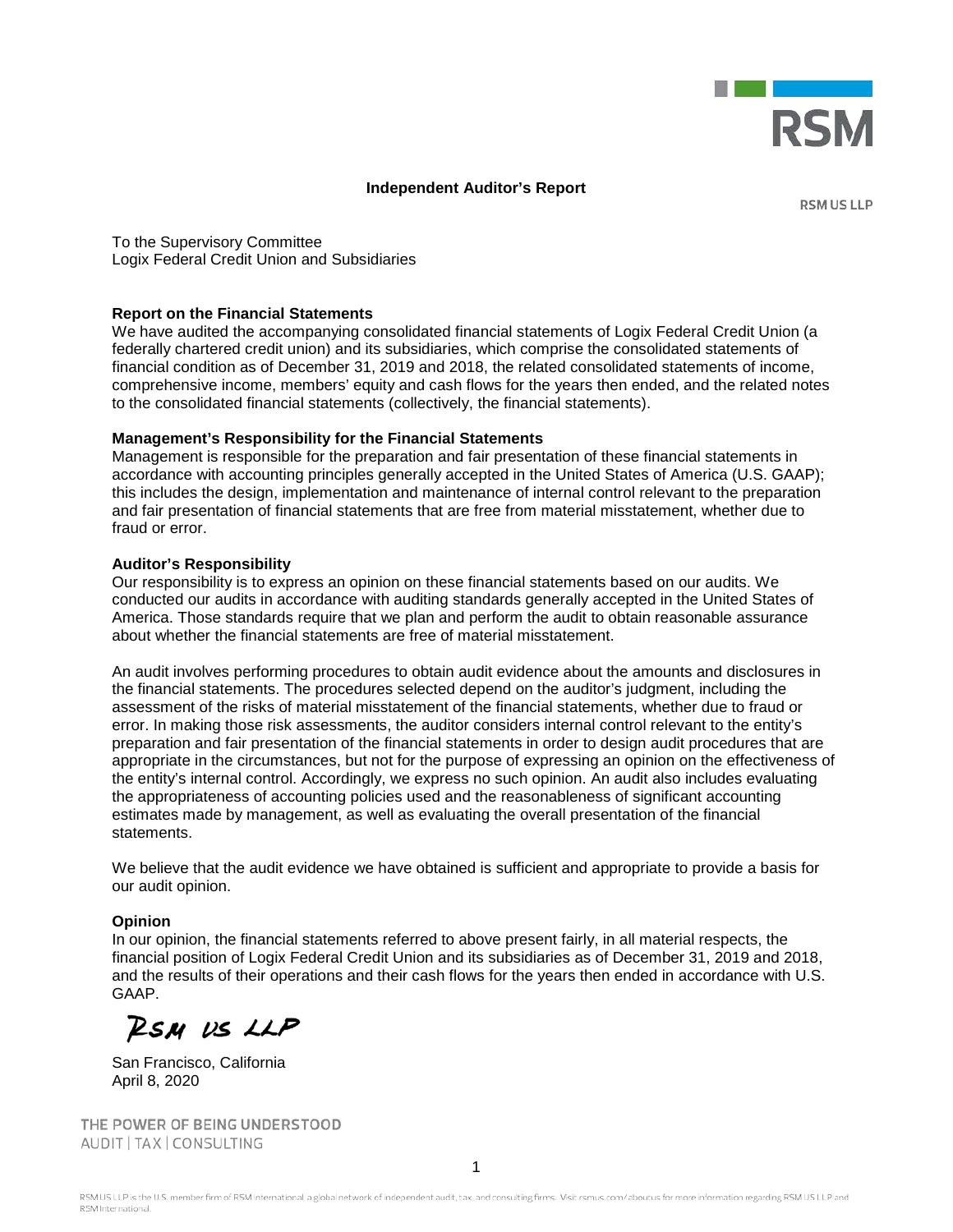# **Consolidated Statements of Financial Condition December 31, 2019 and 2018**

|                                                             | 2019              | 2018              |
|-------------------------------------------------------------|-------------------|-------------------|
| <b>Assets</b>                                               |                   |                   |
| Cash and cash equivalents                                   | \$<br>255,568,605 | \$<br>305,415,759 |
| Available-for-sale debt securities                          | 244,312,186       | 155,811,235       |
| Other investments                                           | 17,250,000        | 17,250,000        |
| Loans held for sale                                         | 72,870,115        | 7,112,168         |
| Loans, net                                                  | 5,479,148,044     | 5,358,564,477     |
| Accrued interest receivable                                 | 17,024,398        | 16,503,172        |
| Premises and equipment, net                                 | 118, 137, 756     | 78,392,473        |
| National Credit Union Share Insurance Fund (NCUSIF) deposit | 42,305,334        | 37,661,758        |
| Other assets                                                | 48,166,720        | 42,351,345        |
| <b>Total assets</b>                                         | \$6,294,783,158   | \$ 6,019,062,387  |
| <b>Liabilities and Members' Equity</b>                      |                   |                   |
| Liabilities:                                                |                   |                   |
| Members' shares                                             | \$5,141,222,485   | \$4,476,910,089   |
| Dividends payable                                           | 5,990,635         | 4,929,104         |
| Accrued expenses and other liabilities                      | 81,707,352        | 78,366,477        |
| Borrowed funds                                              | 85,000,000        | 548,622,193       |
| Notes payable                                               | 1,422,981         | 2,845,962         |
| <b>Total liabilities</b>                                    | 5,315,343,453     | 5,111,673,825     |
| Commitments and contingencies (Notes 5, 8 and 9)            |                   |                   |
| Members' equity:                                            |                   |                   |
| Retained earnings, substantially restricted                 | 1,005,777,490     | 933,491,953       |
| Accumulated other comprehensive loss                        | (26, 337, 785)    | (26, 103, 391)    |
| <b>Total members' equity</b>                                | 979,439,705       | 907,388,562       |
| Total liabilities and members' equity                       | \$6,294,783,158   | \$ 6,019,062,387  |
|                                                             |                   |                   |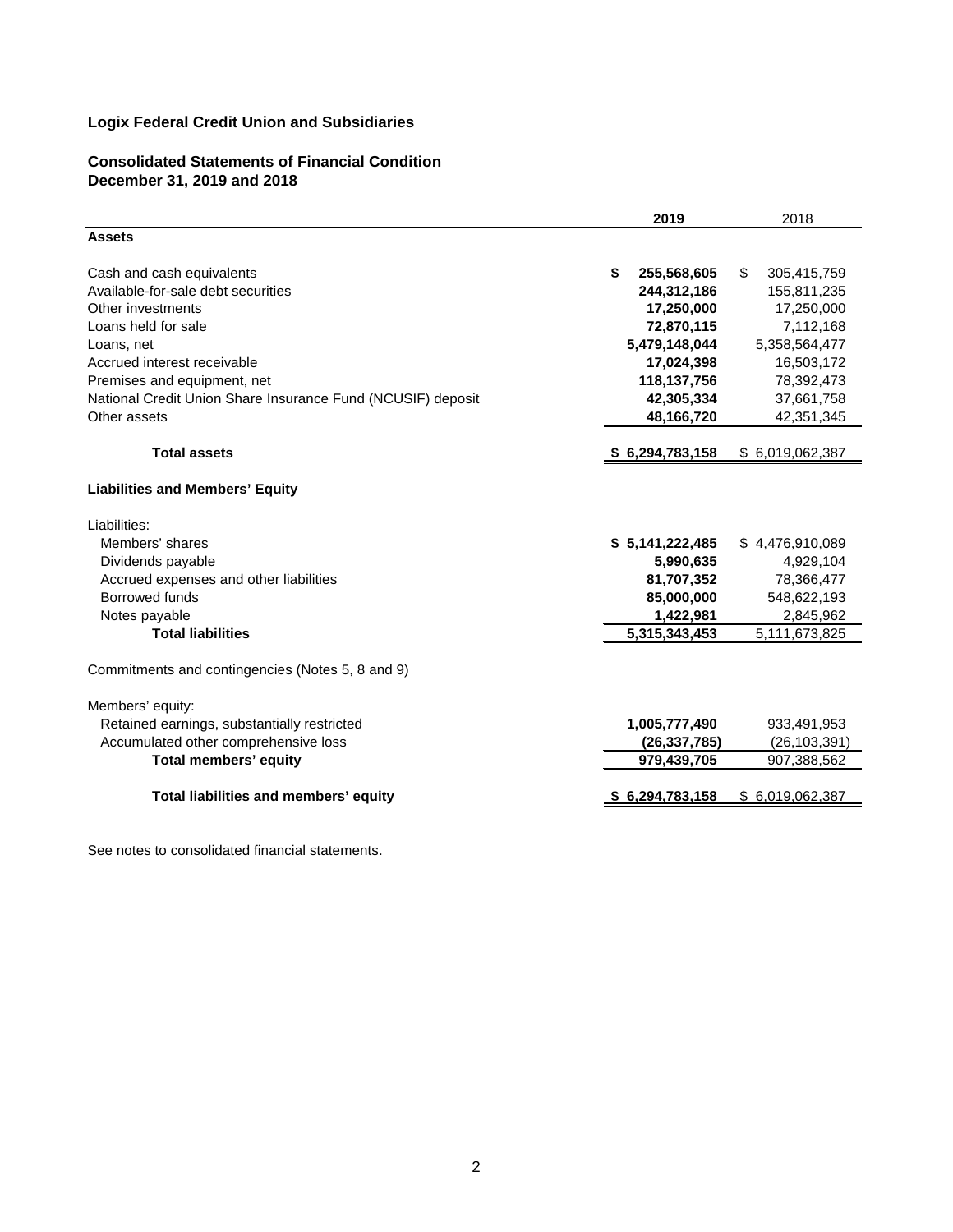# **Consolidated Statements of Income Years Ended December 31, 2019 and 2018**

|                                                     | 2019          | 2018             |
|-----------------------------------------------------|---------------|------------------|
| Interest income:                                    |               |                  |
| Loans                                               | \$233,733,028 | \$209,596,293    |
| Investments and cash equivalents                    | 7,120,448     | 10,879,335       |
| <b>Total interest income</b>                        | 240,853,476   | 220,475,628      |
| Interest expense:                                   |               |                  |
| Members' shares                                     | 67,900,759    | 39,758,817       |
| <b>Borrowed funds</b>                               | 1,345,442     | 9,920,126        |
| <b>Total interest expense</b>                       | 69,246,201    | 49,678,943       |
| Net interest income                                 | 171,607,275   | 170,796,685      |
| Provision for loan losses                           | 21,600,000    | 20,000,000       |
| Net interest income after provision for loan losses | 150,007,275   | 150,796,685      |
| Noninterest income:                                 |               |                  |
| Services charges and fees on deposit accounts       | 11,046,217    | 10,541,971       |
| Interchange income                                  | 18,833,629    | 17,115,029       |
| Commissions                                         | 10,895,819    | 10,432,449       |
| Loan fees and servicing income                      | 6,478,288     | 6,076,934        |
| Gains on sales of loans                             | 8,463,995     | 6,124,557        |
| Gains on sales of debt securities                   | 605,169       | 118,263          |
| Other noninterest income                            | 1,527,572     | 3,476,422        |
| <b>Total noninterest income</b>                     | 57,850,689    | 53,885,625       |
| Noninterest expense:                                |               |                  |
| Salaries and benefits                               | 78,962,180    | 73,067,943       |
| Operations and occupancy                            | 56,610,247    | 53,002,376       |
| <b>Total noninterest expense</b>                    | 135,572,427   | 126,070,319      |
|                                                     |               |                  |
| <b>Net income</b>                                   | 72,285,537    | 78,611,991<br>\$ |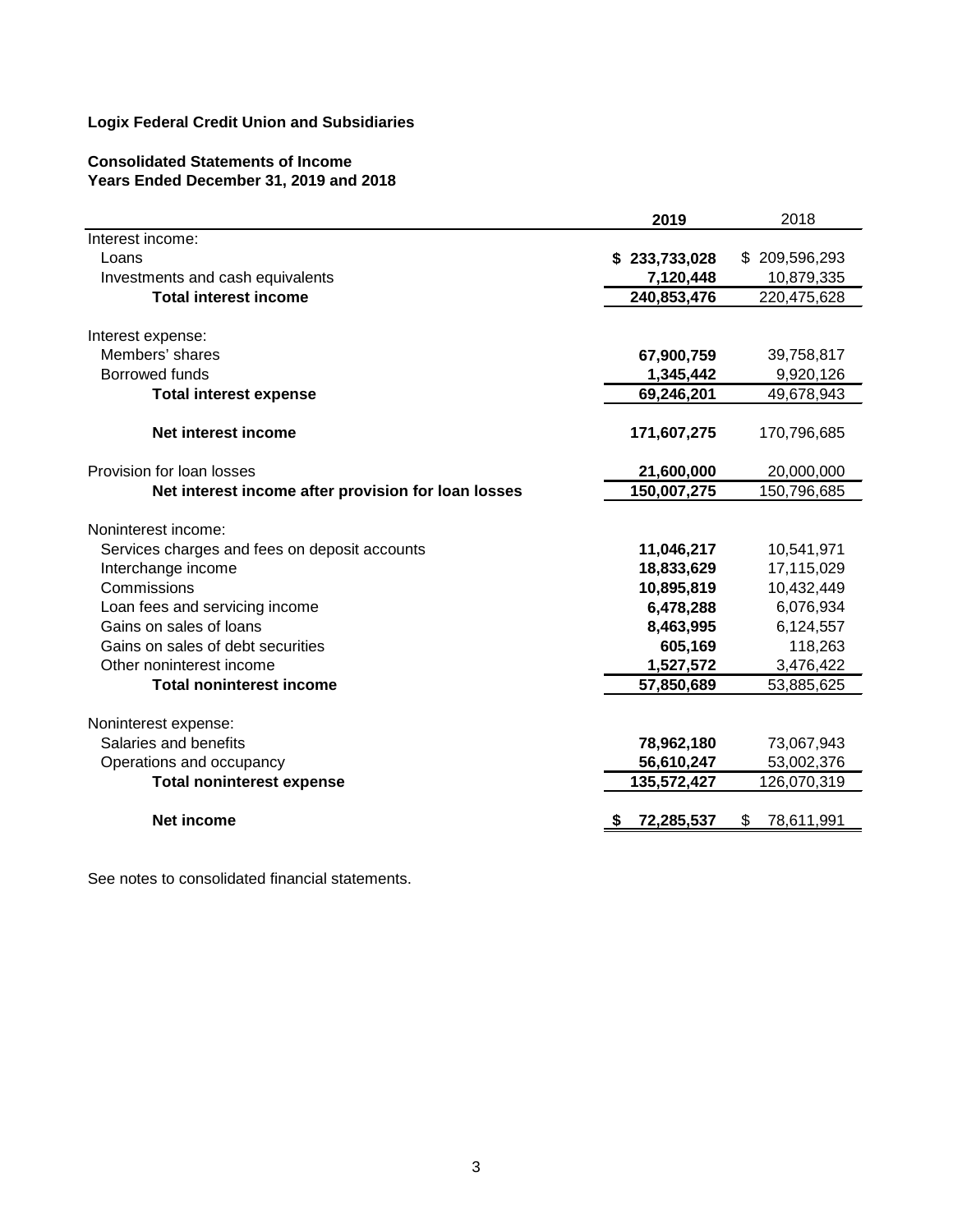# **Consolidated Statements of Comprehensive Income Years Ended December 31, 2019 and 2018**

|                                                                          | 2019        |   | 2018          |
|--------------------------------------------------------------------------|-------------|---|---------------|
| Net income                                                               | 72,285,537  | S | 78,611,991    |
| Other comprehensive loss:                                                |             |   |               |
| Adjustment to defined benefit pension plan                               | (1,292,700) |   | 409,437       |
| Adjustment to postretirement benefit plan                                | (153, 642)  |   | 57.070        |
| Adjustment to supplemental executive retirement plan                     | (676, 091)  |   | (1, 174, 164) |
| Unrealized holding gains (losses) on available-for-sale debt securities, |             |   |               |
| net of realized gains, on sale of available-for-sale debt securities of  |             |   |               |
| approximately \$605,000 and \$118,000 for the years ended                |             |   |               |
| December 31, 2019 and 2018, respectively                                 | 1,888,040   |   | (1,890,290)   |
| Other comprehensive loss                                                 | (234, 393)  |   | (2,597,947)   |
| <b>Comprehensive income</b>                                              | 72,051,144  |   | 76,014,044    |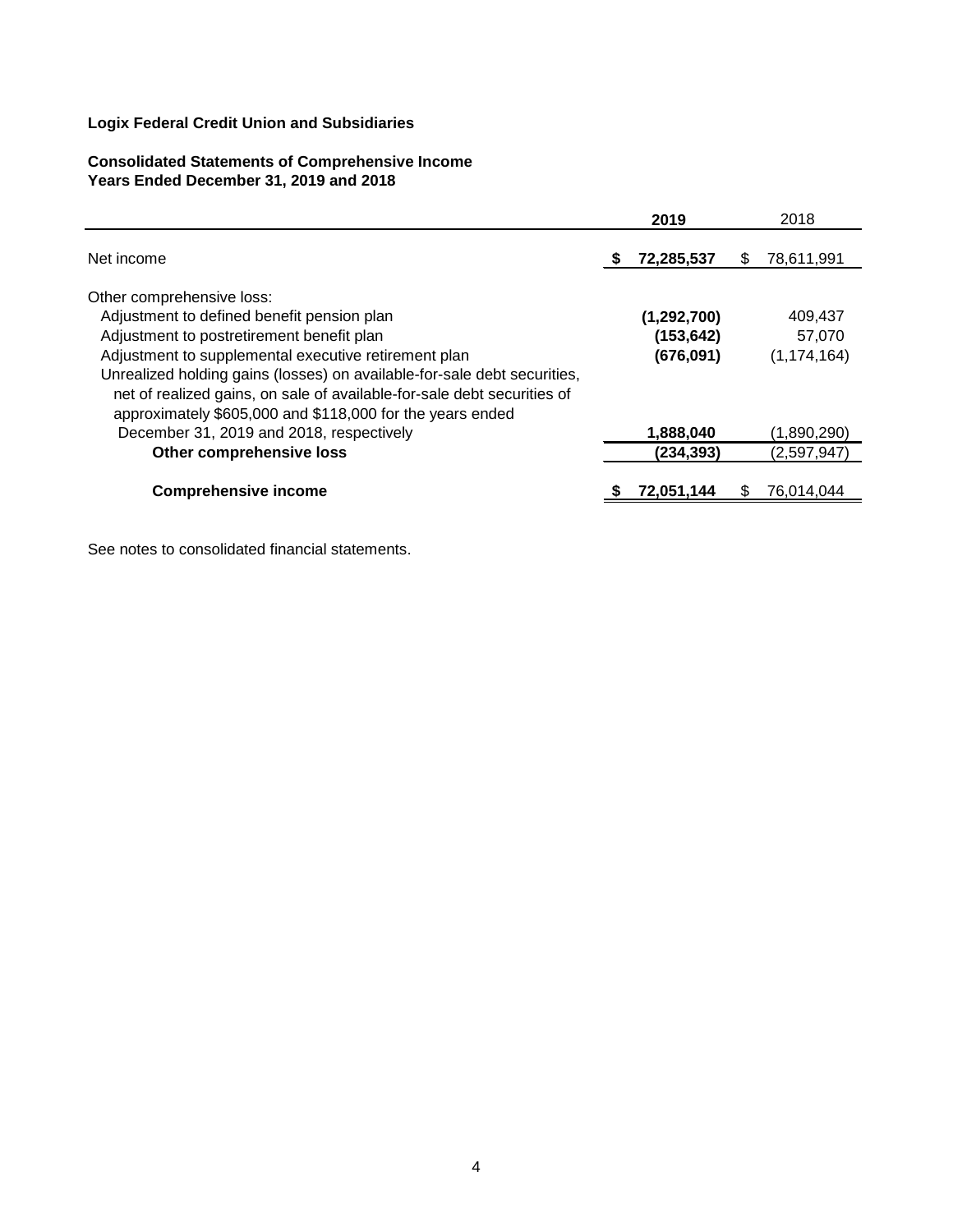# **Consolidated Statements of Members' Equity Years Ended December 31, 2019 and 2018**

|                            |                        | <b>Retained Earnings</b> |                  |    |              |   | Accumulated<br>Other |   |             |
|----------------------------|------------------------|--------------------------|------------------|----|--------------|---|----------------------|---|-------------|
|                            |                        | Other                    |                  |    |              |   | Comprehensive        |   |             |
|                            | <b>Regular Reserve</b> | Appropriated             | Unappropriated   |    | Total        |   | Loss                 |   | Total       |
| Balance, December 31, 2017 | \$<br>31,302,181       | 785,770,684              | \$<br>37.807.097 | S. | 854,879,962  | S | (23, 505, 444)       | S | 831,374,518 |
| Net income                 |                        |                          | 78,611,991       |    | 78,611,991   |   |                      |   | 78,611,991  |
| Other comprehensive loss   |                        |                          |                  |    |              |   | (2,597,947)          |   | (2,597,947) |
| Appropriations             |                        | 73,926,730               | (73,926,730)     |    |              |   |                      |   |             |
| Balance, December 31, 2018 | 31.302.181             | 859,697,414              | 42,492,358       |    | 933,491,953  |   | (26, 103, 391)       |   | 907,388,562 |
| Net income                 |                        |                          | 72,285,537       |    | 72,285,537   |   |                      |   | 72,285,537  |
| Other comprehensive loss   |                        |                          |                  |    |              |   | (234, 394)           |   | (234, 394)  |
| Appropriations             |                        | 66,832,759               | (66, 832, 759)   |    |              |   |                      |   |             |
| Balance, December 31, 2019 | 31,302,181             | 926,530,173              | 47.945.136       |    | .005.777.490 |   | (26.337.785)         |   | 979.439.705 |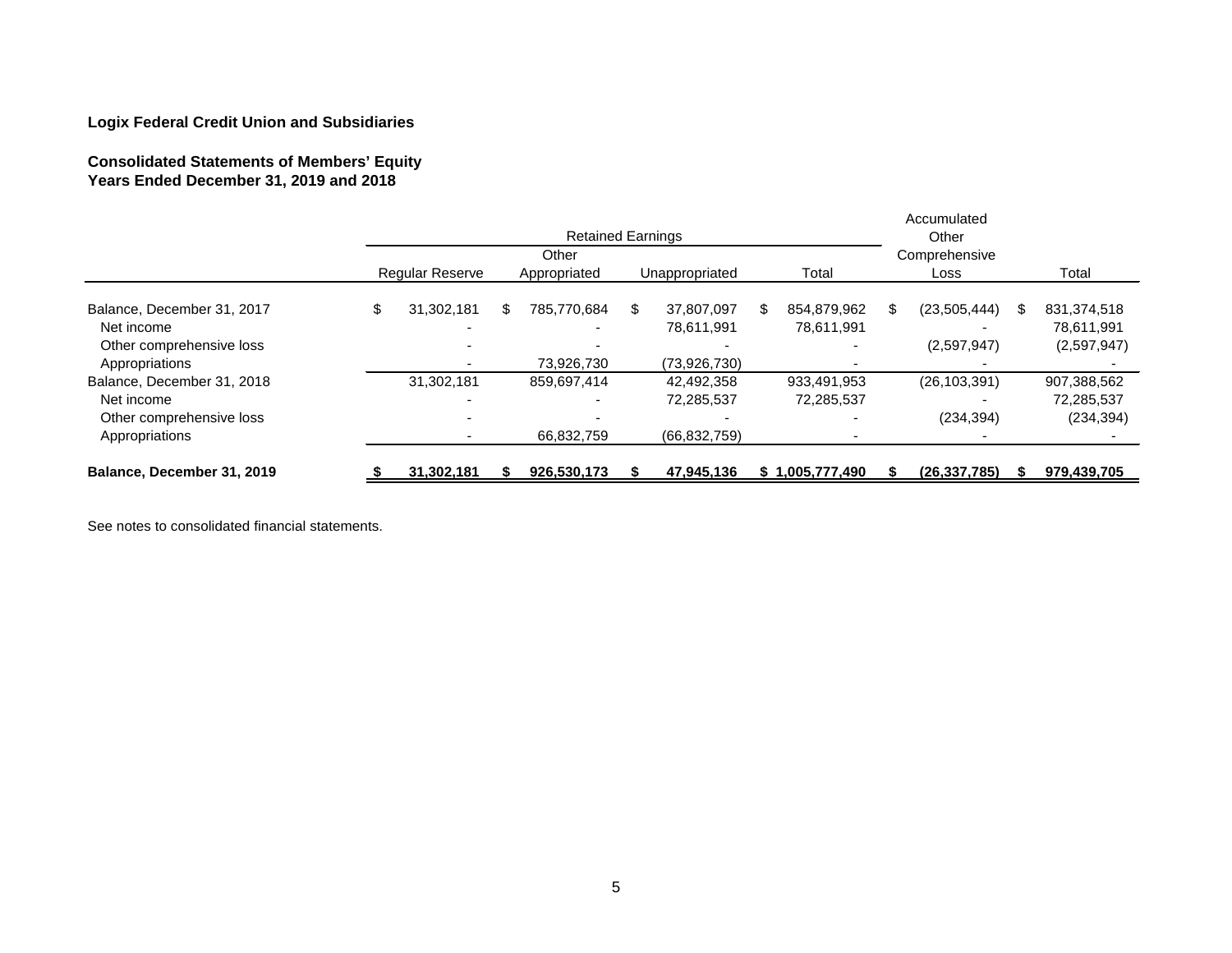# **Consolidated Statements of Cash Flows Years Ended December 31, 2019 and 2018**

|                                                                            | 2019             |    | 2018                     |
|----------------------------------------------------------------------------|------------------|----|--------------------------|
| Cash flows from operating activities:                                      |                  |    |                          |
| Net income                                                                 | \$<br>72,285,537 | \$ | 78,611,991               |
| Adjustments to reconcile net income to net cash provided by operating      |                  |    |                          |
| activities:                                                                |                  |    |                          |
| Amortization of premium on available-for-sale debt securities, net         | 623,733          |    | 973,649                  |
| Amortization of mortgage servicing rights                                  | 2,151,033        |    | 1,794,177                |
| Capitalization of servicing rights                                         | (4, 206, 437)    |    | (5,318,365)              |
| Provision for loan losses                                                  | 21,600,000       |    | 20,000,000               |
| Capitalization of deferred net loan origination costs, net                 | (124, 970)       |    | (3,602,250)              |
| Depreciation and amortization of premises and equipment                    | 5,527,803        |    | 5,281,707                |
| Losses on disposal of premises and equipment                               | 5,127            |    | 7,952                    |
| Gains on sales of real estate owned                                        |                  |    | (8, 113)                 |
| Gains on sales of available-for-sale debt securities                       | (605, 169)       |    | (118, 263)               |
| Originations of loans to be sold                                           | (376, 164, 275)  |    | (169, 847, 241)          |
| Proceeds from sales of loans originated for sale                           | 318,870,323      |    | 195,551,042              |
| Gains on sales of loans                                                    | (8,463,995)      |    | (6, 124, 557)            |
| Net change in:                                                             |                  |    |                          |
| Accrued interest receivable                                                | (521, 226)       |    | (1,435,735)              |
| Other assets                                                               | (3,759,971)      |    | (4,387,618)              |
| Accrued expenses and other liabilities                                     | 2,279,973        |    | 5,353,115                |
| Net cash provided by operating activities                                  | 29,497,486       |    | 116,731,491              |
|                                                                            |                  |    |                          |
| Cash flows from investing activities:                                      |                  |    |                          |
| Purchases of available-for-sale debt securities                            | (166, 786, 143)  |    | (10,641,102)             |
| Proceeds from sales of available-for-sale debt securities                  | 31,204,655       |    | 10,748,000               |
| Proceeds from principal pay-downs on available-for-sale debt securities    | 48,950,013       |    | 65,907,283               |
| Proceeds from sales of other real estate owned                             |                  |    | 405,063                  |
| Net change in other investments                                            |                  |    | 23,790,000               |
| Net increase in loans as a result of originations and principal repayments | (142, 058, 597)  |    | (620, 075, 217)          |
| Increase in the NCUSIF deposit                                             | (4,643,577)      |    | (1,286,180)              |
| Purchase of premises and equipment                                         | (45, 278, 213)   |    | (32, 355, 556)           |
| Net cash used in investing activities                                      | (278, 611, 862)  |    | (563, 507, 709)          |
|                                                                            |                  |    |                          |
| Cash flows from financing activities:<br>Net increase in members' shares   |                  |    |                          |
|                                                                            | 664,312,396      |    | 311,657,125              |
| Net proceeds from (prepayments of) borrowed funds                          | (463, 622, 193)  |    | 238,622,193              |
| Proceeds from notes payable                                                | (1,422,981)      |    | 4,268,940<br>(1,422,981) |
| Repayments of notes payable<br>Net cash provided by financing activities   |                  |    |                          |
|                                                                            | 199,267,222      |    | 553,125,277              |
| (Decrease) increase in cash and cash equivalents                           | (49, 847, 154)   |    | 106,349,059              |
| Cash and cash equivalents, beginning of year                               | 305,415,759      |    | 199,066,700              |
| Cash and cash equivalents, end of year                                     | 255,568,605      | S  | 305,415,759              |
|                                                                            |                  |    |                          |
| Supplemental disclosure of cash flow information:                          |                  |    |                          |
| Dividends paid on members' shares and interest paid on borrowed funds      | 69,444,345       | \$ | 47,332,198               |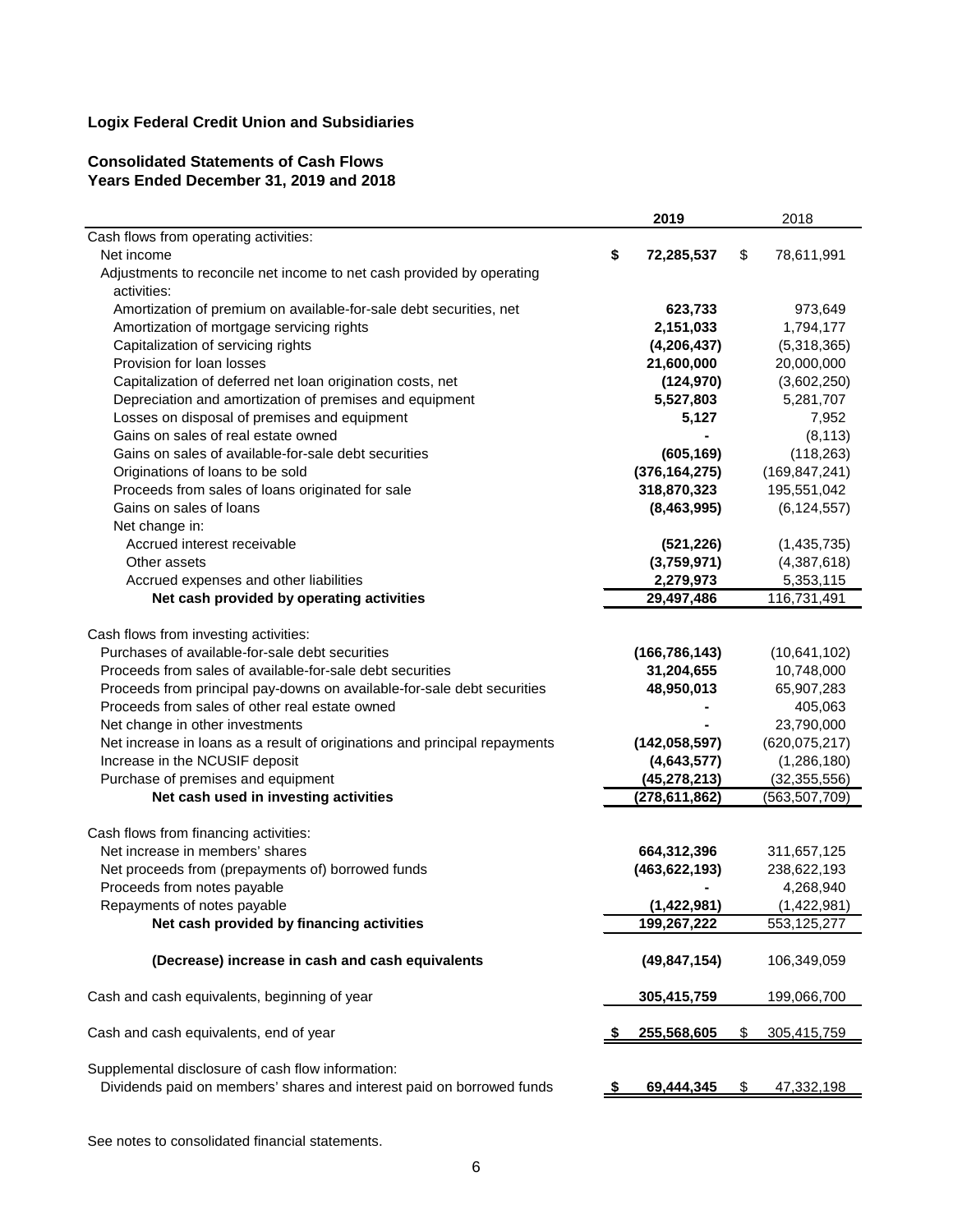#### **Notes to Consolidated Financial Statements**

## **Note 1. Nature of Operations and Summary of Significant Accounting Policies**

**Nature of operations:** Logix Federal Credit Union (the Credit Union) is a cooperative association holding a charter under the provisions of the Federal Credit Union Act. Membership is open to anyone who is part of the Credit Union's select employer groups or associations, as listed in the Credit Union's Charter and Bylaws, or if they are related to an existing member. The field of membership is defined in the Credit Union's Charter and Bylaws.

A summary of the Credit Union's significant accounting policies is as follows:

**Significant accounting policies:** The Credit Union follows the accounting standards set by the Financial Accounting Standards Board (FASB). The FASB establishes the accounting principles generally accepted in the United States of America (U.S. GAAP) that are followed to ensure consistent reporting of the financial condition, results of operations and cash flows of the Credit Union. References to U.S. GAAP issued by the FASB in these notes are regarding FASB Accounting Standards Codification, (ASC or the Codification) and Accounting Standards Update (ASU).

**Principles of consolidation:** The accompanying consolidated financial statements include the accounts of the Credit Union and its wholly owned subsidiaries, one of which is inactive. The other subsidiary is Logix Employment Services, Inc. (LESI), who leases employees to the Credit Union. All material intercompany balances and transactions have been eliminated in consolidation.

**Use of estimates:** The preparation of consolidated financial statements requires management to make estimates and assumptions that affect the reported amounts of assets and liabilities and disclosure of contingent assets and liabilities at the date of the consolidated financial statements, and the reported amounts of income and expenses during the reporting period. Actual results could differ from those estimates. Material estimates that are particularly susceptible to significant change in the near term relate to the determination of the allowance for loan losses; the fair value of financial instruments and nonfinancial assets for measurement and disclosure, including, but not limited to, available-for-sale debt securities, loans held for sale, impaired loans, foreclosed property, and loan servicing rights; and defined benefit, postretirement benefit and supplemental executive retirement plans.

**Concentrations of credit risk:** Most of the Credit Union's business activity is with its members, many of whom reside in Southern California. The loan portfolio is diversified as a result of the Credit Union's membership. However, the Credit Union's loan portfolio has significant balances that are collateralized by residential and commercial real estate and may be exposed to credit risk resulting from this geographic concentration. In addition, the Credit Union's loan portfolio includes certain nontraditional loans (as described in Note 3), as well as unsecured loans, which by their nature increase the risk of loss compared to those loans that are collateralized. When all other collection efforts have been exhausted, the Credit Union's policy is to enforce its first lienholder status by repossession of the collateral. Repossessed collateral normally consists of vehicles, residential and commercial real estate.

**Fair value:** The Codification defines fair value, establishes a framework for measuring fair value and expands disclosures about fair value measurement. Fair value is a market-based measurement, not an entity-specific measurement, and the hierarchy gives the highest priority to quoted prices in active markets. Fair value measurements are disclosed by level within the fair value hierarchy.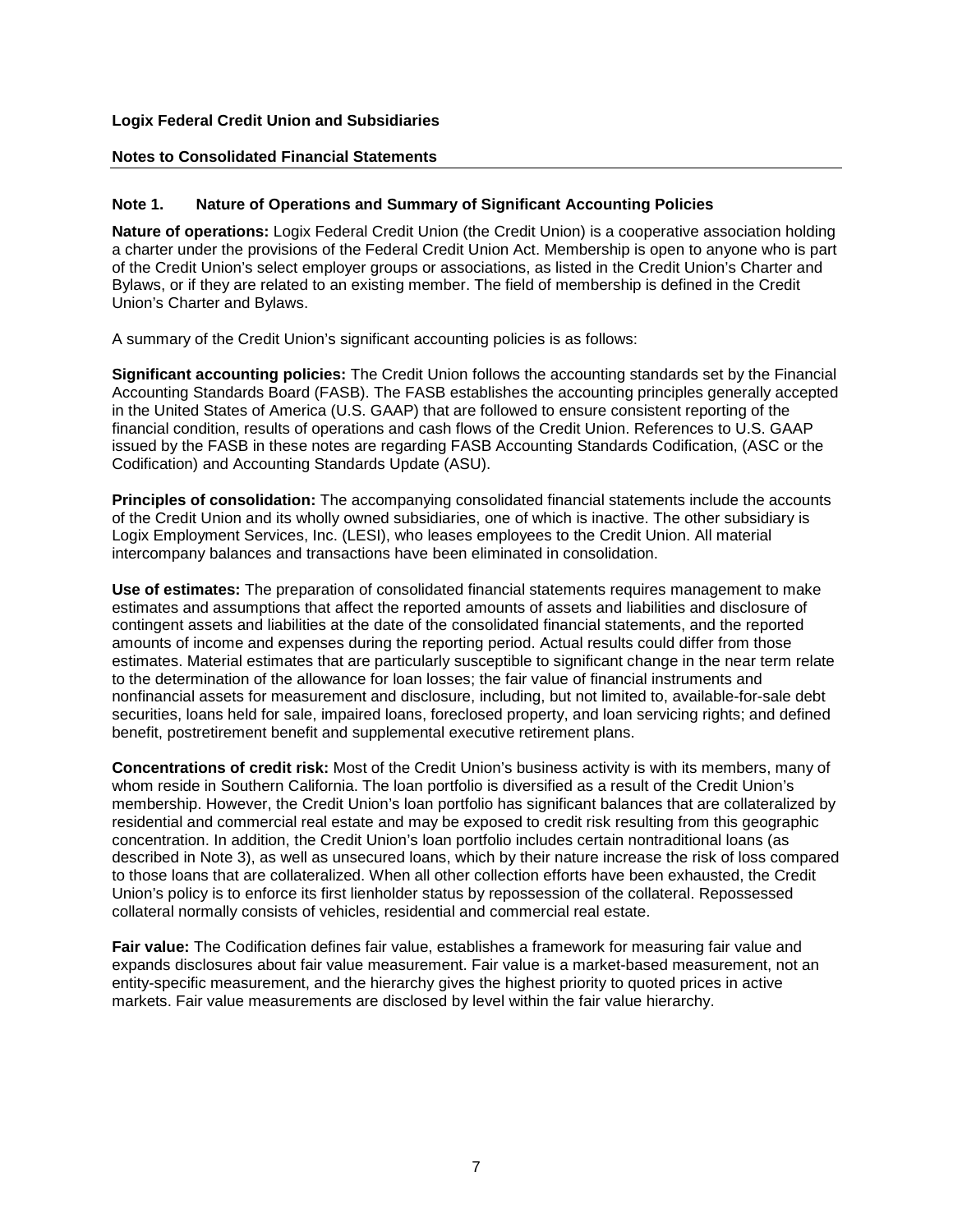## **Notes to Consolidated Financial Statements**

# **Note 1. Nature of Operations and Summary of Significant Accounting Policies (Continued)**

Fair value is the price that would be received to sell an asset or paid to transfer a liability in an orderly transaction between market participants. Valuation techniques are to be consistent with the market approach, the income approach and/or the cost approach. Inputs to valuation techniques refer to the assumptions that market participants would use in pricing the asset or liability. Inputs may be observable, meaning those that reflect the assumptions market participants would use in pricing the asset or liability developed based on market data obtained from independent sources, or unobservable, meaning those that reflect the reporting entity's own assumptions about the assumptions market participants would use in pricing the asset or liability developed based on the best information available in the circumstances. In that regard, the fair value hierarchy establishes valuation inputs that give the highest priority to quoted prices in active markets for identical assets or liabilities and the lowest priority to unobservable inputs. The fair value hierarchy is as follows:

- **Level 1:** Quoted prices (unadjusted) for identical assets or liabilities in active markets that the entity has the ability to access as of the measurement date
- **Level 2:** Significant other observable inputs other than Level 1 prices such as quoted prices for similar assets or liabilities, quoted prices in markets that are not active, or other inputs that are observable or can be corroborated by observable market data
- **Level 3:** Significant unobservable inputs that reflect a reporting entity's own assumptions about the assumptions that market participants would use in pricing an asset or liability

A summary of the Credit Union's financial instruments and other accounts subject to fair value measurement and/or disclosure, including methodologies and resulting values, is presented in Note 13.

**Cash and cash equivalents:** For the purpose of the consolidated statements of financial condition and cash flows, cash and cash equivalents include cash on hand, amounts due from financial institutions and highly liquid debt instruments classified as cash that were purchased with maturities of three months or less. Amounts due from financial institutions may, at times, exceed federally insured limits.

**Investments:** Debt securities are classified as available-for-sale and recorded at fair value, with unrealized gains and losses excluded from earnings and reported in other comprehensive income.

Purchase premiums and discounts are recognized in interest income using the interest method over the terms of the securities. Declines in the fair value of individual available-for-sale debt securities below their cost that are deemed to be other than temporary are allocated to either (1) credit losses (which are reflected in earnings as realized losses) or (2) noncredit losses (which are recorded in other comprehensive income). In determining whether other-than-temporary impairments exist, management considers many factors, including (1) the length of time and the extent to which the fair value has been less than cost, (2) the financial condition and near-term prospects of the issuer, (3) the current liquidity and volatility of the market for each of the individual security categories, (4) the projected cash flows from the specific security type, (5) the financial guarantee and financial rating of the issuer, and (6) the intent and ability of the Credit Union to retain its investment in the issue for a period of time sufficient to allow for any anticipated recovery in fair value. Gains and losses on the sale of securities are recorded in noninterest income on the trade date and are determined using the specific identification method.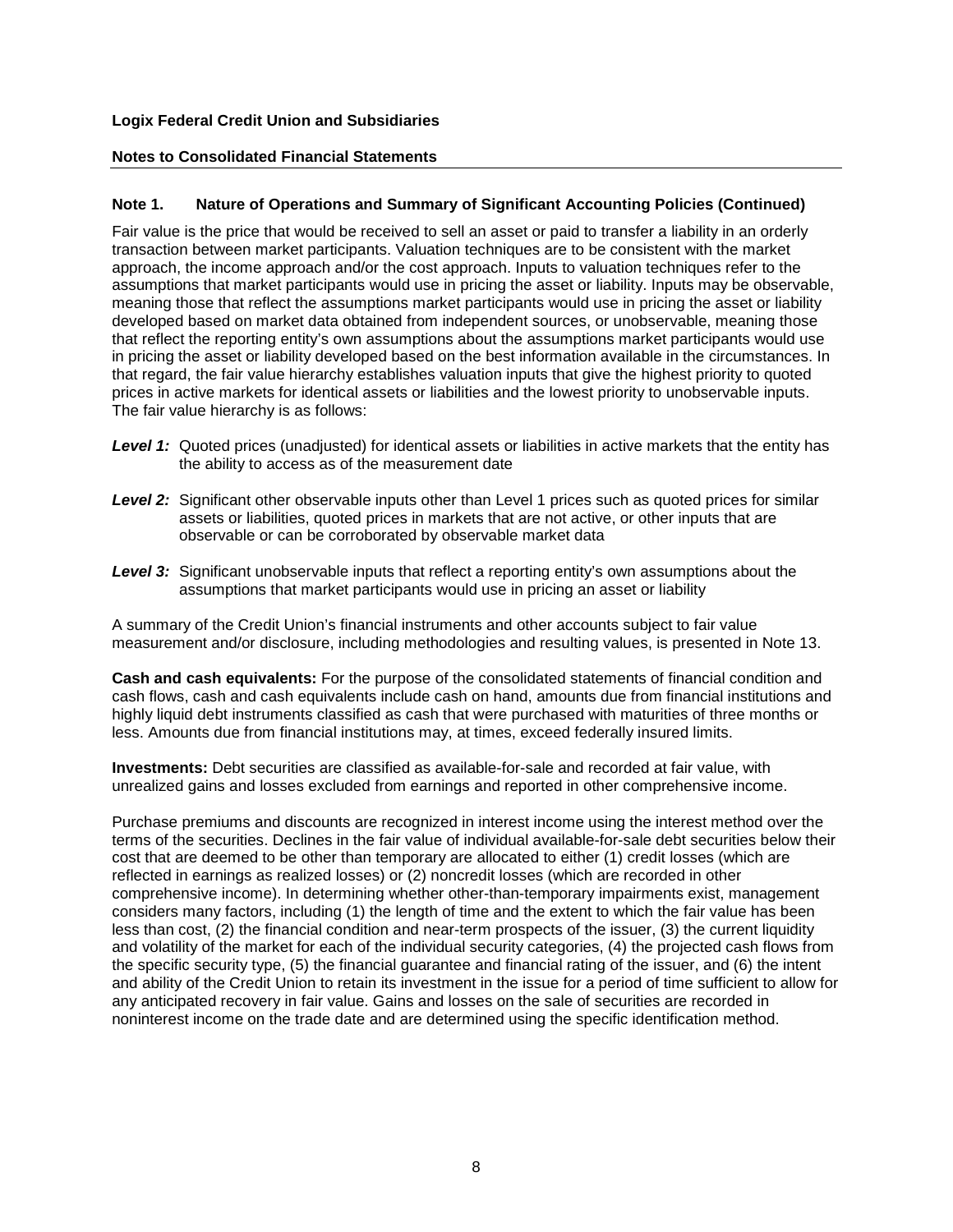#### **Notes to Consolidated Financial Statements**

# **Note 1. Nature of Operations and Summary of Significant Accounting Policies (Continued)**

**Federal Home Loan Bank stock:** The Credit Union became a member of the Federal Home Loan Bank (FHLB) of San Francisco in 2012 and is required to maintain an investment in capital stock of the FHLB in an amount equal to 1 percent of its membership asset value, which comprises substantially all commercial and residential mortgage loans and investment securities. No ready market exists for FHLB stock, and it has no quoted market value. FHLB stock is included in other investments on the consolidated statements of financial condition and is stated at cost.

**Loans held for sale:** Mortgage loans originated and intended for sale in the secondary market are carried at the lower of aggregate cost or estimated market value. All sales are made without recourse subject to the customary representations and warranties.

**Loans, net:** The Credit Union grants mortgage and consumer loans to members. The portfolio also includes commercial loans. The loan portfolio comprises three segments, with further disaggregation into classes of loans, as follows: residential real estate (first mortgages, second mortgages and equity lines), commercial (commercial real estate and Small Business Administration (SBA)) and consumer (vehicles, credit cards and other). The relevant risk characteristics for these classes of loans are as follows:

*First mortgages:* This portfolio class consists of wholly owned loans for which the Credit Union possesses a senior lien on the underlying collateral. Changes in real property values and the financial stability status of borrowers are key risk factors that may impact the collectibility of these loans, along with the condition of the collateral if foreclosed.

*Second mortgages:* This portfolio class consists of wholly owned loans for which the Credit Union possesses a junior lien on the underlying collateral. Changes in real property values and the financial stability status of borrowers are key risk factors that may impact the collectibility of these loans, along with the condition of the collateral if foreclosed.

*Equity lines:* This portfolio class consists of wholly owned loans for which the Credit Union possesses a junior lien on the underlying collateral. Changes in real property values and the financial stability status of borrowers are key risk factors that may impact the collectibility of these loans, along with the condition of the collateral if foreclosed.

*Commercial real estate:* This portfolio class consists of commercial real estate loans secured by the underlying collateral. Changes in commercial property values and the financial stability status of borrowers are key risk factors that may impact the collectibility of these loans, along with the condition of the collateral if foreclosed.

**SBA:** This portfolio class consists of small business loans secured by the underlying collateral. Changes in commercial property values and the financial stability status of borrowers are key risk factors that may impact the collectibility of these loans, along with the condition of the collateral if foreclosed.

*Vehicles:* This portfolio class primarily consists of loans that are secured by underlying collateral, which are primarily vehicles. The financial stability status of borrowers is a key risk factor that may impact the collectibility of these loans, along with the nature, value and condition of the collateral if foreclosed.

*Credit cards:* This portfolio class primarily consists of loans that are unsecured, which are primarily personal lines of credit. The financial stability status of borrowers is a key risk factor that may impact the collectibility of these loans due to the absence of collateral.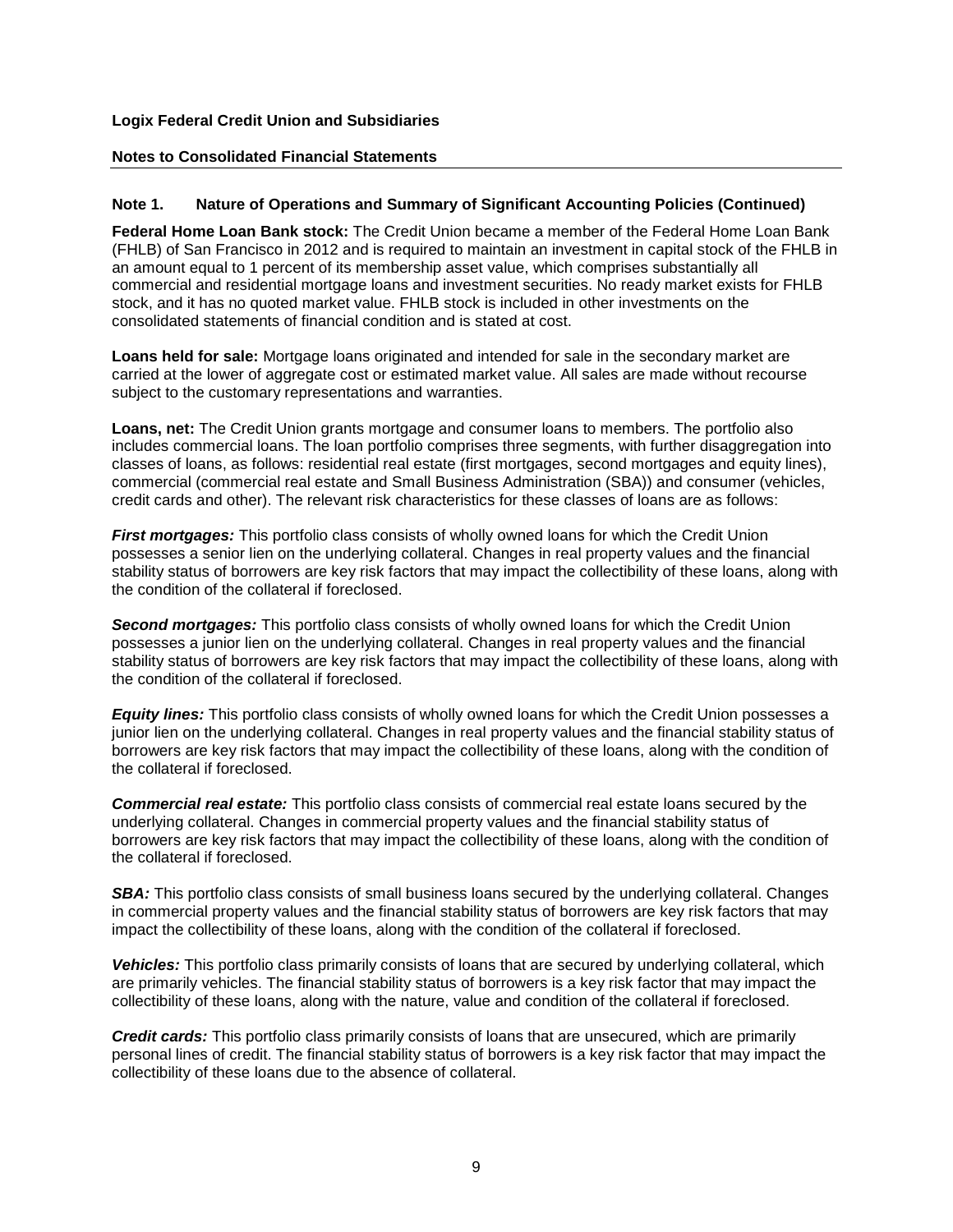#### **Notes to Consolidated Financial Statements**

## **Note 1. Nature of Operations and Summary of Significant Accounting Policies (Continued)**

*Other consumer:* This portfolio class primarily consists of other consumer loans that are secured and unsecured. For other secured loans, the financial stability status of borrowers is a key risk factor that may impact the collectibility of these loans, along with the nature, value and condition of the collateral if foreclosed. For other unsecured loans, the financial stability status of borrowers is a key risk factor that may impact the collectibility of these loans due to the absence of collateral.

Loans that the Credit Union has the intent and ability to hold for the foreseeable future, or until maturity or payoff, are stated at their outstanding unpaid principal balances, less an allowance for loan losses and net deferred origination fees and costs. Interest income on loans is recognized over the term of the loan and is calculated using the simple interest method on principal amounts outstanding.

Loan fees and certain direct loan origination costs are deferred, and the net fee or cost is recognized as an adjustment to interest income using the interest method over the contractual life of the loans, adjusted for estimated prepayments.

**Impaired loans:** A loan is considered impaired when, based on current information and events, it is probable that the Credit Union will be unable to collect the scheduled payments of principal or interest when due according to the contractual terms of the loan agreement.

**Troubled debt restructurings:** Included in impaired loans are troubled debt restructurings (TDR). A loan is classified as a TDR when a borrower is experiencing financial difficulties that lead to a restructuring of the loan, and the Credit Union grants concessions to the borrower in the restructuring that it would not otherwise consider. These concessions may include rate reductions, extension of maturity date, principal forgiveness and other actions intended to minimize potential losses.

**Nonaccrual loans:** The accrual of interest income on loans is discontinued at the time the loan is 90 days or more past due. Past-due status is based on the contractual terms of the loan. Loans are placed on nonaccrual status at an earlier date if the collection of principal and interest is considered doubtful.

All interest accrued but not collected for loans that are placed on nonaccrual is reversed against interest income. The interest on these loans is accounted for on the cash-basis or cost-recovery method, until qualifying for return to accrual. Loans, other than member business loans, are returned to accrual status when all of the principal and interest amounts contractually due are brought current and future payments are reasonably assured. Member business loans are returned to accrual status when the member demonstrates a sustained period of payments (typically six consecutive payments).

**Allowance for loan losses:** The allowance for loan losses is established as losses are estimated to have occurred through a provision for loan losses charged to earnings. Loan losses are charged against the allowance when management believes the uncollectibility of a loan balance is likely. Subsequent recoveries, if any, are credited to the allowance.

The allowance for loan losses is evaluated on a regular basis by management and is based upon management's periodic review of the collectibility of the loans in light of historical experience, the nature and volume of the loan portfolio, adverse situations that may affect the borrower's ability to repay, estimated value of the underlying collateral and prevailing economic conditions. This evaluation is inherently subjective, as it requires estimates that are susceptible to significant revision as more information becomes available. In addition, regulatory agencies, as an integral part of their examination process, periodically review the Credit Union's allowance for loan losses and may require the Credit Union to make additions to the allowance based on their judgment about information available to them at the time of their examinations.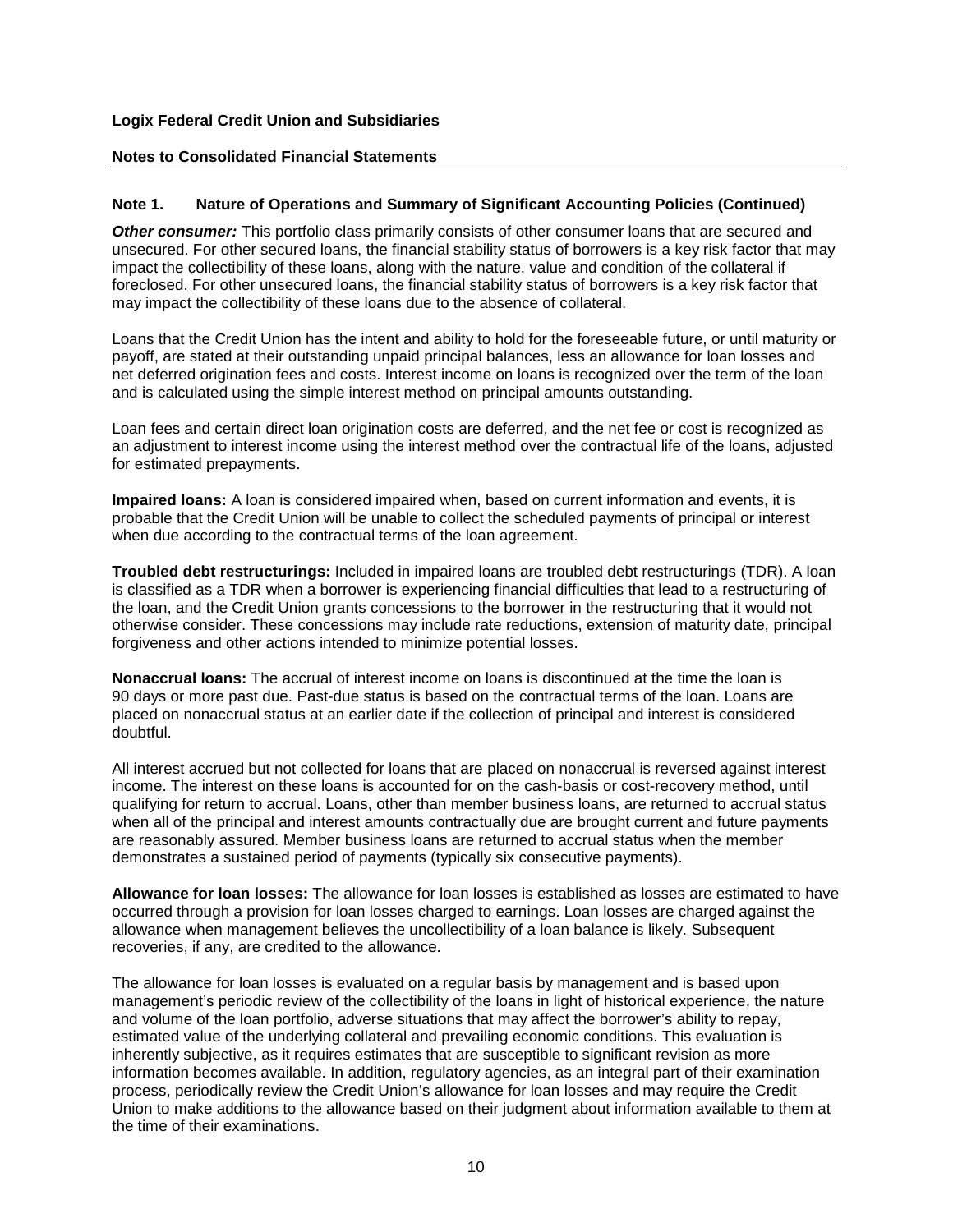## **Notes to Consolidated Financial Statements**

# **Note 1. Nature of Operations and Summary of Significant Accounting Policies (Continued)**

The Credit Union's allowance for loan losses is an amount considered adequate to absorb probable losses in the portfolio based on management's evaluations of the size and current risk characteristics of the loan portfolio. Such evaluations consider prior loss experience, the risk rating and the levels of nonperforming loans. Specific allowances for loan losses are established for impaired loans, including TDRs, on an individual basis as required. The specific allowances established for these loans are based on a thorough analysis of the most probable source of repayment, including the present value of the loan's expected future cash flows, the loan's estimated market value or the estimated fair value of the underlying collateral. General allowances are established for loans that can be grouped into pools based on similar characteristics. In this process, general allowance factors are based on an analysis of historical charge-off experience and expected losses given default derived from the Credit Union's internal risk rating process. These factors are developed and applied to the portfolio by loan type. The qualitative factors associated with the allowances are subjective and require a high degree of management judgment. These factors include credit quality statistics, market values, economic uncertainty, losses incurred from recent events and other relevant data.

**Charge-off policies for loans:** The Credit Union's policies provide for charge-off of a loan when the balance of the loan is considered uncollectible. Specific timing and actions taken are generally based upon whether the account is identified as bankrupt or non-bankrupt. Bankruptcy accounts are evaluated for collectibility using information from the chapter filing and bankruptcy court decisions; non-bankruptcy accounts are evaluated for collectibility primarily based upon payment delinquency. Charge-off amounts are determined from the expected cash flows or the value of any available collateral, less costs to sell. While circumstances may require other terms of charge-off, unsecured loans are generally charged off no later than three months past due and secured loans no later than six months past due. A modified loan may exceed these typical past-due limits and not be charged off as long as the loan continues to perform as expected under the modified arrangements.

**Transfers of financial assets:** Transfers of financial assets are accounted for as sales when control over the assets has been surrendered. Control over transferred assets is deemed to be surrendered when (1) the assets have been isolated from the Credit Union, (2) the transferee obtains the right (free of conditions that constrain it from taking advantage of that right) to pledge or exchange the transferred assets, and (3) the Credit Union does not maintain effective control over the transferred assets through an agreement to repurchase them before their maturity or the ability to unilaterally cause the holder to return specific assets. In addition, for transfers of a portion of financial assets (for example, participations of loans receivable), the transfer must meet the definition of "participating interest" in order to account for the transfer as a sale. Following are the characteristics of a participating interest:

- Pro rata ownership of an entire financial asset.
- From the date of transfer, all cash flows received from the entire financial asset are divided proportionately among the participating interest holders in an amount equal to their share of ownership.
- The rights of each participating interest holder have the same priority, and no participating interest holder's interest is subordinated to the interest of another participating interest holder. That is, no participating interest holder is entitled to receive cash before any other participating interest holder under its contractual rights as a participating interest holder.
- No party has the right to pledge or exchange the entire financial asset unless all participating interest holders agree to pledge or exchange the entire financial asset.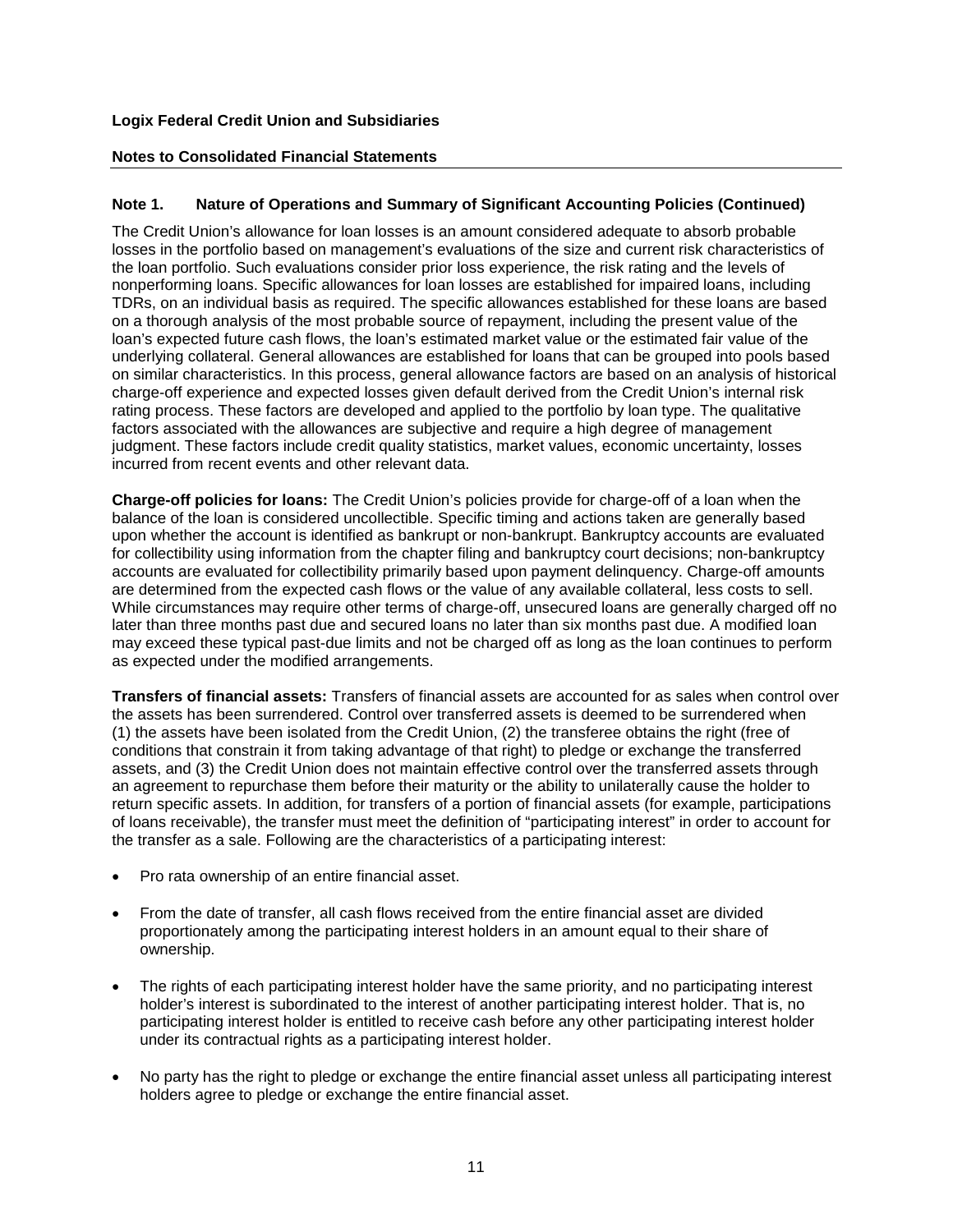#### **Notes to Consolidated Financial Statements**

# **Note 1. Nature of Operations and Summary of Significant Accounting Policies (Continued)**

**Loan servicing:** Servicing rights for commercial mortgage loans are recognized as separate assets based on fair value when rights are acquired through the purchase or sale of financial assets. Fair value is based on market prices for comparable servicing contracts, when available, or on a valuation model that calculates the present value of estimated future net servicing income. The valuation model incorporates assumptions that market participants would use in estimating future net servicing income, such as the cost to service, the discount rate, the custodial earnings rate, an inflation rate, ancillary income, prepayment speeds, and default rates and losses. Capitalized servicing rights are reported in other assets and are subsequently accounted for using either the amortization method or fair value method as determined by the Credit Union at the initiation of the servicing arrangement. Under the amortization method, amounts are amortized into noninterest income in proportion to, and over the period of, the estimated future net servicing income of the underlying financial assets. The amortization of loan servicing rights is netted against loan servicing fee income. For servicing assets accounted for using the fair value method, adjustments to fair value are included in servicing fee income.

Servicing rights for residential mortgage loans are recognized as separate assets based on fair value when rights are acquired through the purchase or sale of financial assets. They are subsequently accounted for under the amortization method and are evaluated for impairment based upon the fair value of the rights as compared to amortized cost. Fair value changes most commonly are the result of changes in expected cash flows (i.e., prepayments, defaults or similar events) or changes in the valuation model inputs or assumptions. Impairment is determined by stratifying rights into tranches based on predominant risk characteristics, such as loan type, origination date and investor type. Impairment is recognized through a valuation allowance for an individual tranche, to the extent that fair value is less than the capitalized amount for the tranche. If the Credit Union later determines that all or a portion of the impairment no longer exists for a particular tranche, a reduction of the allowance may be recorded as an increase to income.

Servicing fee income is recorded for fees earned for servicing loans. The fees are based on a contractual percentage of the outstanding principal or a fixed amount per loan and are recorded as income when earned. The amortization of loan servicing rights is netted against loan servicing fee income. For servicing assets accounted for using the fair value method, adjustments to fair value are included in loan fees and servicing income

**Foreclosed property:** The Credit Union has foreclosed property consisting of other real estate owned and repossessed automobiles. Assets acquired through, or in lieu of, loan foreclosure are held for sale and are initially recorded at fair value less costs to sell at the date of foreclosure, establishing a new cost basis. Subsequent to foreclosure, valuations are periodically performed by management and the assets are carried at the lower of carrying amount or fair value less costs to sell. Revenue and expenses associated with foreclosed assets, as well as the changes in the corresponding valuation allowance, are included in the consolidated statements of income as noninterest expense. As of December 31, 2019 and 2018, the Credit Union had approximately \$875,000 and \$563,000, respectively, of foreclosed property, which is included in other assets on the consolidated statements of financial condition.

**Premises and equipment, net:** Land is carried at cost. Buildings, leasehold improvements, and furniture and equipment are carried at cost, less accumulated depreciation and amortization. Buildings, furniture and equipment are depreciated using the straight-line method over the estimated useful lives of the assets. The cost of leasehold improvements is amortized using the straight-line method over the terms of the related leases. Management reviews premises and equipment for impairment whenever events or changes in circumstances indicate that the carrying value may not be recoverable.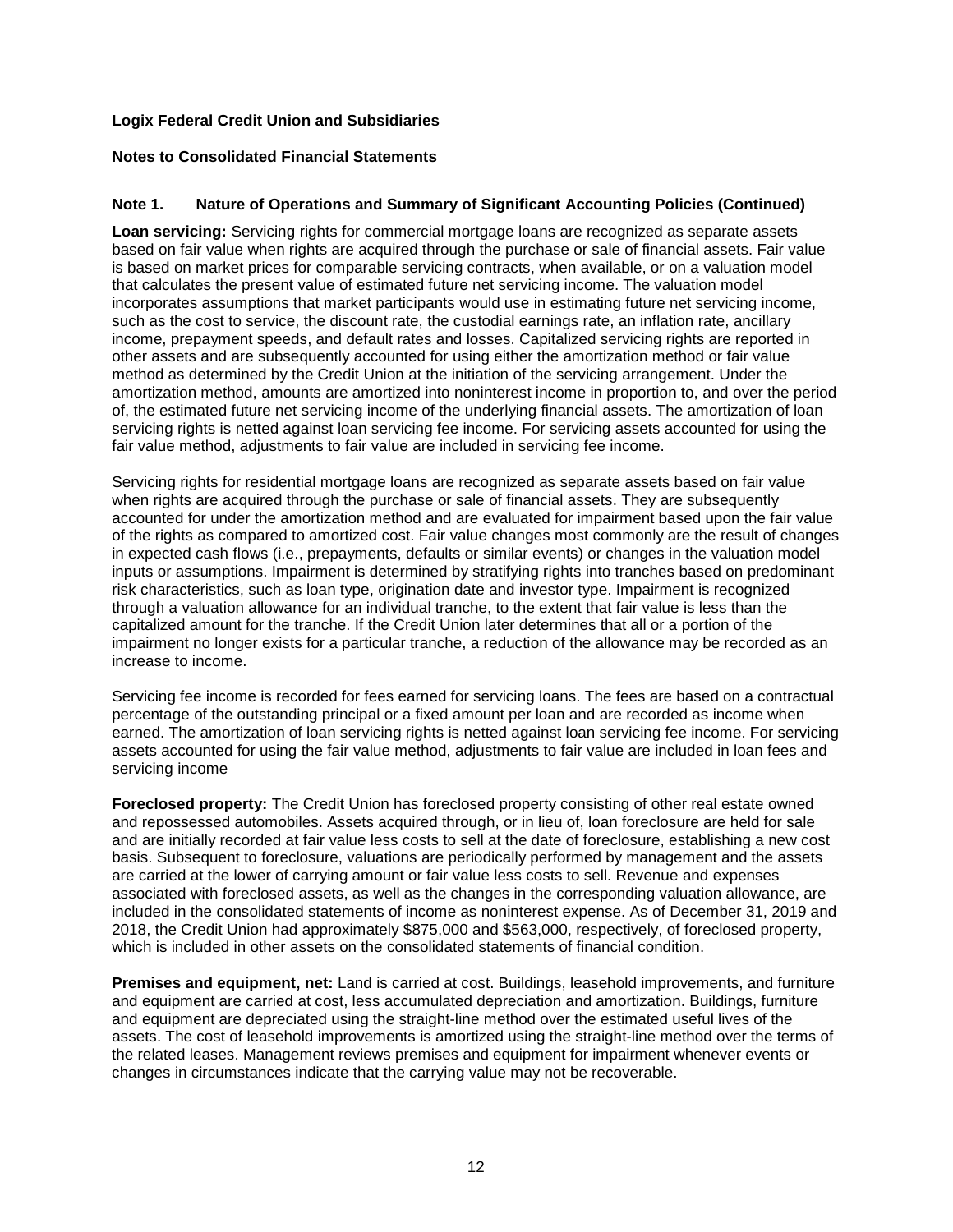## **Notes to Consolidated Financial Statements**

# **Note 1. Nature of Operations and Summary of Significant Accounting Policies (Continued)**

**National Credit Union Share Insurance Fund deposit and insurance premium:** The deposit in the National Credit Union Share Insurance Fund (NCUSIF) is in accordance with National Credit Union Administration (NCUA) regulations, which in prior years required the maintenance of a deposit by each federally insured credit union in an amount equal to 1 percent of its insured members' shares. The deposit would be refunded to the Credit Union if its insurance coverage was terminated, if it converted its insurance coverage to another source or if management of the fund was transferred from the NCUA Board.

**Other assets:** Other assets consist primarily of prepaid expenses, other receivables, foreclosed properties and loan servicing rights.

**Members' shares:** Members' shares are the deposit accounts of the owners of the Credit Union. Share ownership entitles the members to vote in the annual elections of the Board of Directors and on other corporate matters. Irrespective of the amount of shares owned, no member has more than one vote. Members' shares are subordinated to all other liabilities of the Credit Union upon liquidation. Dividends on members' shares are based on available earnings at the end of a dividend period and are not guaranteed by the Credit Union. Dividend rates are set by the Asset Liability Committee.

**Advertising costs:** Advertising costs are expensed as incurred.

**Noninterest income:** Included within noninterest income is the income from certain lending and deposit services as well as the sales of assets as described in the footnotes to these financial statements. Some of these activities are included in the scope of ASU No. 2014-09, *Revenue From Contracts With Customers (Topic 606).*

The Credit Union adopted the standard in 2019, and the results of operations for periods beginning after December 31, 2018, are presented in accordance with Topic 606. The Credit Union noted no impact to its revenue recognition policies as a result of the adoption of the new standard because the revenue within the scope of Topic 606 is from members and recognized as earned within noninterest income, as follows:

**Service charges and fees on member share accounts:** The Credit Union earns fees from its members for transaction-based, account maintenance, and overdraft services. Transaction-based fees, which include services such as ATM use fees, stop payment charges, statement rendering, and ACH fees, are recognized at the time the transaction is executed as that is the point in time the Credit Union fulfills the member's request. Account maintenance fees, which relate primarily to monthly maintenance, are earned over the course of a month, representing the period over which the Credit Union satisfies the performance obligation. Overdraft fees are recognized at the point in time that the overdraft occurs.

**Interchange income:** The Credit Union earns interchange fees from debit/credit cardholder transactions conducted through the MasterCard payment network. Interchange fees from cardholder transactions represent a percentage of the underlying transaction value and are recognized daily, concurrently with the transaction processing services provided to the cardholder.

**Commission income:** The Credit Union earns income from providing investment brokerage services to members and from the sale of insurance products. These commissions are recognized when services are rendered or, for insurance products, as of the effective date of the insurance policy or the initial billing date for the policy, if later.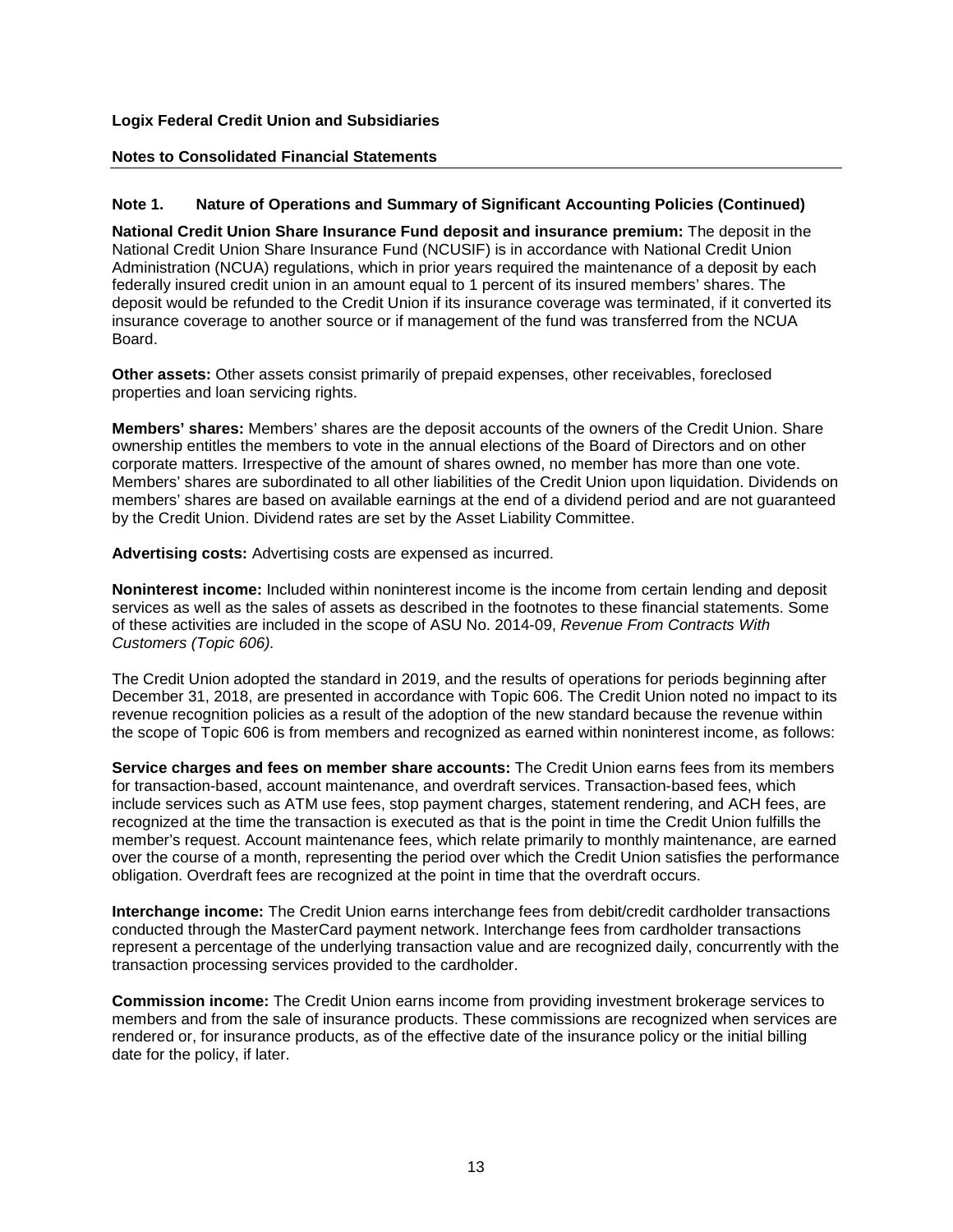#### **Notes to Consolidated Financial Statements**

#### **Note 1. Nature of Operations and Summary of Significant Accounting Policies (Continued)**

**Gains or losses on foreclosed property:** Gains or losses on the disposition of foreclosed property are recognized at the time the Credit Union's performance obligation is complete, generally when the property is delivered to the buyer at the time of the real estate closing. These amounts are included within other noninterest income.

**Income taxes:** The Credit Union is exempt, by statute, from federal and state income taxes. The Credit Union's wholly owned subsidiary, LESI, is subject to federal and state income taxes. Operations of the wholly owned subsidiaries resulted in an insignificant amount of income taxes for each of the years ended December 31, 2019 and 2018.

FASB ASC Topic 740, Income Taxes, provides guidance for how uncertain tax positions should be recognized, measured, disclosed and presented in the financial statements. This requires the evaluation of tax positions taken or expected to be taken by the Credit Union, which must determine whether the tax positions are more likely than not to be sustained "when challenged" or "when examined" by the applicable tax authority. Tax positions not deemed to meet the more-likely-than-not threshold would be recorded as a tax expense and liability in the current year. As of and for the years ended December 31, 2019 and 2018, management has determined that there are no material uncertain tax positions requiring recognition in the consolidated financial statements.

**Pension plan:** The Credit Union, through its subsidiary, LESI, has a qualified, noncontributory defined benefit pension plan. The Credit Union's policy is to fund the minimum amount required under the Employee Retirement Income Security Act of 1974. To the extent the Credit Union determines it is in its best interest, based on the availability of cash, cost of funds and internal return on capital, an amount in excess of the minimum amount required will be made.

**Comprehensive income:** Accounting principles generally require that recognized revenue, expenses, gains and losses be included in net income. Certain changes in assets and liabilities, such as unrealized gains and losses on available-for-sale securities, the defined benefit pension plan, postretirement benefit plan and the supplemental executive retirement plan (SERP), are reported as a separate component of the members' equity section of the consolidated statements of financial condition. For 2019 and 2018, other comprehensive loss includes reclassification adjustments related to realized gains on sales of available-for-sale debt securities.

Accumulated other comprehensive loss consists of the following as of December 31:

|                                                                                                                           | 2019            | 2018              |
|---------------------------------------------------------------------------------------------------------------------------|-----------------|-------------------|
| Unrealized gains on available-for-sale debt securities<br>Minimum pension liability, postretirement benefit plan and SERP | \$2.408.181     | 520.141<br>£.     |
| adjustments                                                                                                               | (28,745,966)    | (26, 623, 533)    |
|                                                                                                                           | \$ (26,337,785) | \$ (26, 103, 392) |

**Reclassifications:** Certain account reclassifications have been made to the prior year's consolidated financial statements in order to conform to classifications used in the current year, with no impact to previously reported members' equity or net income.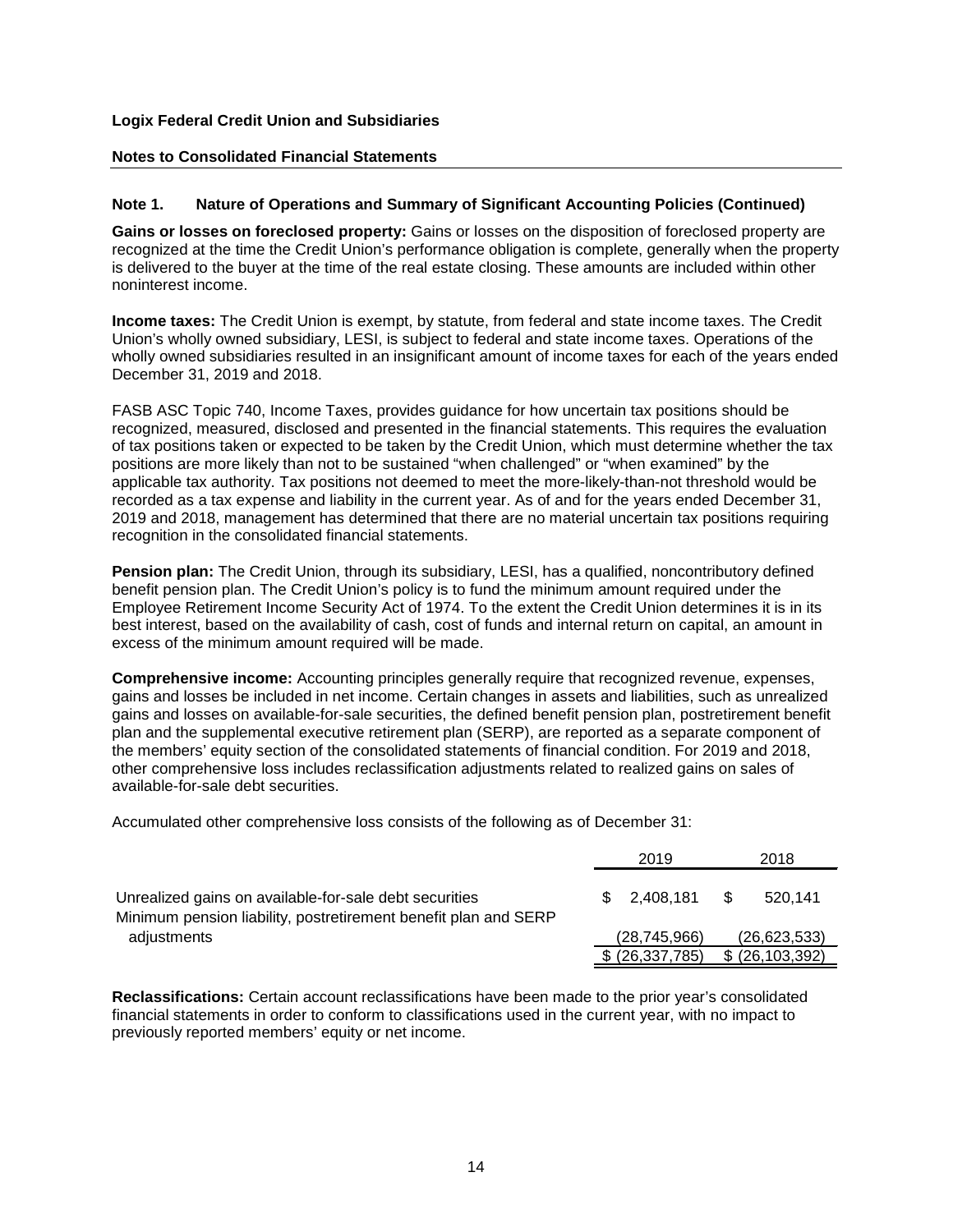## **Notes to Consolidated Financial Statements**

# **Note 1. Nature of Operations and Summary of Significant Accounting Policies (Continued)**

**Recent accounting pronouncements:** In May 2014, the FASB issued ASU 2014-09, *Revenue From Contracts With Customers (Topic 606)*, requiring an entity to recognize the amount of revenue to which it expects to be entitled for the transfer of promised goods and services to customers. The updated standard will replace most existing revenue recognition guidance in U.S. GAAP when it becomes effective and permits the use of either a full retrospective or retrospective with cumulative-effect transition method. The adoption of this standard did not have a significant impact on the Credit Union's consolidated financial statements. Interest income sources are scoped out. Service charges and other fees and card interchange fees are recognized as transactions occur, which has not changed as a result of the new standard. Other noninterest income sources are not considered significant.

In February 2016, the FASB issued ASU 2016-02, *Leases (Topic 842)*. The guidance in this ASU supersedes the leasing guidance in Topic 840, Leases. Under the new guidance, lessees are required to recognize lease assets and lease liabilities on the statement of financial condition for all leases with terms longer than 12 months. Leases will be classified as either finance or operating, with classification affecting the pattern of expense recognition in the income statement. The FASB has issued ASU amendments to improve certain aspects of Topic 842, including practical expedients, which are available to the Credit Union. The new standard is effective for fiscal years beginning after December 15, 2020, including interim periods within those fiscal years, with early adoption permitted. The Credit Union early adopted the standard, effective January 1, 2020, to its consolidated statements of financial condition and implemented it prospectively. The adoption of Topic 842 did not have a significant impact on the Credit Union's consolidated financial statements.

In June 2016, the FASB issued ASU 2016-13, *Financial Instruments—Credit Losses (Topic 326): Measurement of Credit Losses on Financial Instruments*. This ASU applies to entities holding financial assets and net investment in leases that are not accounted for at fair value through income including trade and other receivables as well as loans and debt securities. The amendments in this ASU require a financial asset (or a group of financial assets) measured at amortized cost basis to be presented at the net amount expected to be collected. The allowance for credit losses is a valuation account that is deducted from the amortized cost basis of the financial asset(s) to present the net carrying value at the amount expected to be collected on the financial asset. The income statement reflects the measurement of credit losses for newly recognized financial assets, as well as the expected increases or decreases of expected credit losses that have taken place during the period. The measurement of expected credit losses is based on relevant information about past events, including historical experience, current conditions, and reasonable and supportable forecasts that affect the collectibility of the reported amount. An entity must use judgment in determining the relevant information and estimation methods that are appropriate in its circumstances.

Credit losses on available-for-sale debt securities should be measured in a manner similar to current U.S. GAAP. However, the amendments in this ASU require that credit losses be presented as an allowance rather than as a write-down. In addition, the ASU provides for reversals of credit losses in future period net income when the estimate of loss declines.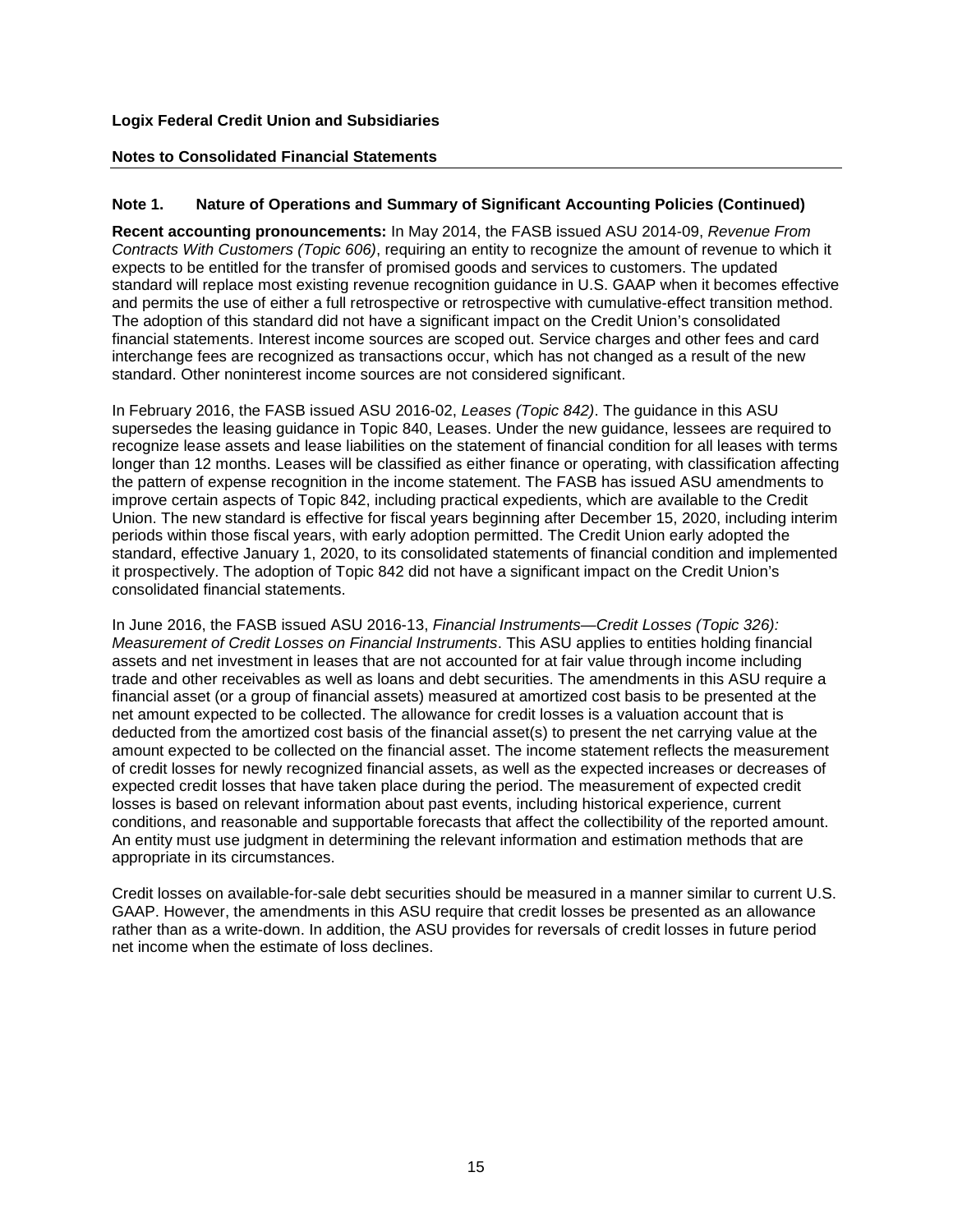## **Notes to Consolidated Financial Statements**

# **Note 1. Nature of Operations and Summary of Significant Accounting Policies (Continued)**

The FASB has issued ASU amendments intended to clarify and improve Topic 326, including the clarification that entities that are not public business entities will be required to adopt the ASU in fiscal years beginning after December 15, 2022, and interim periods within those fiscal years. All entities will be permitted to early adopt the ASU as of fiscal years beginning after December 15, 2018, including interim periods within those fiscal years. With certain exceptions, transition to the new requirements will be through a cumulative-effect adjustment to retained earnings as of the beginning of the first reporting period in which the guidance is adopted. The Credit Union is assessing data and system needs in order to evaluate the impact of adopting the new guidance. The Credit Union expects to recognize a one-time cumulative-effect adjustment to the allowance for loan losses as of the beginning of the first reporting period in which the new standard is effective. The Credit Union is currently evaluating the provisions of ASU No. 2016-13 for potential impact on its consolidated financial statements and disclosures.

In March 2017, the FASB issued ASU 2017-08, *Receivables (Topic 310-20): Premium Amortization on Purchased Callable Debt Securities*. ASU 2017-08 shortens the amortization period for certain callable debt securities held at a premium. The amendment requires the premium to be amortized to the earliest call date. The guidance is effective for annual periods beginning after December 15, 2019, and interim periods beginning after December 15, 2020. Early adoption is permitted. This standard will not have a material impact on the Credit Union's results of operations or financial position.

In August 2018, the FASB issued ASU 2018-13, *Fair Value Measurement (Topic 820)—Disclosure Framework—Changes to the Disclosure Requirements for Fair Value Measurement*. The amendments in this update modify the disclosure requirements primarily related to Level 3 fair value measurements of the fair value hierarchy. This amendment is effective for fiscal years beginning after December 15, 2019, and interim periods within those fiscal years. Early adoption is permitted. Because this ASU primarily relates to disclosure requirements that have not previously been a significant part of the Credit Union's operations, the Credit Union does not expect its adoption of the ASU to have a material impact on its consolidated financial statements and disclosures.

In August 2018, the FASB issued ASU 2018-14, *Compensation—Retirement Benefits—Defined Benefit Plans General (Subtopic 715-20)—Disclosure Framework—Changes to the Disclosure Requirements for Defined Benefit Plans*. The amendments in this update modify the disclosure requirements on defined benefit plans, including requiring disclosures about significant gains and losses related to changes in the benefit obligation. This amendment is effective for fiscal years ending after December 15, 2021. Early adoption is permitted. Because this ASU primarily relates to disclosure requirements that have not previously been significant for its defined benefit plans, the Credit Union does not expect its adoption of the ASU to have a material impact on its consolidated financial statements and disclosures.

In November 2018, the FASB issued ASU 2018-19, *Codification Improvements to Topic 326, Financial Instruments—Credit Losses*. ASU 2018-19 clarifies that receivables from operating leases are accounted for using the lease guidance and not as financial instruments. The ASU is effective for fiscal years beginning after December 15, 2022. ASU 2016-13 and ASU 2018-19 are effective for the Credit Union as of December 31, 2022. The Credit Union is currently evaluating the impact of adopting this new guidance on its consolidated financial statements.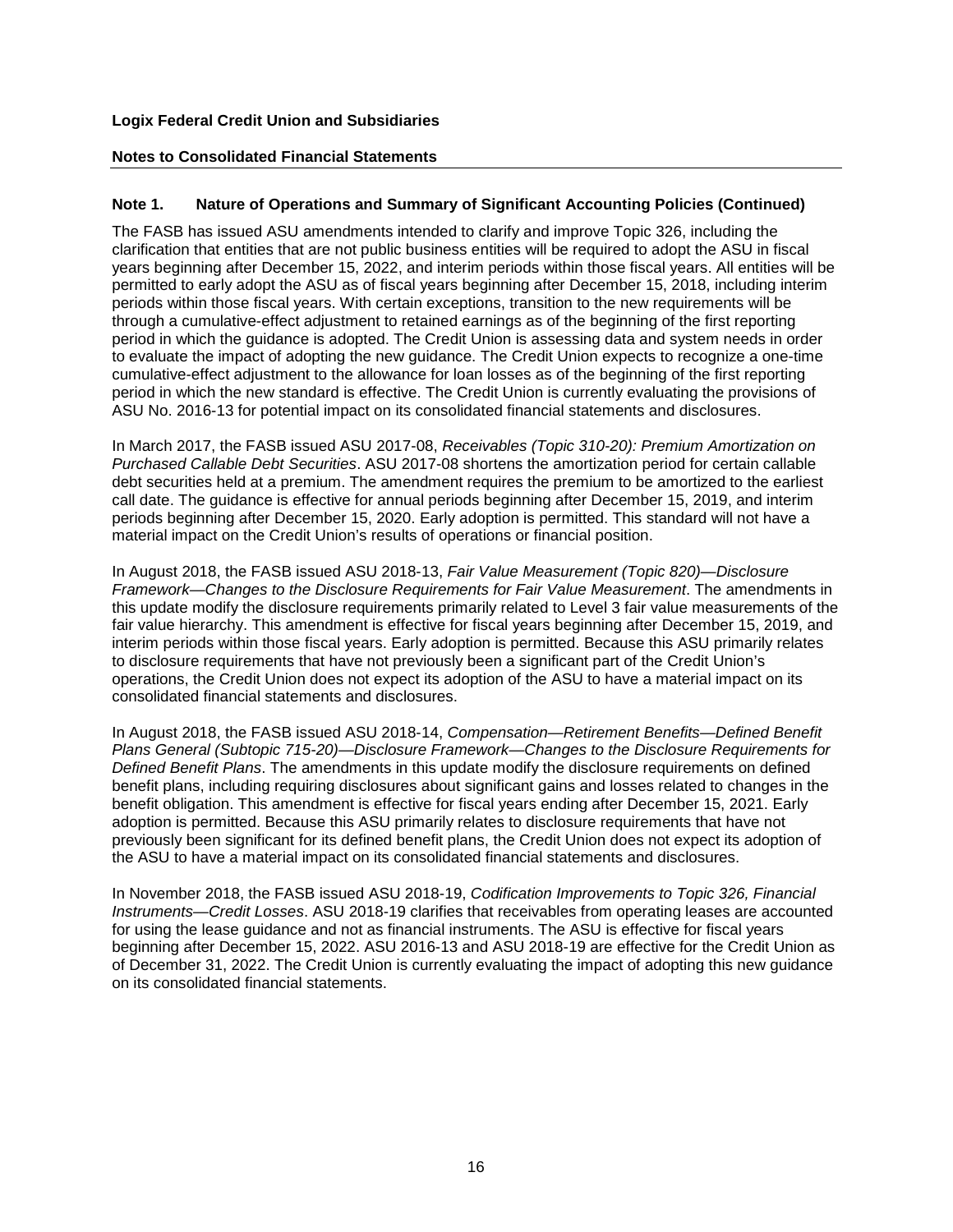#### **Notes to Consolidated Financial Statements**

#### **Note 2. Investments**

Investments classified as available-for-sale debt securities consist of the following at December 31:

|                                     |                  |              | 2019 |            |    |                |
|-------------------------------------|------------------|--------------|------|------------|----|----------------|
|                                     | Amortized        | Unrealized   |      | Unrealized |    |                |
|                                     | Cost             | Gains        |      | Losses     |    | Fair Value     |
| Collateralized mortgage obligations |                  |              |      |            |    |                |
| (CMO), agency residential           | \$<br>16,395,038 | \$<br>98,863 | \$   | (30, 949)  | \$ | 16,462,952     |
| CMOs, private residential           | 19,691,606       | 72,501       |      | (197, 457) |    | 19,566,650     |
| Mortgage-backed securities (MBS),   |                  |              |      |            |    |                |
| agency residential                  | 167,808,069      | 1,722,351    |      | (134, 525) |    | 169,445,895    |
| Mortgage-backed securities (MBS),   |                  |              |      |            |    |                |
| <b>LFCU</b> agency residential      | 38,009,292       | 827,397      |      |            |    | 38,836,689     |
|                                     | 241,904,005      | 2,721,112    |      | (362,931)  | S  | 244,312,186    |
|                                     |                  |              |      |            |    |                |
|                                     |                  |              | 2018 |            |    |                |
|                                     | Amortized        | Unrealized   |      | Unrealized |    |                |
|                                     | 0.001            | Coina        |      | 0.0000     |    | $E_0$ ir Voluo |

|                           | Cost        | Gains     | Losses      | Fair Value  |  |  |
|---------------------------|-------------|-----------|-------------|-------------|--|--|
|                           |             |           |             |             |  |  |
| CMO, agency residential   | 14,721,469  | 44.310    | (213, 339)  | 14.552.440  |  |  |
| CMOs, private residential | 13,315,550  | 1.100     | (519, 162)  | 12.797.488  |  |  |
| MBS, agency residential   | 127.254.075 | 1.831.393 | (624.161)   | 128.461.307 |  |  |
|                           | 155,291,094 | 1,876,803 | (1,356,662) | 155.811.235 |  |  |

The Credit Union's MBSs consist of residential real estate mortgage obligations and residential real estate CMO securities. Gross realized gains on sales of investments available for sale were approximately \$605,000 and \$118,000 in 2019 and 2018, respectively. There were no realized losses on sales of investments available-for-sale debt securities in 2019 or 2018.

As of December 31, 2019 and 2018, available-for-sale debt securities with a fair value totaling approximately \$26,160,000 and \$47,931,000, respectively, have been pledged as collateral to secure FHLB advances, as more fully disclosed in Note 7.

Expected maturities of MBSs and CMOs may differ from contractual maturities because borrowers or issuers may have the right to call or prepay the obligations, and are therefore classified separately with no specific maturity date.

Gross unrealized losses and fair value by length of time that the individual available-for-sale debt securities have been in a continuous unrealized loss position are as follows at December 31:

|                               |                                |   |            | 2019                     |                |   |            |
|-------------------------------|--------------------------------|---|------------|--------------------------|----------------|---|------------|
|                               | Fair Value Associated With     |   |            | Continuous Unrealized    |                |   |            |
|                               | Unrealized Losses Existing for |   |            | Losses Existing for      |                |   | Total      |
|                               | Less Than                      |   | More Than  | Less Than                | More Than      |   | Unrealized |
| Available for Sale            | 12 Months                      |   | 12 Months  | 12 Months                | 12 Months      |   | Losses     |
|                               |                                |   |            |                          |                |   |            |
| CMOs, agency residential      | \$<br>٠                        | S | 3.746.733  | \$<br>۰.                 | \$<br>(30,949) | S | (30, 949)  |
| CMOs, private residential     |                                |   | 8,863,464  |                          | (197,457)      |   | (197,457)  |
| MBSs, agency residential      | 58,659,969                     |   | 3,733,469  | (118,981)                | (15, 544)      |   | (134,525)  |
| MBSs, LFCU agency residential | ٠                              |   |            | $\overline{\phantom{a}}$ |                |   |            |
|                               | 58,659,969                     |   | 16.343.666 | (118.981)                | (243.950)      |   | (362.931)  |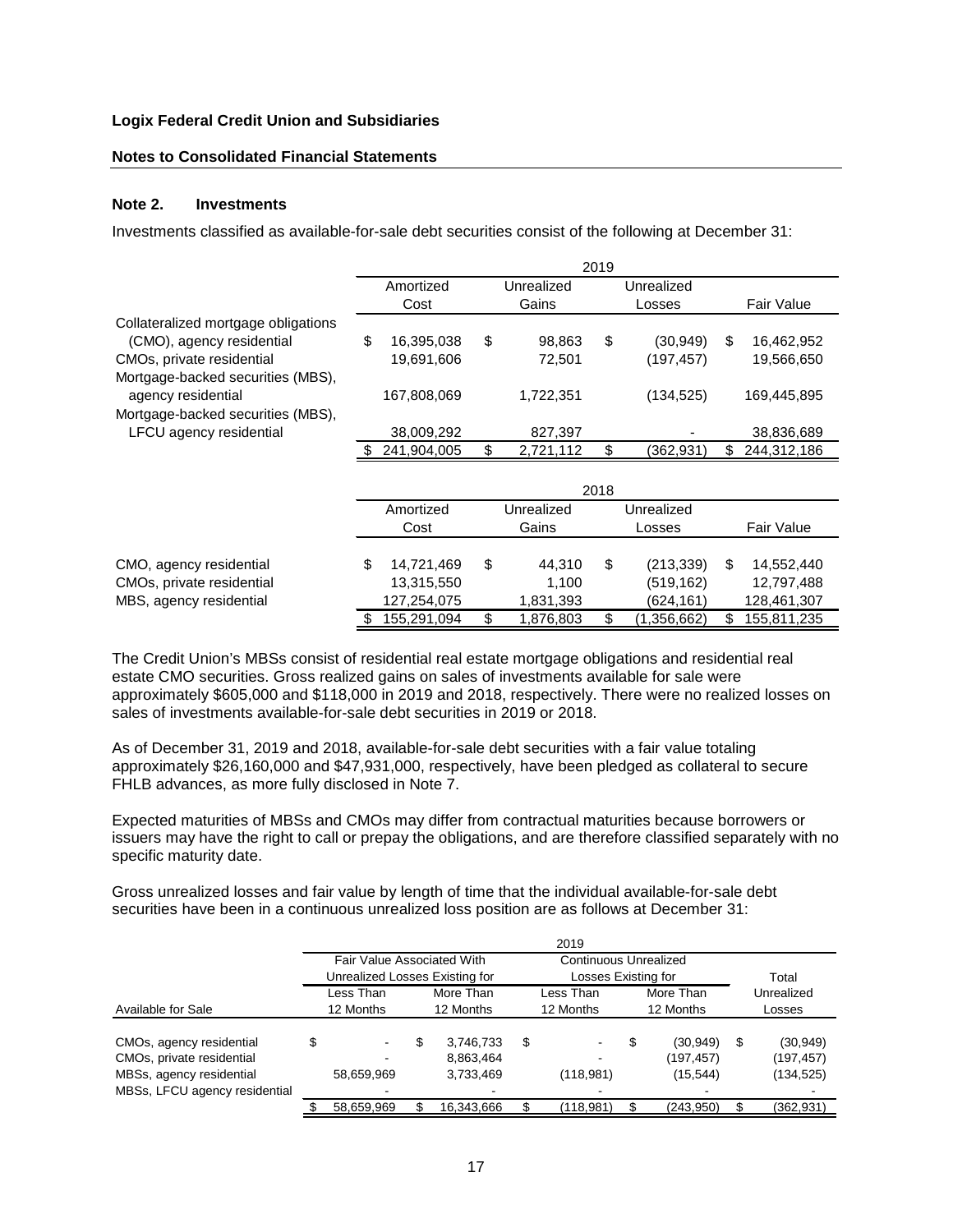#### **Notes to Consolidated Financial Statements**

## **Note 2. Investments (Continued)**

|                           |                                |            | 2018                  |   |             |   |             |
|---------------------------|--------------------------------|------------|-----------------------|---|-------------|---|-------------|
|                           | Fair Value Associated With     |            | Continuous Unrealized |   |             |   |             |
|                           | Unrealized Losses Existing for |            | Losses Existing for   |   |             |   | Total       |
|                           | Less Than                      | More Than  | Less Than             |   | More Than   |   | Unrealized  |
| Available for Sale        | 12 Months                      | 12 Months  | 12 Months             |   | 12 Months   |   | Losses      |
|                           |                                |            |                       |   |             |   |             |
| CMOs, agency residential  | \$<br>332.914                  | 10.304.586 | \$<br>(1, 139)        | S | (212, 200)  | S | (213, 339)  |
| CMOs, private residential | 1,838,571                      | 10,666,543 | (32, 807)             |   | (486, 355)  |   | (519, 162)  |
| MBSs, agency residential  | 11,835,717                     | 42,488,657 | (90, 866)             |   | (533, 295)  |   | (624, 161)  |
|                           | 14,007,202                     | 63,459,786 | (124,812)             |   | (1,231,850) |   | (1,356,662) |

At December 31, 2019 and 2018, the investment portfolio included seven and five securities, respectively, with unrealized losses that have existed for less than one year. In addition, the investment portfolio included six and 19 securities, respectively, with unrealized losses that had existed for longer than one year.

Based upon an evaluation of the available evidence, including recent changes in market rates, credit rating information and information obtained from regulatory filings, management believes the decline in fair value for these securities is temporary, resulting primarily due to changes in interest rates and market illiquidity rather than credit deterioration of the investments. In addition, management of the Credit Union does not intend to sell, nor will the Credit Union be required to sell, these investment securities prior to the recovery of the amortized cost basis. Should the impairment of any of these securities become other than temporary, the cost basis of the investment will be reduced and the resulting loss recognized in net income in the period in which the other-than-temporary impairment is identified.

Other investments consist of FHLB stock in the amount of \$17,250,000 at both December 31, 2019 and 2018. FHLB stock has been classified with no contractual maturity.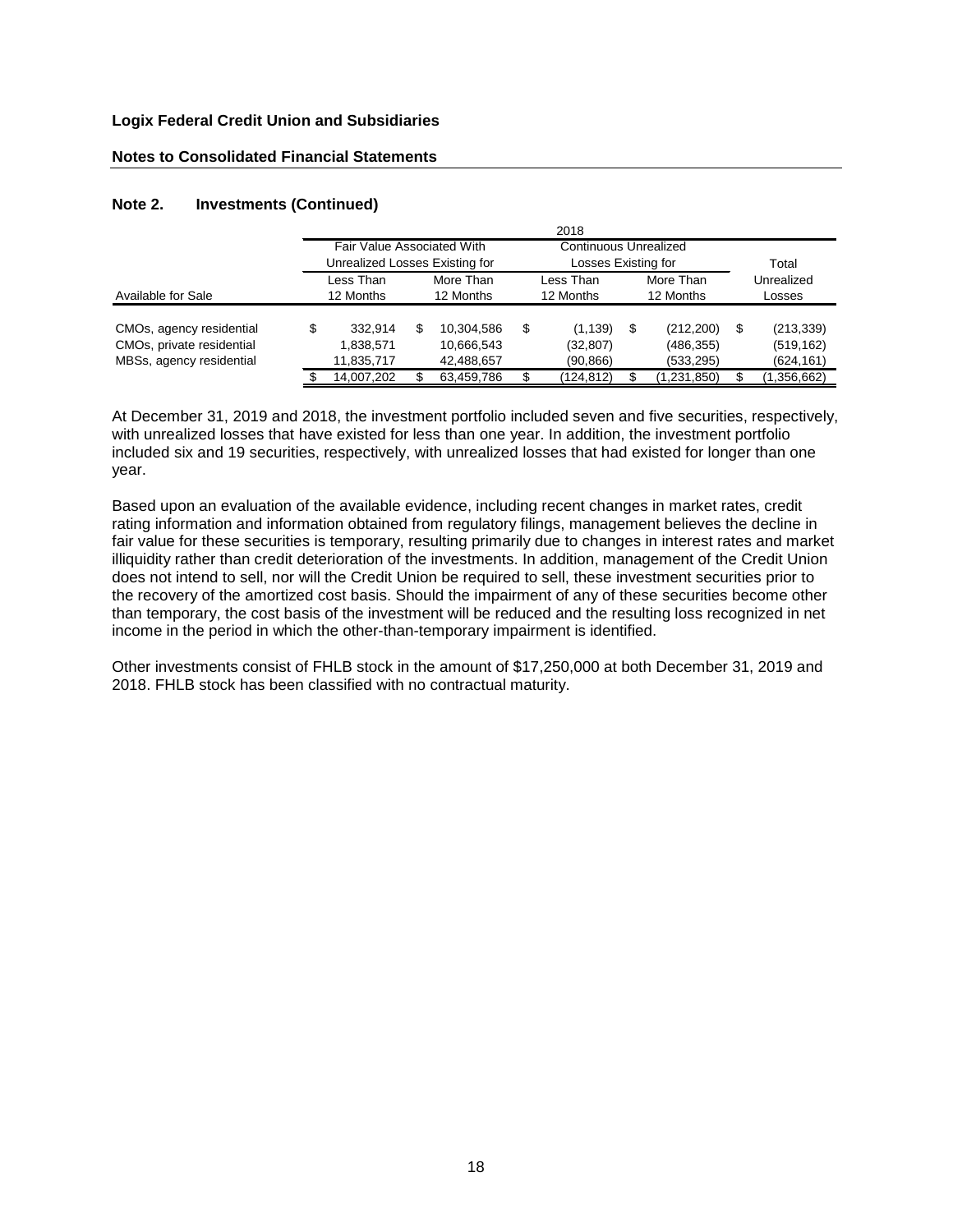#### **Notes to Consolidated Financial Statements**

#### **Note 3. Loans, Net**

Loans, net, consist of the following, presented by portfolio segment, at December 31:

|                                           | 2019                | 2018                |
|-------------------------------------------|---------------------|---------------------|
| Residential real estate:                  |                     |                     |
| First mortgages, fixed rate               | \$<br>1,832,431,792 | 1,896,254,864<br>\$ |
| First mortgages, variable rate            | 1,517,023,477       | 1,397,135,513       |
|                                           | 3,349,455,269       | 3,293,390,377       |
| Second mortgages, fixed rate              | 85,618,977          | 88,137,870          |
| Equity lines, variable rate               | 361,354,635         | 346,302,163         |
| Total residential real estate             | 3,796,428,881       | 3,727,830,410       |
| Commercial:                               |                     |                     |
| Real estate, fixed rate                   | 122,029,650         | 125,949,380         |
| Real estate, variable rate                | 239,857,236         | 238,967,515         |
|                                           | 361,886,886         | 364,916,895         |
| <b>SBA</b>                                |                     | 38,699              |
| Total commercial                          | 361,886,886         | 364.955.594         |
| Consumer:                                 |                     |                     |
| Vehicle loans                             | 1,025,031,696       | 986,560,468         |
| Credit card loans, unsecured              | 240,986,633         | 241,662,134         |
| Other consumer loans, primarily unsecured | 101,256,710         | 77,456,143          |
| Total consumer                            | 1,367,275,039       | 1,305,678,745       |
| Total loans receivable                    | 5,525,590,806       | 5,398,464,749       |
| Deferred net loan origination costs       | 20,780,659          | 20,655,689          |
| Allowance for loan losses                 | (67, 223, 421)      | (60, 555, 961)      |
|                                           | 5.479.148.044<br>S  | 5,358,564,477<br>\$ |

Commercial loans primarily consist of loans that are secured by office, industrial, apartment and retail business property. The Credit Union has purchased commercial participation loans originated by various other credit unions to faith-based organizations and other businesses. All of these loan participations were purchased without recourse and are secured by real property. The originating credit unions perform all servicing functions on these loans.

The Credit Union has nontraditional mortgage loans. These loans include hybrid adjustable rate mortgage (ARM), balloon and interest-only loans. Hybrid ARMs are loans that are fixed for an initial period of three, five, seven or 10 years. After this period, the mortgages are converted to a variable rate using the fully indexed rate, annually or every five years, which can result in payment shock for the borrower. Balloon loans do not fully amortize over their term and have a final payment for the nonamortized balance upon maturity. Interest-only loans allow the borrower to pay only interest for a specified number of years, after which the principal becomes due or the loan amortizes principal over its remaining term. The nontraditional mortgage loans amounted to approximately \$1,540,735,000 and \$1,422,567,000 at December 31, 2019 and 2018, respectively.

Nontraditional mortgage loans may have significantly different credit risk characteristics than traditional fixed- and variable-rate mortgages. However, the Credit Union believes it has established prudent underwriting standards as well as adequate risk management functions to monitor these additional risks. The Credit Union has discontinued offering certain nontraditional mortgage products.

Included in mortgage loans are first trust deeds in the amount of approximately \$2,305,807,000 and \$2,356,960,000 at December 31, 2019 and 2018, respectively, which have been pledged as collateral to secure FHLB advances, as more fully disclosed in Note 7.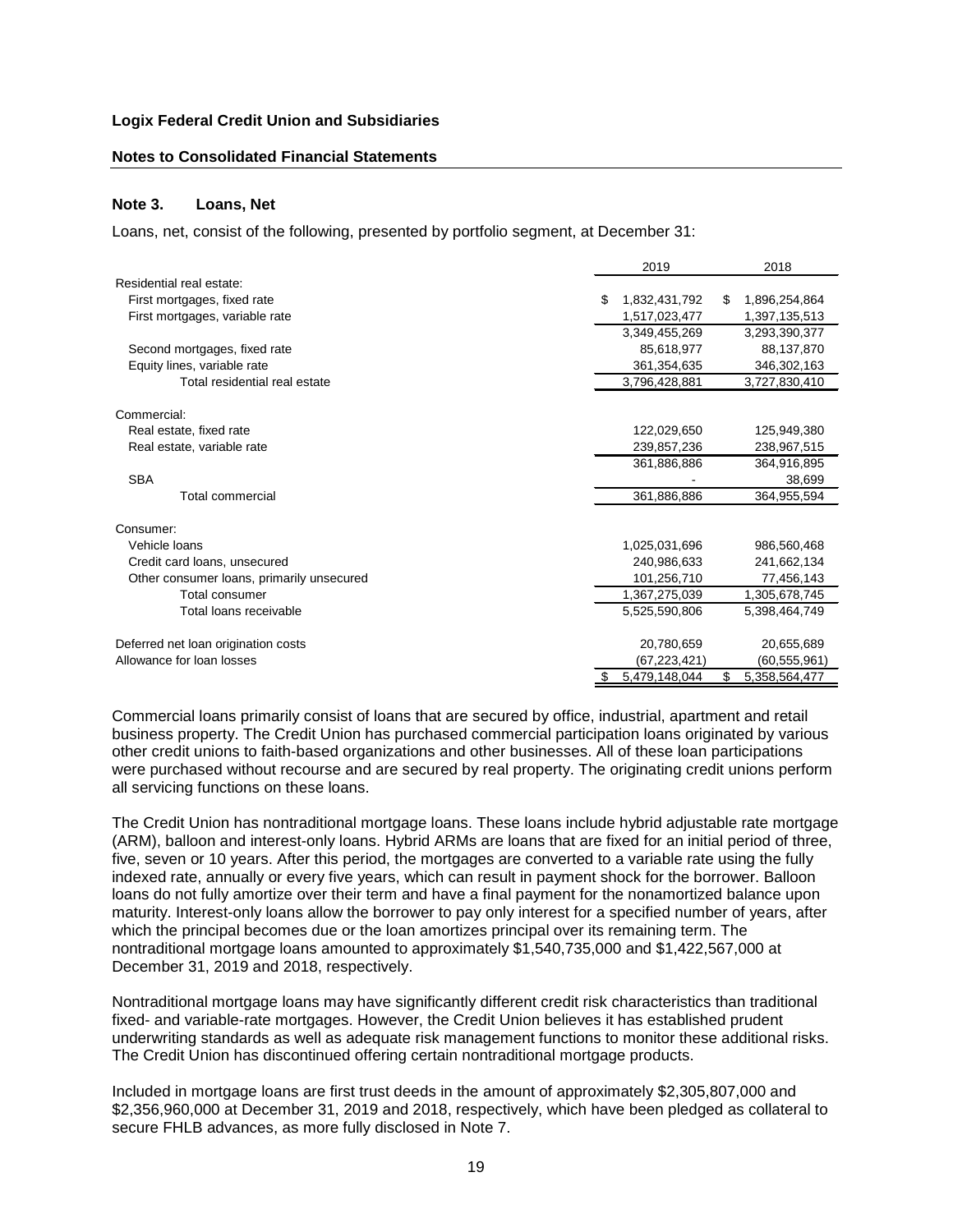#### **Notes to Consolidated Financial Statements**

## **Note 3. Loans, Net (Continued)**

The allowance for loan losses is considered by the Credit Union as adequate to cover probable losses inherent in the loan portfolio. However, no assurance can be given that the Credit Union, in any particular period, will not sustain loan losses that exceed the allowance, or that subsequent evaluation of the loan portfolio, in light of then-prevailing factors, including economic conditions, credit quality of the assets comprising the portfolio and the ongoing evaluation process, will not require significant changes in the allowance for loan losses.

The following tables present, by loan portfolio segment, the activity in the allowance for loan losses and the recorded investments in loans and the associated allowance amounts according to the two methods of impairment (collectively evaluated and individually evaluated):

|                                        |                    | December 31, 2019 |                     |    |               |
|----------------------------------------|--------------------|-------------------|---------------------|----|---------------|
|                                        | Residential        |                   |                     |    |               |
|                                        | <b>Real Estate</b> | Commercial        | Consumer            |    | Total         |
| Allowance for loan losses:             |                    |                   |                     |    |               |
| Beginning balance                      | \$<br>29,786,295   | \$<br>5,704,959   | \$<br>25,064,707    | S  | 60,555,961    |
| Provision                              | 3,768,345          | 113,521           | 17,718,134          |    | 21,600,000    |
| Charge offs                            | (80, 543)          | (38,699)          | (17, 480, 628)      |    | (17,599,870)  |
| Recoveries                             | 138,017            | 277,443           | 2,251,870           |    | 2,667,330     |
| Ending balance                         | 33,612,114         | \$<br>6,057,224   | \$<br>27,554,083    | \$ | 67,223,421    |
|                                        |                    |                   |                     |    |               |
| Ending balance: individually evaluated |                    |                   |                     |    |               |
| for impairment                         | \$<br>2,030,043    | \$<br>45,576      | \$<br>1,828,977     | \$ | 3,904,596     |
| Ending balance: collectively evaluated |                    |                   |                     |    |               |
| for impairment                         | 31,582,071         | 6,011,648         | 25,725,106          |    | 63,318,825    |
|                                        | 33,612,114         | \$<br>6,057,224   | \$<br>27,554,083    | \$ | 67,223,421    |
|                                        |                    |                   |                     |    |               |
| Total loans:                           |                    |                   |                     |    |               |
| Ending balance: individually evaluated |                    |                   |                     |    |               |
| for impairment                         | \$<br>26,793,192   | \$<br>12,281,283  | \$<br>10,355,248    | \$ | 49,429,723    |
| Ending balance: collectively evaluated |                    |                   |                     |    |               |
| for impairment                         | 3,769,635,689      | 349,605,603       | 1,356,919,791       |    | 5,476,161,083 |
|                                        | 3,796,428,881      | \$<br>361,886,886 | \$<br>1,367,275,039 | S  | 5,525,590,806 |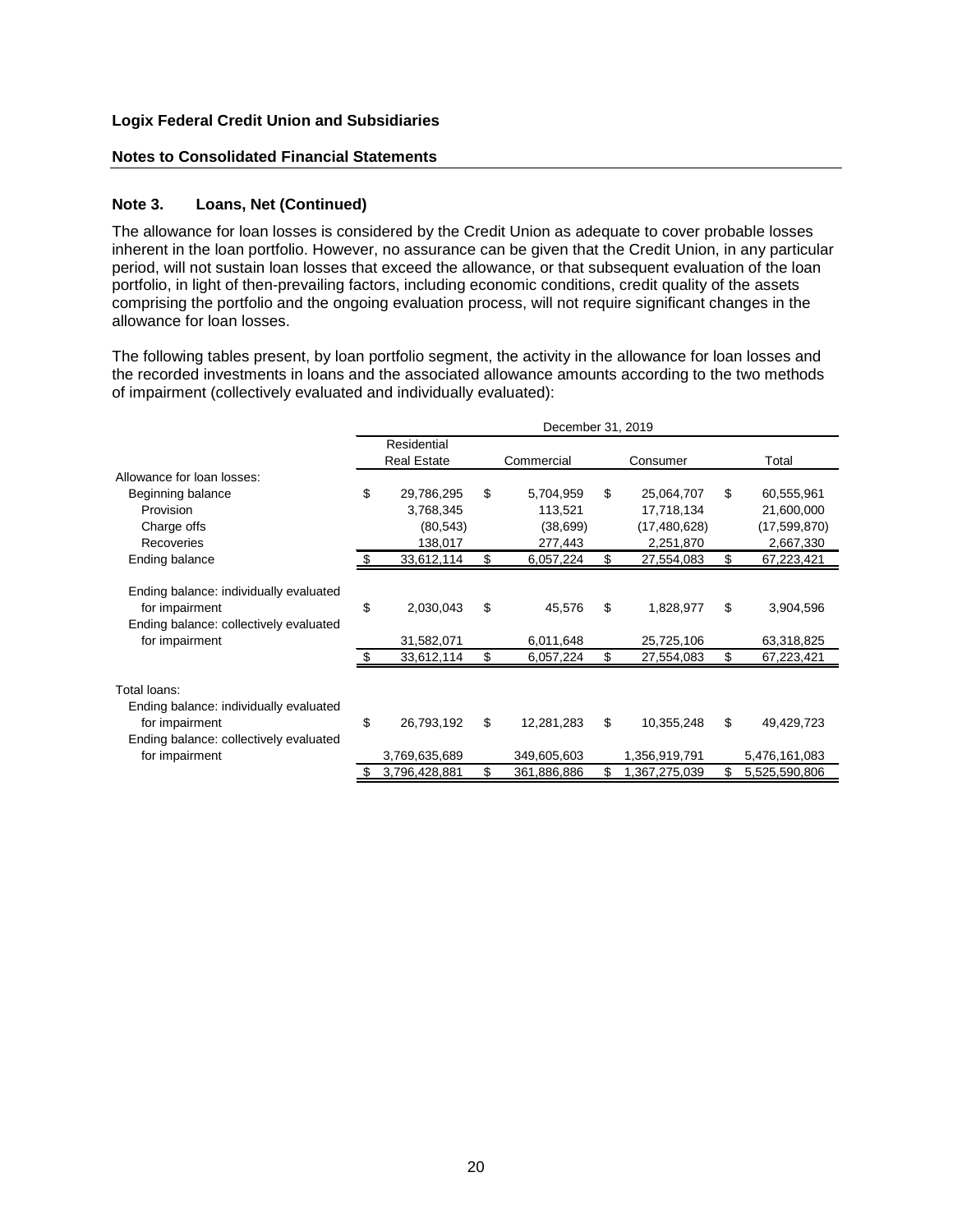#### **Notes to Consolidated Financial Statements**

# **Note 3. Loans, Net (Continued)**

|                                        | December 31, 2018 |                    |    |             |    |                |     |                |
|----------------------------------------|-------------------|--------------------|----|-------------|----|----------------|-----|----------------|
|                                        |                   | Residential        |    |             |    |                |     |                |
|                                        |                   | <b>Real Estate</b> |    | Commercial  |    | Consumer       |     | Total          |
| Allowance for loan losses:             |                   |                    |    |             |    |                |     |                |
| Beginning balance                      | \$                | 28,044,376         | \$ | 5,475,432   | \$ | 23,262,872     | \$  | 56,782,680     |
| Provision                              |                   | 1,385,125          |    | 177,340     |    | 18,437,535     |     | 20,000,000     |
| Charge offs                            |                   | (20, 518)          |    |             |    | (19, 317, 592) |     | (19, 338, 110) |
| Recoveries                             |                   | 377,312            |    | 52,187      |    | 2,681,892      |     | 3,111,391      |
| Ending balance                         |                   | 29,786,295         | \$ | 5,704,959   | S  | 25,064,707     |     | 60,555,961     |
| Ending balance: individually evaluated |                   |                    |    |             |    |                |     |                |
| for impairment                         | \$                | 2,161,892          | \$ | 95,976      | \$ | 1,690,759      | \$  | 3,948,627      |
| Ending balance: collectively evaluated |                   |                    |    |             |    |                |     |                |
| for impairment                         |                   | 27,624,403         |    | 5,608,983   |    | 13,373,948     |     | 46,607,334     |
|                                        |                   | 29,786,295         | \$ | 5,704,959   | \$ | 15,064,707     | \$. | 50,555,961     |
| Total loans:                           |                   |                    |    |             |    |                |     |                |
| Ending balance: individually evaluated |                   |                    |    |             |    |                |     |                |
| for impairment                         | \$                | 23,683,496         | \$ | 14,452,021  | \$ | 12,235,707     | \$  | 50,371,224     |
| Ending balance: collectively evaluated |                   |                    |    |             |    |                |     |                |
| for impairment                         |                   | 3,704,146,914      |    | 350,503,573 |    | 1,293,443,038  |     | 5,348,093,525  |
|                                        | \$                | 3,727,830,410      | \$ | 364,955,594 | \$ | 1,305,678,745  | \$. | 5,398,464,749  |

Credit quality indicators represent loan attributes and information used by the Credit Union to evaluate the adequacy of the allowance for loan losses. "Pass" loans are performing loans that are collectively evaluated for impairment. The other categories reflect the following credit quality indicators that are then used to establish loan ratings for each loan segment as follows:

**Commercial:** Delinquency status, financial condition and collateral value are monitored to determine whether repayment weakness exists. Accordingly, management regularly reviews and risk grades commercial loans in the Credit Union's portfolio. The risk grading system allows management to classify assets by credit quality in accordance with the Credit Union's policy. The Credit Union's internal riskgrading definition is as follows:

**Pass:** The loan is either risk rated as highest grade, excellent, satisfactory, acceptable or pass/watch and contains no well-defined deficiencies or weaknesses.

*Special Mention:* The loan has credit deficiencies or potential weaknesses that deserve management's close attention and warrant more frequent monitoring; usually current but show some sign of potential problems that, if not addressed, may affect future credit risk.

*Substandard:* The loan is inadequately protected by the current net worth and paying capacity of the obligor or of the collateral pledged, if any. Loan classified as "substandard" must have a well-defined weakness that jeopardizes the full recovery of the debt.

*Doubtful:* The loan has all the weaknesses inherent in those classified "substandard," with the added characteristic that the weaknesses make collection in full, on the basis of currently existing facts, conditions and values, highly improbable. The possibility of loss is high, but because of certain important and reasonably specific pending factors that may work to the advantage and strengthening of the loans, its classification as an estimated loss is deferred until its more exact status may be determined.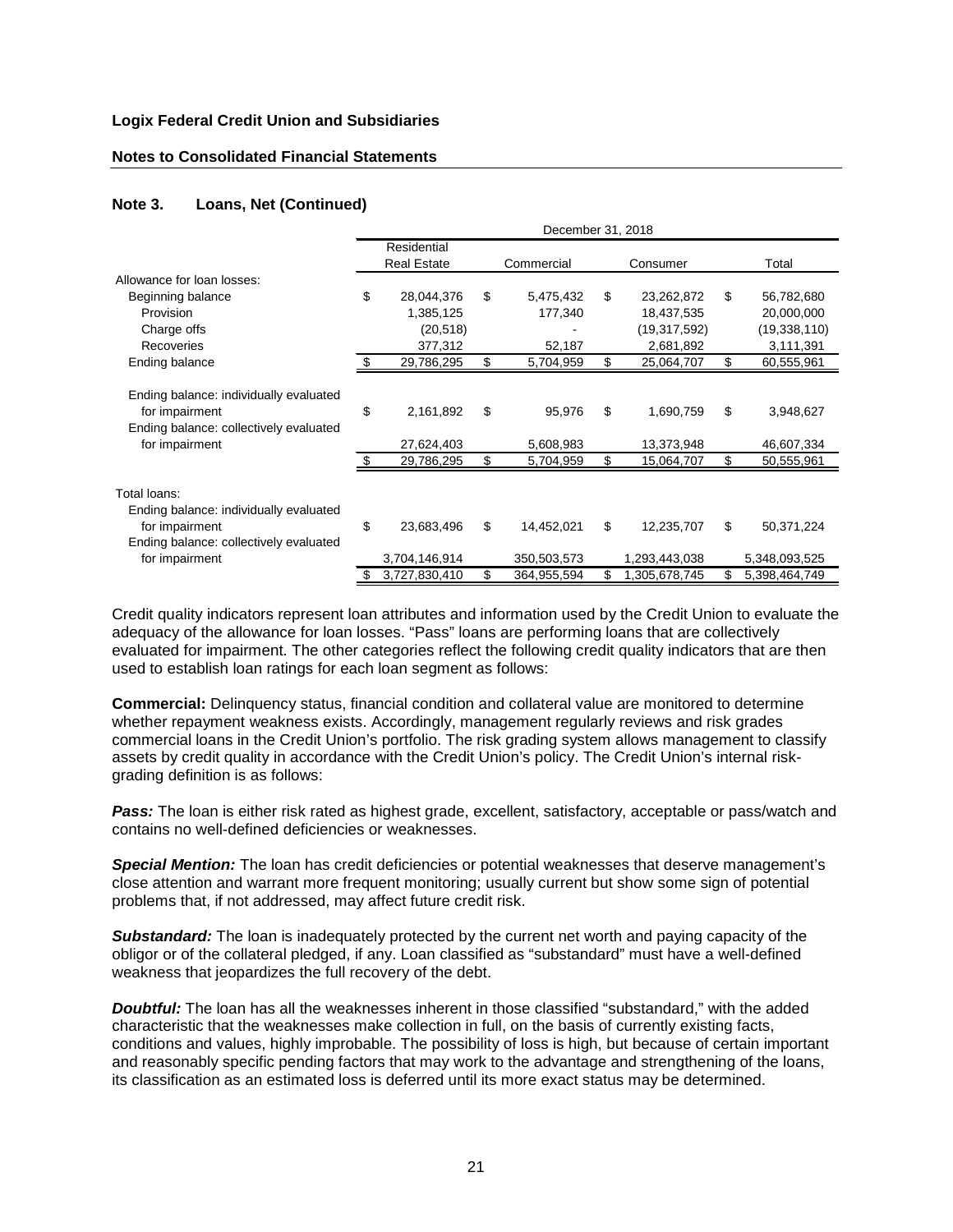## **Notes to Consolidated Financial Statements**

#### **Note 3. Loans, Net (Continued)**

Loss: The loan is considered uncollectible and of such little value that continuing to carry it as an asset on the statement of financial condition is not warranted. This classification does not mean that the loan has absolutely no recovery or salvage value, but rather, it is not practical to defer writing off the asset, even though the partial recovery may be affected in the future.

The following presents, by credit quality indicator, the commercial portfolio:

|                  |                   |                        | December 31, 2019 |              |    |             |
|------------------|-------------------|------------------------|-------------------|--------------|----|-------------|
|                  | Pass              | <b>Special Mention</b> | Substandard       | Loss         |    | Total Loans |
| Commercial:      |                   |                        |                   |              |    |             |
| Real estate      | \$<br>349,605,604 | \$<br>10,265,546       | \$<br>2,015,736   | \$<br>۰      | \$ | 361,886,886 |
| <b>SBA</b>       |                   |                        |                   |              |    |             |
| Total commercial | 349,605,604       | 10,265,546             | 2,015,736         |              | S  | 361,886,886 |
|                  |                   |                        |                   |              |    |             |
|                  |                   |                        | December 31, 2018 |              |    |             |
|                  | Pass              | Special Mention        | Substandard       | Loss         |    | Total Loans |
| Commercial:      |                   |                        |                   |              |    |             |
| Real estate      | \$<br>350,501,843 | \$<br>4.357.728        | \$<br>10,057,324  | \$           | \$ | 364,916,895 |
| <b>SBA</b>       | 1,730             |                        |                   | 36.969       |    | 38,699      |
| Total commercial | 350,503,573       | 4.357.728              | 10.057.324        | \$<br>36.969 | \$ | 364.955.594 |

**Residential real estate:** Delinquency status serves as the initial indicator for loan rating purposes, with collateral value and repayment considerations then evaluated to determine if the loan is to be categorized as performing or nonperforming.

**Consumer:** Delinquency status is the primary factor considered with further analysis performed at the loan level to determine if the loan is to be categorized as performing or nonperforming.

The following tables present the residential real estate and consumer loans portfolio based on the Credit Union's credit quality categories:

|                               | December 31, 2019 |               |    |             |   |               |  |  |  |
|-------------------------------|-------------------|---------------|----|-------------|---|---------------|--|--|--|
|                               |                   | Performing    |    | Total Loans |   |               |  |  |  |
| Residential real estate:      |                   |               |    |             |   |               |  |  |  |
| First mortgages               | \$                | 3,324,870,674 | \$ | 24,584,595  | S | 3,349,455,269 |  |  |  |
| Second mortgages              |                   | 84,972,362    |    | 646,615     |   | 85,618,977    |  |  |  |
| Equity lines                  |                   | 359,792,653   |    | 1,561,982   |   | 361,354,635   |  |  |  |
| Total residential real estate |                   | 3,769,635,689 |    | 26,793,192  |   | 3,796,428,881 |  |  |  |
| Consumer:                     |                   |               |    |             |   |               |  |  |  |
| Vehicles                      |                   | 1,016,770,804 |    | 8,260,892   |   | 1,025,031,696 |  |  |  |
| Credit cards                  |                   | 239,395,493   |    | 1,591,140   |   | 240,986,633   |  |  |  |
| Other                         |                   | 100,753,494   |    | 503,216     |   | 101,256,710   |  |  |  |
| Total consumer                |                   | 1,356,919,791 |    | 10,355,248  |   | 1,367,275,039 |  |  |  |
| Total                         |                   | 5,126,555,480 |    | 37,148,440  |   | 5,163,703,920 |  |  |  |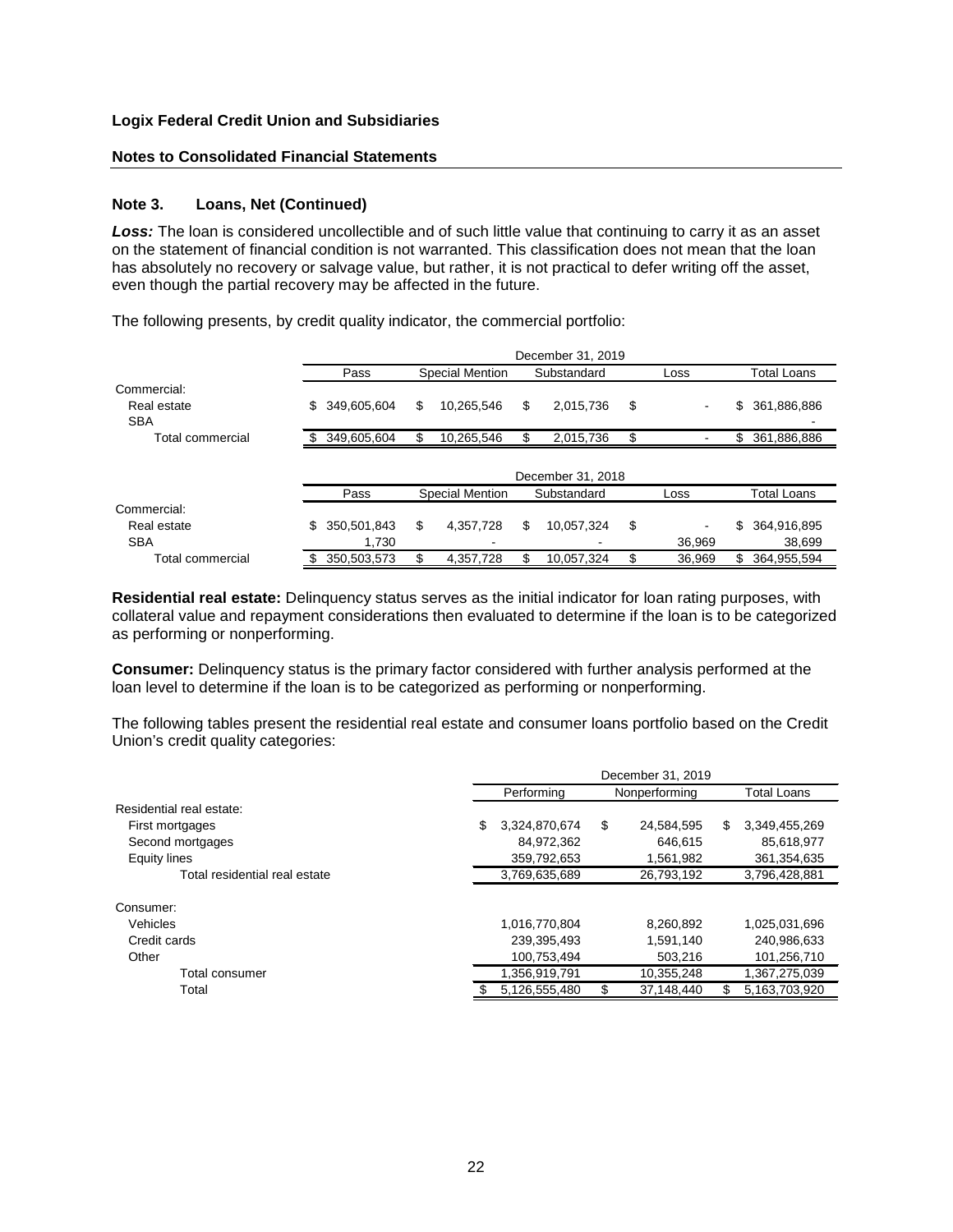#### **Notes to Consolidated Financial Statements**

# **Note 3. Loans, Net (Continued)**

|                               | December 31, 2018 |               |    |               |                    |               |  |  |  |
|-------------------------------|-------------------|---------------|----|---------------|--------------------|---------------|--|--|--|
|                               |                   | Performing    |    | Nonperforming | <b>Total Loans</b> |               |  |  |  |
| Residential real estate:      |                   |               |    |               |                    |               |  |  |  |
| First mortgages               | \$                | 3,272,350,804 | \$ | 21,039,573    | S.                 | 3,293,390,377 |  |  |  |
| Second mortgages              |                   | 87.391.993    |    | 745.877       |                    | 88.137.870    |  |  |  |
| Equity lines                  |                   | 344.404.117   |    | 1,898,046     |                    | 346,302,163   |  |  |  |
| Total residential real estate |                   | 3,704,146,914 |    | 23,683,496    |                    | 3,727,830,410 |  |  |  |
| Consumer:                     |                   |               |    |               |                    |               |  |  |  |
| Vehicles                      |                   | 976, 197, 405 |    | 10,363,063    |                    | 986,560,468   |  |  |  |
| Credit cards                  |                   | 240,226,592   |    | 1,435,542     |                    | 241,662,134   |  |  |  |
| Other                         |                   | 77,019,041    |    | 437.102       |                    | 77,456,143    |  |  |  |
| Total consumer                |                   | 1.293.443.038 |    | 12,235,707    |                    | 1,305,678,745 |  |  |  |
| Total                         |                   | 4,997,589,952 |    | 35,919,203    |                    | 5,033,509,155 |  |  |  |

Impaired loans consist primarily of TDRs, classified commercial loans (special mention through loss categories) and nonaccrual loans. The following table includes information for impaired loans by class, with additional segregation of balances and allowances by those loans requiring a specific allowance and those that do not require a specific allowance:

|                                                 |                         | December 31, 2019        |                          |                         | December 31, 2018        |                  |
|-------------------------------------------------|-------------------------|--------------------------|--------------------------|-------------------------|--------------------------|------------------|
|                                                 | <b>Unpaid Principal</b> | Associated               | Average                  | <b>Unpaid Principal</b> | Associated               | Average          |
|                                                 | Balance                 | Allowance                | <b>Balance</b>           | Balance                 | Allowance                | Balance          |
| Allowance recorded:<br>Residential real estate: |                         |                          |                          |                         |                          |                  |
| First mortgages                                 | \$<br>9,677,034         | \$<br>1,290,892          | \$<br>10,092,034         | \$<br>10,507,033        | \$<br>1,549,576          | \$<br>12,097,955 |
| Second mortgages                                | 302,268                 | 143,960                  | 394,269                  | 486,269                 | 197,763                  | 609,342          |
| <b>Equity lines</b>                             | 792,589                 | 595,191                  | 798,552                  | 804,514                 | 414,553                  | 904,651          |
| <b>Total residential</b>                        |                         |                          |                          |                         |                          |                  |
| real estate                                     | 10,771,891              | 2,030,043                | 11,284,854               | 11,797,816              | 2,161,892                | 13,611,948       |
| Commercial:                                     |                         |                          |                          |                         |                          |                  |
| Real estate                                     | 1,803,923               | 45,576                   | 1,438,429                | 1,072,934               | 59,007                   | 1,319,696        |
| <b>SBA</b>                                      |                         |                          | 37,834                   | 36,969                  | 36,969                   | 37,834           |
| <b>Total commercial</b>                         | 1,803,923               | 45,576                   | 1,476,263                | 1,109,903               | 95,976                   | 1,357,530        |
|                                                 |                         |                          |                          |                         |                          |                  |
| Consumer:                                       |                         |                          |                          |                         |                          |                  |
| Vehicles                                        | 8,260,892               | 686,963                  | 9,311,978                | 10,363,063              | 792,458                  | 13,037,180       |
| Credit cards                                    | 1,591,140               | 888,882                  | 1,513,341                | 1,435,542               | 733,928                  | 1,584,792        |
| Other                                           | 503,216                 | 253,132                  | 470,159                  | 437,102                 | 164,373                  | 467,703          |
| <b>Total consumer</b>                           | 10,355,248              | 1,828,977                | 11,295,478               | 12,235,707              | 1,690,759                | 15,089,675       |
| Subtotal                                        | 22,931,062              | 3,904,596                | 24,056,594               | 25,143,426              | 3,948,627                | 30,059,153       |
| No allowance recorded:                          |                         |                          |                          |                         |                          |                  |
| Residential real estate:                        |                         |                          |                          |                         |                          |                  |
| First mortgages                                 | 14,907,561              |                          | 12,720,051               | 10,532,540              |                          | 10,893,843       |
| Second mortgages                                | 344,347                 |                          | 301,978                  | 259,608                 |                          | 361,472          |
| <b>Equity lines</b>                             | 769,393                 |                          | 931,463                  | 1,093,532               |                          | 1,250,934        |
| <b>Total residential</b><br>real estate         | 16,021,301              |                          | 13,953,491               | 11,885,680              |                          | 12,506,249       |
|                                                 |                         |                          |                          |                         |                          |                  |
| Commercial:                                     |                         |                          |                          |                         |                          |                  |
| Real estate                                     | 10,477,360              |                          | 11,909,739               | 13,342,118              |                          | 7,870,884        |
| <b>SBA</b>                                      |                         | $\overline{\phantom{0}}$ | $\overline{\phantom{a}}$ |                         |                          |                  |
| Total commercial                                | 10,477,360              | $\overline{\phantom{a}}$ | 11,909,739               | 13,342,118              | $\overline{\phantom{a}}$ | 7,870,884        |
| Subtotal                                        | 26,498,661              | $\overline{a}$           | 25.863.230               | 25.227.798              | $\overline{a}$           | 20,377,133       |
| Total                                           | \$<br>49,429,723        | \$<br>3,904,596          | \$<br>49,919,823         | \$<br>50,371,224        | \$<br>3,948,627          | \$<br>50,436,285 |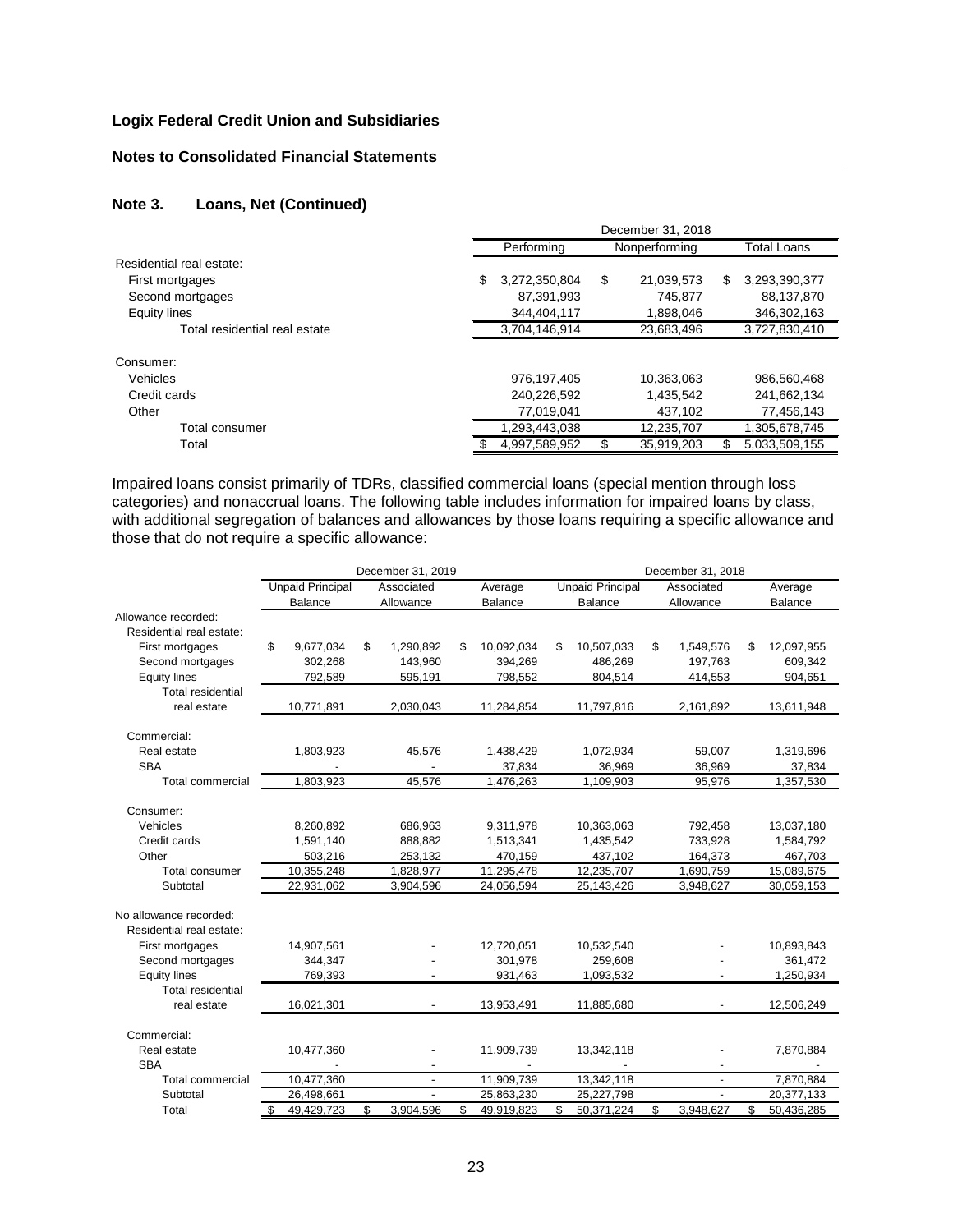#### **Notes to Consolidated Financial Statements**

#### **Note 3. Loans, Net (Continued)**

For the years ended December 31, 2019 and 2018, residential real estate and commercial loan interest income of approximately \$2,286,000 and \$2,081,000, respectively, was recognized on impaired loans. No significant amount of interest income was recognized on impaired consumer loans in 2019 or 2018. There were no loans more than three months past due and still accruing interest at December 31, 2019 or 2018.

Nonaccrual loans at December 31 are presented by class as follows:

|                               | 2019             | 2018             |
|-------------------------------|------------------|------------------|
| Residential real estate:      |                  |                  |
| First mortgages               | \$<br>13,208,722 | 9,810,596<br>\$  |
| Second mortgages              | 237,972          | 242,836          |
| <b>Equity lines</b>           | 1,233,750        | 785,453          |
| Total residential real estate | 14,680,444       | 10,838,885       |
|                               |                  |                  |
| Commercial:                   |                  |                  |
| <b>SBA</b>                    |                  | 149,605          |
| Total commercial              |                  | 149,605          |
| Consumer:                     |                  |                  |
| <b>Vehicles</b>               | 1,087,046        | 2,814,077        |
| Credit cards                  | 848,620          | 958,211          |
| Other                         | 292,080          | 162,197          |
| Total consumer                | 2,227,746        | 3,934,485        |
| Total                         | 16,908,190<br>S  | 14,922,975<br>\$ |

The Credit Union monitors loans using the delinquency categories presented in the following tables. The tables include TDRs for which delinquency is reported consistent with the modified loans' contractual terms.

|                          |                     |                   |     |                   |     | December 31, 2019        |     |                          |     |                          |                    |
|--------------------------|---------------------|-------------------|-----|-------------------|-----|--------------------------|-----|--------------------------|-----|--------------------------|--------------------|
|                          |                     |                   |     |                   |     | Reportable Delinquency   |     |                          |     |                          |                    |
|                          | Current             | 1 to $<$ 2 Months |     | 2 to $< 6$ Months |     | 6 to 12 Months           |     | > 12 Months              |     | <b>Total Reportable</b>  | <b>Total Loans</b> |
| Residential real estate: |                     |                   |     |                   |     |                          |     |                          |     |                          |                    |
| First mortgages          | 3,295,966,459<br>S. | \$<br>34,878,467  | \$. | 13,272,884        | \$. | 2,574,462                | \$  | 2,762,997                | \$. | 18,610,343               | \$ 3,349,455,269   |
| Second mortgages         | 84,490,143          | 800.451           |     | 249,761           |     | 29,002                   |     | 49,620                   |     | 328.383                  | 85,618,977         |
| Equity lines             | 358,128,804         | 1,370,933         |     | 1,170,841         |     | 543,965                  |     | 140,092                  |     | 1,854,898                | 361,354,635        |
| Total residential        |                     |                   |     |                   |     |                          |     |                          |     |                          |                    |
| real estate              | 3,738,585,406       | 37.049.851        |     | 14,693,486        |     | 3,147,429                |     | 2,952,709                |     | 20.793.624               | 3,796,428,881      |
| Commercial:              |                     |                   |     |                   |     |                          |     |                          |     |                          |                    |
| Real estate              | 361,886,886         |                   |     |                   |     |                          |     |                          |     |                          | 361,886,886        |
| <b>SBA</b>               |                     | ٠                 |     | ٠                 |     |                          |     | $\overline{\phantom{a}}$ |     | $\overline{\phantom{a}}$ |                    |
| Total commercial         | 361,886,886         |                   |     |                   |     |                          |     |                          |     |                          | 361,886,886        |
| Consumer:                |                     |                   |     |                   |     |                          |     |                          |     |                          |                    |
| Vehicles                 | 1.016.285.641       | 6.465.332         |     | 2.280.723         |     |                          |     |                          |     | 2.280.723                | 1,025,031,696      |
| Credit cards             | 236.461.747         | 2.490.840         |     | 2,034,046         |     | $\overline{\phantom{a}}$ |     |                          |     | 2,034,046                | 240,986,633        |
| Other                    | 100,222,923         | 459,395           |     | 574,392           |     |                          |     | $\overline{\phantom{a}}$ |     | 574,392                  | 101,256,710        |
| Total consumer           | .352,970,311        | 9,415,567         |     | 4,889,161         |     |                          |     |                          |     | 4,889,161                | 367,275,039        |
| Total                    | 5.453.442.603       | 46,465,418        |     | 19,582,647        |     | 3.147.429                | \$. | 2,952,709                |     | 25.682.785               | 5,525,590,806      |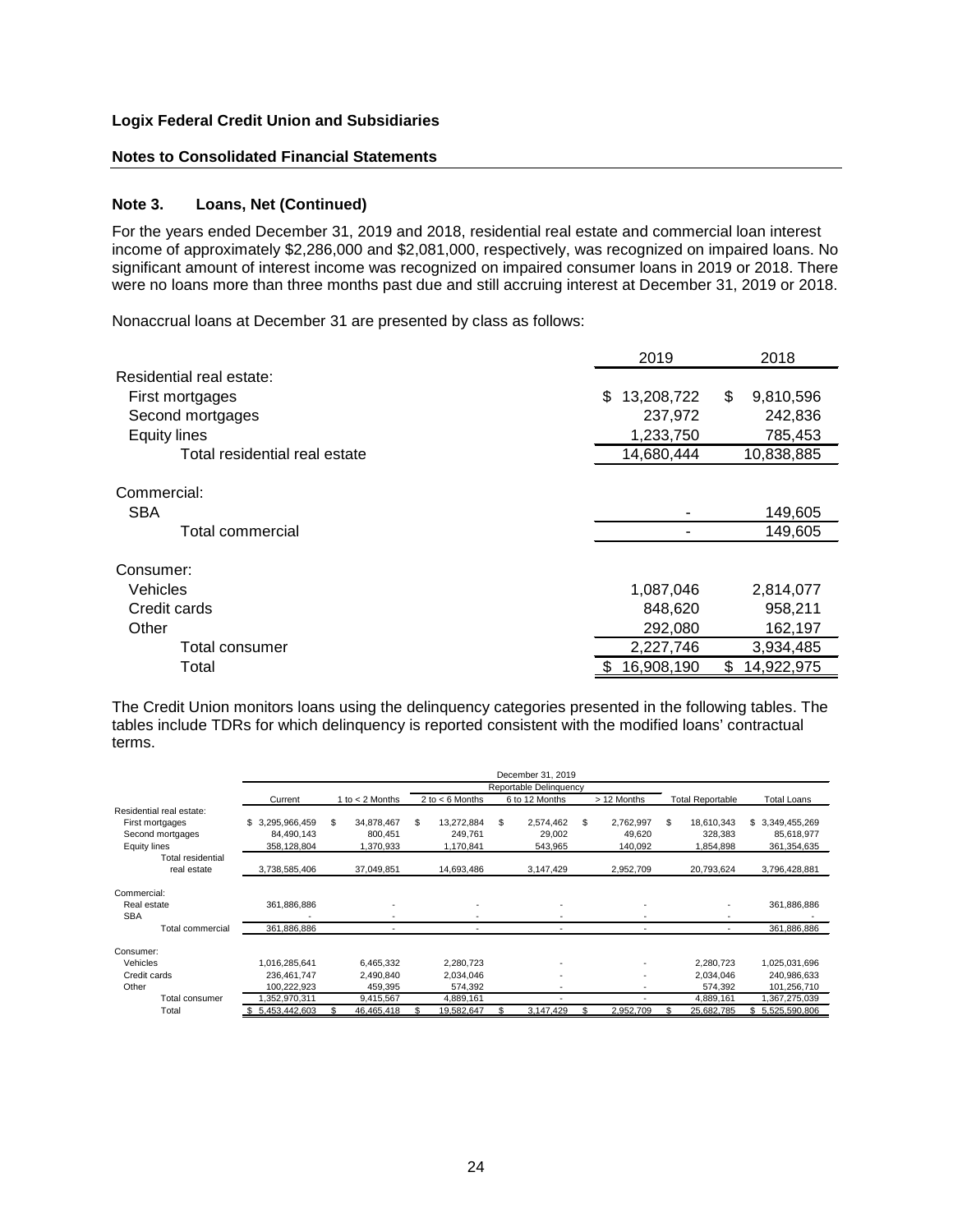#### **Notes to Consolidated Financial Statements**

|                          |                     |                          |     |                   |     | December 31, 2018      |     |             |     |                         |                    |
|--------------------------|---------------------|--------------------------|-----|-------------------|-----|------------------------|-----|-------------|-----|-------------------------|--------------------|
|                          |                     |                          |     |                   |     | Reportable Delinquency |     |             |     |                         |                    |
|                          | Current             | to < 2 Months            |     | 2 to $< 6$ Months |     | 6 to 12 Months         |     | > 12 Months |     | <b>Total Reportable</b> | <b>Total Loans</b> |
| Residential real estate: |                     |                          |     |                   |     |                        |     |             |     |                         |                    |
| First mortgages          | 3,243,382,832<br>S. | \$<br>36,943,650         | \$. | 9,587,029         | \$. | 1,972,425              | \$  | 1,504,441   | \$. | 13,063,895              | \$ 3,293,390,377   |
| Second mortgages         | 86,929,098          | 814,437                  |     | 176,560           |     | 54,121                 |     | 163,654     |     | 394,335                 | 88,137,870         |
| Equity lines             | 343,166,104         | 1,777,048                |     | 1,181,824         |     | 132,219                |     | 44,968      |     | 1,359,011               | 346,302,163        |
| Total residential        |                     |                          |     |                   |     |                        |     |             |     |                         |                    |
| real estate              | 3,673,478,034       | 39,535,135               |     | 10,945,413        |     | 2,158,765              |     | 1,713,063   |     | 14,817,241              | 3,727,830,410      |
| Commercial:              |                     |                          |     |                   |     |                        |     |             |     |                         |                    |
| Real estate              | 364,916,895         | $\overline{\phantom{a}}$ |     |                   |     |                        |     |             |     |                         | 364,916,895        |
| <b>SBA</b>               |                     | $\overline{\phantom{a}}$ |     |                   |     | 1,730                  |     | 36,969      |     | 38,699                  | 38,699             |
| Total commercial         | 364,916,895         |                          |     |                   |     | 1,730                  |     | 36,969      |     | 38,699                  | 364,955,594        |
| Consumer:                |                     |                          |     |                   |     |                        |     |             |     |                         |                    |
| Vehicles                 | 975,624,578         | 7,976,535                |     | 2,893,147         |     | 51,208                 |     | 15,000      |     | 2,959,355               | 986,560,468        |
| Credit cards             | 237.215.909         | 2.322.396                |     | 2,123,829         |     |                        |     |             |     | 2,123,829               | 241,662,134        |
| Other                    | 76.661.475          | 421.996                  |     | 370,995           |     | 1,677                  |     | ٠           |     | 372,672                 | 77,456,143         |
| Total consumer           | .289,501,962        | 10,720,927               |     | 5,387,971         |     | 52,885                 |     | 15,000      |     | 5,455,856               | 1,305,678,745      |
| Total                    | \$5.327.896.891     | 50.256.062               |     | 16.333.384        | \$. | 2.213.380              | \$. | ,765,032    | \$  | 20.311.796              | \$5.398.464.749    |

# **Note 3. Loans, Net (Continued)**

The Credit Union has modified loans to assist members who are expected to perform according to the modified loan terms. Modifications generally provide the member with lower payments through either the reduction of the interest rate and/or the extension of the maturity date. Principal amounts are rarely forgiven. Because of the nature of the allowable TDR terms granted by the Credit Union, the financial effects of such modifications are considered insignificant to the Credit Union. TDRs are summarized as follows:

|                                | December 31, 2019 |                   |                   |                  |  |  |  |  |  |
|--------------------------------|-------------------|-------------------|-------------------|------------------|--|--|--|--|--|
|                                | Number of         |                   | Associated        |                  |  |  |  |  |  |
|                                | Contracts         | <b>Balance</b>    | Allowance         | Net Balance      |  |  |  |  |  |
| Outstanding as of end of year: |                   |                   |                   |                  |  |  |  |  |  |
| Residential real estate        | 56                | \$<br>12,011,515  | \$<br>1,412,522   | \$<br>10,598,993 |  |  |  |  |  |
| Commercial                     | 3                 | 2,835,233         | 45,576            | 2,789,657        |  |  |  |  |  |
| Consumer                       | 863               | 9,144,620         | 524,163           | 8,620,457        |  |  |  |  |  |
| Total                          | 922               | \$23,991,368      | \$<br>1,982,261   | \$<br>22,009,107 |  |  |  |  |  |
|                                |                   |                   |                   |                  |  |  |  |  |  |
|                                |                   |                   | December 31, 2018 |                  |  |  |  |  |  |
|                                | Number of         |                   | Associated        |                  |  |  |  |  |  |
|                                | Contracts         | <b>Balance</b>    | Allowance         | Net Balance      |  |  |  |  |  |
| Outstanding as of end of year: |                   |                   |                   |                  |  |  |  |  |  |
| Residential real estate        | 66                | 13,865,398<br>\$. | \$.<br>1,744,485  | \$12,120,913     |  |  |  |  |  |
| Commercial                     | 5                 | 3,393,211         | 95,976            | 3,297,235        |  |  |  |  |  |
| Consumer                       | 1,031             | 11,331,788        | 688,741           | 10,643,047       |  |  |  |  |  |
| Total                          | 1,102             | 28,590,397<br>\$. | S<br>2,529,202    | 26,061,195<br>S  |  |  |  |  |  |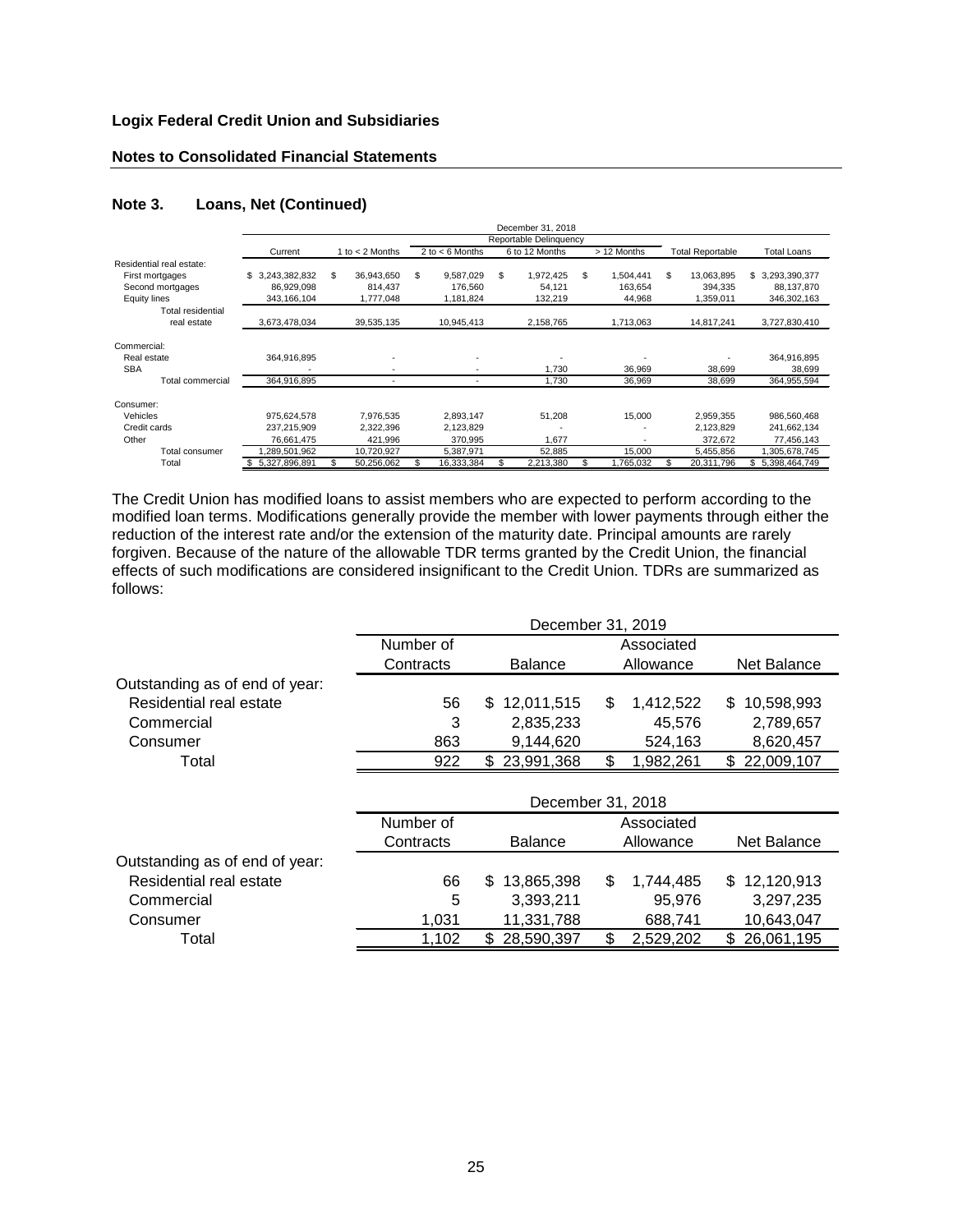#### **Notes to Consolidated Financial Statements**

# **Note 3. Loans, Net (Continued)**

|                                                                                                | December 31, 2019 |    | December 31, 2018 |                   |    |                   |
|------------------------------------------------------------------------------------------------|-------------------|----|-------------------|-------------------|----|-------------------|
|                                                                                                | Number of         |    | Post-Modification | Number of         |    | Post-Modification |
|                                                                                                | Contracts         |    | <b>Balance</b>    | Contracts         |    | <b>Balance</b>    |
| Loans modified during the year:<br>Residential real estate:                                    |                   |    |                   |                   |    |                   |
| First mortgages                                                                                | -                 | \$ |                   | 4                 | \$ | 1,148,289         |
| Consumer:                                                                                      |                   |    |                   |                   |    |                   |
| Vehicles                                                                                       | 191               |    | 3,211,307         | 115               |    | 1,944,690         |
| Credit cards                                                                                   | 28                |    | 232,025           | 15                |    | 144,464           |
| Other                                                                                          | 18                |    | 163,731           | 21                |    | 182,426           |
| Total consumer                                                                                 | 237               |    | 3,607,063         | 151               |    | 2,271,580         |
| Total                                                                                          | 237               | \$ | 3,607,063         | 155               | \$ | 3,419,869         |
|                                                                                                | December 31, 2019 |    |                   | December 31, 2018 |    |                   |
|                                                                                                | Number of         |    | Post-Modification | Number of         |    | Post-Modification |
|                                                                                                | Contracts         |    | <b>Balance</b>    | Contracts         |    | <b>Balance</b>    |
| Modified loans for which payment<br>default occurred (redefaults):<br>Residential real estate: |                   |    |                   |                   |    |                   |
| First mortgages                                                                                |                   | \$ |                   | 2                 | \$ | 1,001,578         |
| Consumer:                                                                                      |                   |    |                   |                   |    |                   |
| Vehicles                                                                                       | 1                 |    | 19,948            | 8                 |    | 126,373           |
| Other                                                                                          |                   |    |                   | $\overline{2}$    |    | 25,538            |
| Total consumer                                                                                 | 1                 |    | 19,948            | 10                |    | 151,911           |
| Total                                                                                          | 1                 | \$ | 19,948            | 12                |    | 1,153,489         |

As of December 31, 2019 and 2018, there are no commitments to lend additional funds to members whose loans have been modified as TDRs.

# **Note 4. Loan Servicing**

Loans serviced for others are not included in the accompanying consolidated statements of financial condition. The unpaid principal balances of these loans at December 31 are summarized as follows:

|                                              | 2019               | 2018          |
|----------------------------------------------|--------------------|---------------|
| Residential loans serviced for:              |                    |               |
| Federal National Mortgage Association (FNMA) | 1,182,996,767<br>S | 1,231,677,058 |
| <b>FHLB</b>                                  | 323.111.204        | 140,333,975   |
| Other investors                              | 49.457.718         | 18,215,163    |
|                                              | 1.555.565.689      | 1,390,226,196 |
| Commercial loans serviced                    | 265,478,404        | 264,188,153   |
|                                              | 1,821,044,093      | 1,654,414,349 |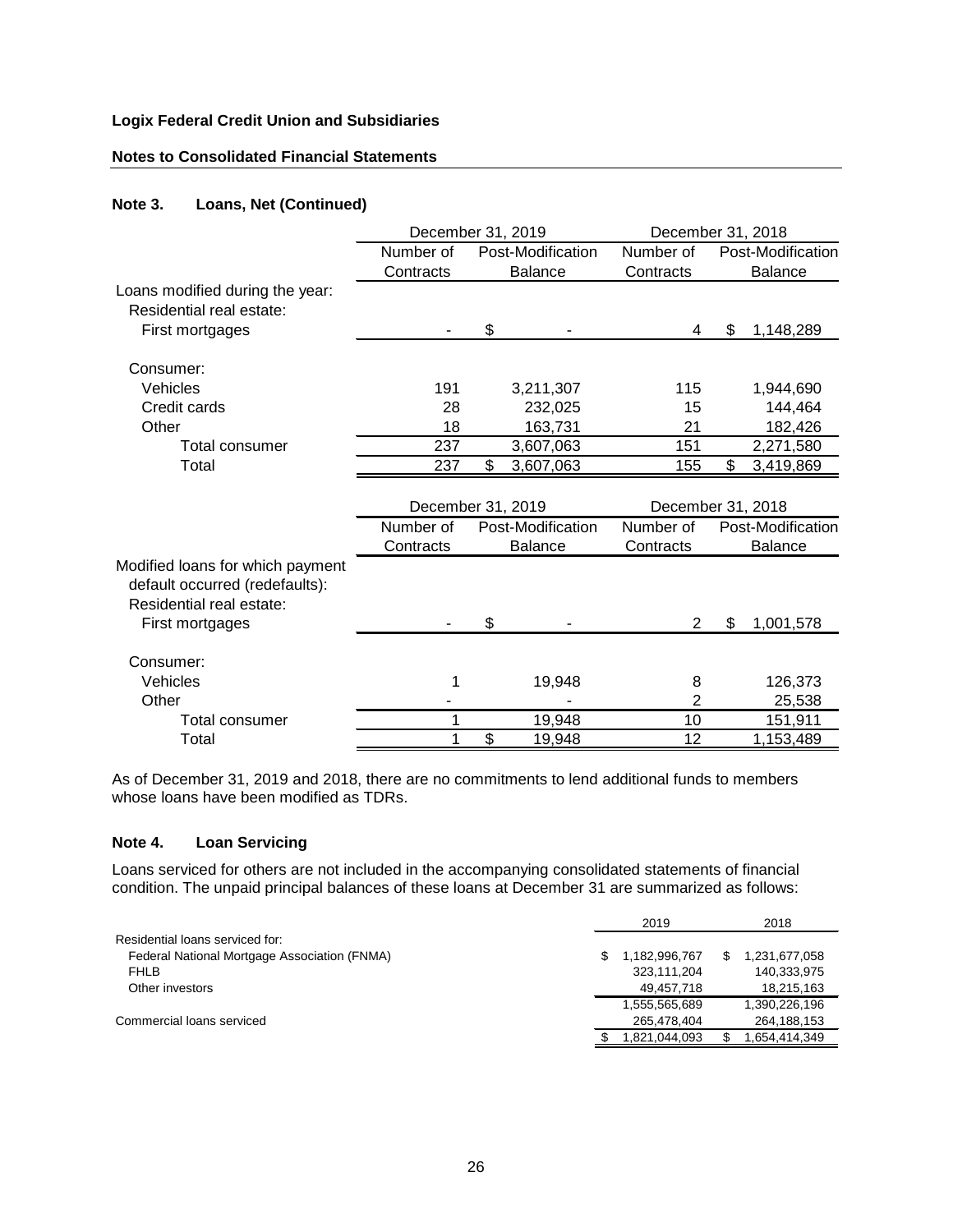#### **Notes to Consolidated Financial Statements**

# **Note 4. Loan Servicing (Continued)**

A summary of the changes in the balance of loan servicing rights for residential mortgage loans under the amortization method for the years ended December 31 is as follows:

|                                             | 2019          | 2018         |
|---------------------------------------------|---------------|--------------|
| Balance, beginning of year                  | \$11,542,373  | \$11,148,182 |
| Servicing assets recognized during the year | 4,298,405     | 2,188,368    |
| Amortization of servicing assets            | (2, 151, 033) | (1,794,177)  |
| Balance, end of year                        | 13,689,745    | 11,542,373   |

The fair value of servicing rights of residential mortgage loans was approximately \$13,886,000 and \$14,852,000 as of December 31, 2019 and 2018, respectively.

The Credit Union also recorded servicing rights of commercial mortgage loans at fair value of approximately \$3,038,000 and \$3,130,000 as of December 31, 2019 and 2018, respectively.

**Residential mortgage loan servicing rights assumptions:** Significant assumptions made in the calculations of servicing assets include discount rates ranging from 9.5 percent to 12.5 percent for the years ended December 31, 2019 and 2018, respectively, and weighted prepayment speeds of 202 and 130 for the years ended December 31, 2019 and 2018, respectively, utilizing the Public Securities Association factors. The expected life of the loan portfolio associated with servicing assets was approximately 5.78 years and 7.27 years as of December 31, 2019 and 2018, respectively.

**Commercial mortgage loan servicing rights assumptions:** Significant assumptions made in the calculations of servicing assets include discount rate of 10 percent for both the years ended December 31, 2019 and 2018, and a conditional prepayment rate of 15 percent for both the years ended December 31, 2019 and 2018. For the year ended December 31, 2019, the prepayment assumptions have been benchmarked to the SBA 7(a) historic data, updated in Bloomberg as of December 2019 with prepayment rates ranging from 3.29 percent in year one and peak at 25.51 percent in year ten. For the year ended December 31, 2018, the prepayment assumptions have been benchmarked to the SBA 7(a) historic data, updated in Bloomberg as of December 2018 with prepayment rates ranging from 3.27 percent in year one to a peak at 14.55 percent in year four. The expected life of the loan portfolio associated with servicing assets was approximately 34 months and 30 months as of December 31, 2019 and 2018, respectively.

**Servicing arrangements:** The Credit Union has an existing master agreement with FNMA whereby sales of fixed-interest residential mortgage loans may be securitized and retained by the Credit Union in the form of Logix Federal Credit Union agency residential MBSs (see Note 2). Consistent with other loans sold, these sales are made without recourse, are subject to customary representations and warranties, and are guaranteed by FNMA.

In May 2016, the Credit Union became a member of the FHLB Original Mortgage Partnership Finance program to sell loans to the FHLB. The program calls for credit risk sharing with the FHLB up to a maximum of 8 percent of the loan amount, referred to as the credit enhancement (CE) obligation. A CE fee of 10 basis points of the outstanding master commitment balances is paid to the Credit Union by the FHLB on a monthly basis. The Credit Union entered into an agreement with the FHLB providing for a mandatory commitment of \$50 million in loans and a maximum CE amount of \$4 million. In the event of underdelivery, the Credit Union is subject to a pair-off or price-adjustment fee for any portion of the delivery commitment that is under or over the tolerance limit of 1 percent.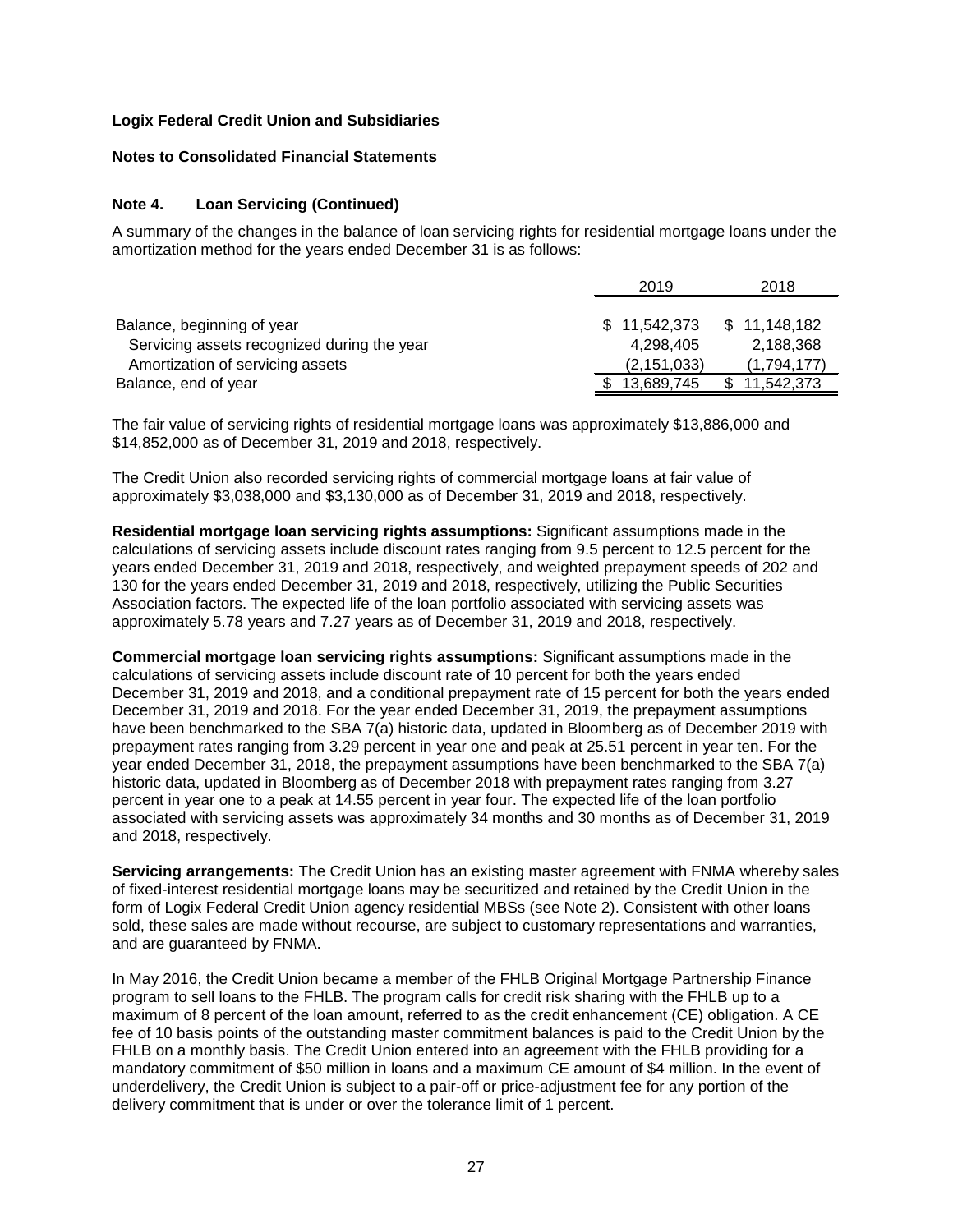#### **Notes to Consolidated Financial Statements**

# **Note 5. Premises and Equipment, Net**

Premises and equipment, net are summarized as follows at December 31:

|                                           | 2019            | 2018              |
|-------------------------------------------|-----------------|-------------------|
|                                           |                 |                   |
| Land                                      | 19,607,618<br>S | 19,607,618<br>\$. |
| <b>Building</b>                           | 14,599,076      | 14,587,854        |
| Furniture and equipment                   | 40,653,058      | 39,860,059        |
| Leasehold improvements                    | 10,989,058      | 8,852,783         |
|                                           | 85,848,810      | 82,908,314        |
| Accumulated depreciation and amortization | (52, 196, 960)  | (49,315,795)      |
|                                           | 33,651,850      | 33,592,519        |
| Construction in progress                  | 84,485,906      | 44,799,954        |
|                                           | \$118,137,756   | 78,392,473<br>S.  |

In June 2015, the Credit Union executed a purchase and sale agreement for the acquisition of a 12-acre parcel of land located in Santa Clarita, California, for approximately \$15.6 million. This acquired property is being developed as the site of the Credit Union's new headquarters. During 2019 and 2018, the Credit Union incurred approximately \$39,686,000 and \$25,465,000, respectively, for the ongoing construction of its new headquarters, which is inclusive of the total capitalized interest expense. For the years ended December 31, 2019 and 2018, the Credit Union capitalized interest expense totaling approximately \$1,080,000 and \$482,000, respectively. The Credit Union currently anticipates completion of this new headquarters by October 2020.

The Credit Union leases 18 offices. The operating leases contain renewal options and provisions requiring the Credit Union to pay property taxes and operating expenses over base period amounts. All rental payments are dependent only upon the lapse of time. Minimum rental payments under operating leases with initial or remaining terms of one year or more at December 31, 2019, are as follows:

Years ending December 31:

| 2020             | \$<br>2,880,000 |  |
|------------------|-----------------|--|
| 2021             | 2,555,000       |  |
| 2022             | 1,661,000       |  |
| 2023             | 1,543,000       |  |
| 2024             | 1,093,000       |  |
| Subsequent years | 2,427,000       |  |
|                  | 12,159,000      |  |

Rental expense for both of the years ended December 31, 2019 and 2018, for all facilities leased under operating leases, totaled approximately \$3,964,000 and \$3,669,000, respectively, which is included in noninterest expense in the consolidated statements of income.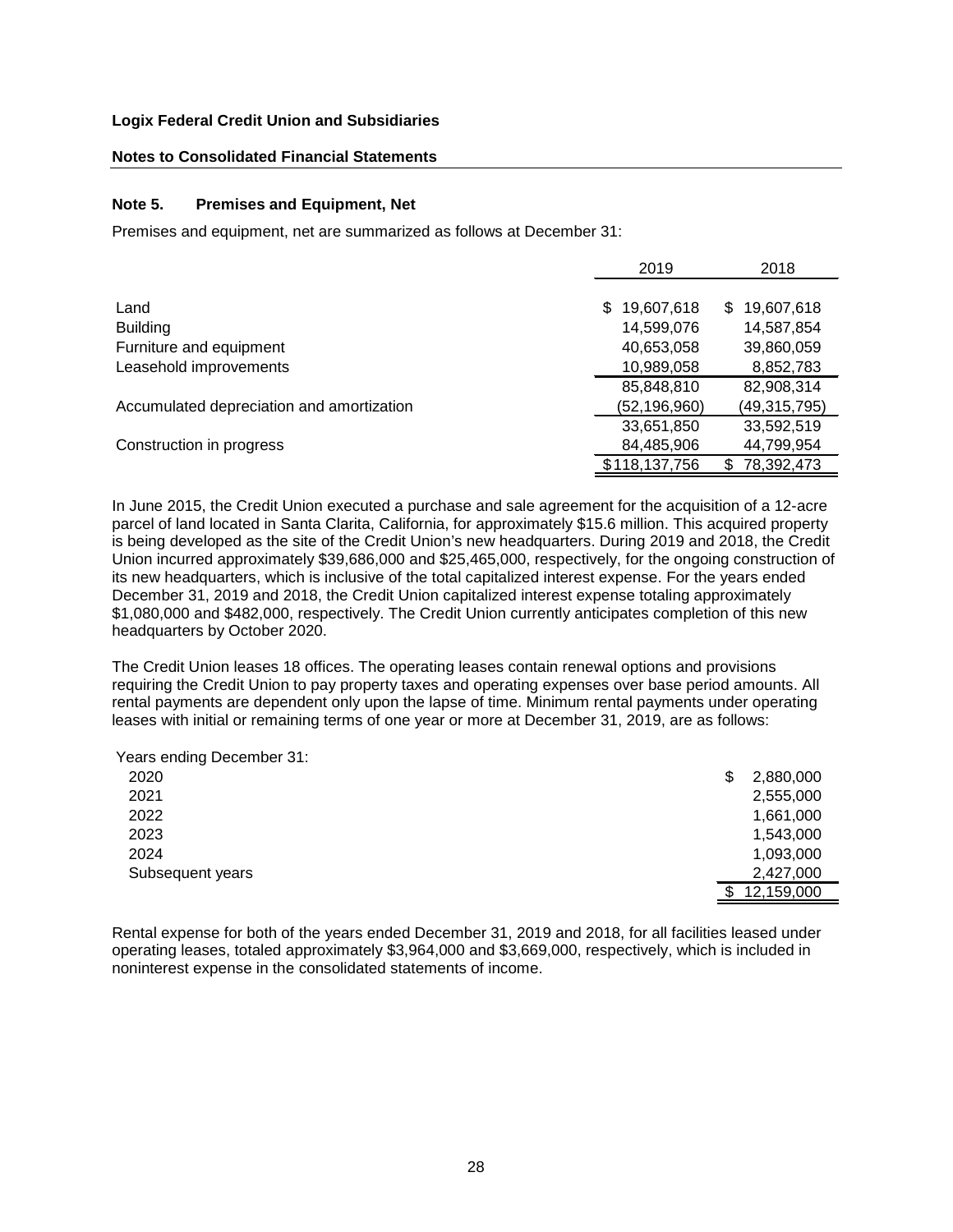#### **Notes to Consolidated Financial Statements**

# **Note 6. Members' Shares**

Members' shares are summarized as follows at December 31:

|                                            | 2019              | 2018          |
|--------------------------------------------|-------------------|---------------|
|                                            |                   |               |
| Regular shares                             | \$<br>607.791.612 | 619,515,158   |
| Share draft accounts                       | 557,687,165       | 514,780,955   |
| Money market accounts                      | 2,823,075,357     | 2,215,350,345 |
| Individual Retirement Account (IRA) shares | 113.972.232       | 107.221.949   |
| Certificates                               | 1,038,696,119     | 1,020,041,682 |
|                                            | 5.141.222.485     | 4,476,910,089 |

Shares by maturity as of December 31, 2019, are summarized as follows:

| No contractual maturity      | 4,102,526,366 |
|------------------------------|---------------|
|                              |               |
| Zero to one year maturity    | 740,748,550   |
| One to two years maturity    | 211,055,783   |
| Two to three years maturity  | 41,871,535    |
| Three to four years maturity | 27,026,289    |
| Four to five years maturity  | 17,993,962    |
|                              | 1,038,696,119 |
|                              | 5,141,222,485 |

Regular shares, share draft accounts, money market accounts and IRA shares have no contractual maturity. Certificate accounts have maturities of five years or less.

The NCUSIF insures members' shares and certain IRAs and Keogh accounts up to a maximum federal deposit insurance level of \$250,000. This includes all account types, such as regular share, share draft, money market and certificates of deposit. IRA and Keogh account coverage remains at up to \$250,000 separate from other types of accounts owned.

The aggregate amount of certificates in denominations of \$250,000 or more at December 31, 2019 and 2018, is approximately \$219,501,000 and \$197,296,000, respectively.

#### **Note 7. Borrowed Funds and Note Payable**

**Borrowed funds:** The Credit Union utilizes a demand loan agreement with the FHLB under a Securities-Backed Credit Program. The terms of the agreement call for pledging of certain investments held in safekeeping by the FHLB of approximately \$26,160,000 and \$47,931,000 at December 31, 2019 and 2018, respectively, as more fully described in Note 2. This current agreement provides for a maximum borrowing amount of approximately \$25,325,000.

The Credit Union also has a demand loan agreement with the FHLB under the Standard Credit Program. Any and all advances under this agreement are secured by certain first trust deeds of approximately \$2,305,807,000 and \$2,356,964,000 at December 31, 2019 and 2018, respectively, as more fully described in Note 3. This current agreement provides for a maximum borrowing amount of approximately \$2,083,413,000. There is an overall maximum financing availability of approximately \$1,727,725,000 at the FHLB.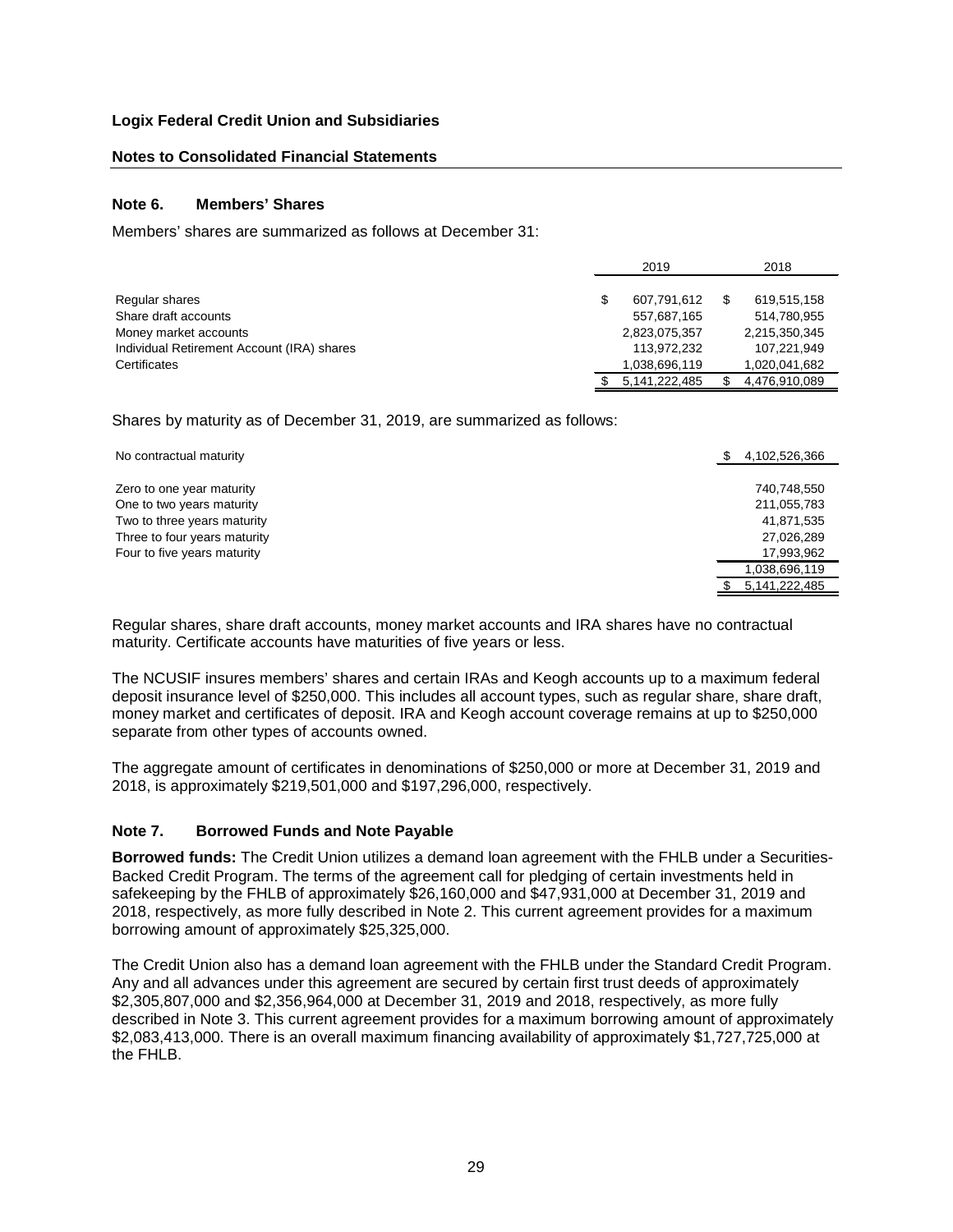## **Notes to Consolidated Financial Statements**

## **Note 7. Borrowed Funds and Note Payable (Continued)**

At December 31, 2019, total borrowing under the above agreements was approximately \$85,000,000 with interest at 1.66 percent. All outstanding borrowing matures on January 2020. At December 31, 2018, total borrowings under the above agreements were approximately \$548,622,000 with interest rates ranging from 2.39 percent and 2.64 percent.

The following is other pertinent data with respect to short-term borrowings with the FHLB for the years ended December 31:

|                                                  | 2019        | 2018              |
|--------------------------------------------------|-------------|-------------------|
| Average borrowings during the year               | 91,778,000  | 125.934.000<br>S. |
| Maximum amount outstanding during the year       | 548,622,000 | 1,485,000,000     |
| Weighted-average monthly interest on borrowings: |             |                   |
| During the year                                  | 2.4%        | 1.8%              |
| At year-end                                      | 1.7%        | 2.5%              |

The Credit Union also has a borrowing agreement with the Federal Reserve Bank's Discount Window. The total borrowing limit under this agreement is based on any amount that can be pledged as collateral to cover any such advances. At December 31, 2019 and 2018, there were no borrowings under this agreement. In May 2018, for ease of financing, the Credit Union's borrowing agreement with the Federal Reserve Bank's Discount Window was amended. At December 31, 2019 and 2018, the Credit Union pledge \$400,013,000 and \$400,011,000, respectively, of consumer auto loans as collateral to cover any advances.

**Note payable:** During 2018, the Credit Union entered into a note payable agreement totaling approximately \$4,269,000 for the purchase of technology equipment, software and services. The note payable bears interest at 0.80 percent and is collateralized by the financed assets and is due in three annual installments beginning in April 2018. As of December 31, 2019 and 2018, remaining balance was \$1,422,981 and \$2,845,962, respectively.

#### **Note 8. Off-Balance-Sheet Activities**

The Credit Union is party to conditional commitments to lend funds in the normal course of business to meet the financing needs of its members. These commitments represent financial instruments to extend credit, which include lines of credit, credit cards and home equity lines that involve, to varying degrees, elements of credit and interest rate risk in excess of amounts recognized in the consolidated financial statements.

The Credit Union's exposure to credit loss is represented by the contractual amount of these commitments. The Credit Union follows the same credit policies in making commitments as it does for those loans recorded in the consolidated financial statements.

Commitments to extend credit are agreements to lend to a member as long as there is no violation of any condition established in the contract. Commitments generally have fixed expiration dates or other termination clauses and may require payment of a fee. Because many of the commitments are expected to expire without being drawn upon, the total commitment amounts do not necessarily represent future cash requirements. However, if all commitments were to be drawn upon, it would result in significant liquidity pressure for the Credit Union. The Credit Union evaluates each member's creditworthiness on a case-by-case basis. The amount of collateral obtained to secure borrowings on the lines of credit is based on management's credit evaluation of the member.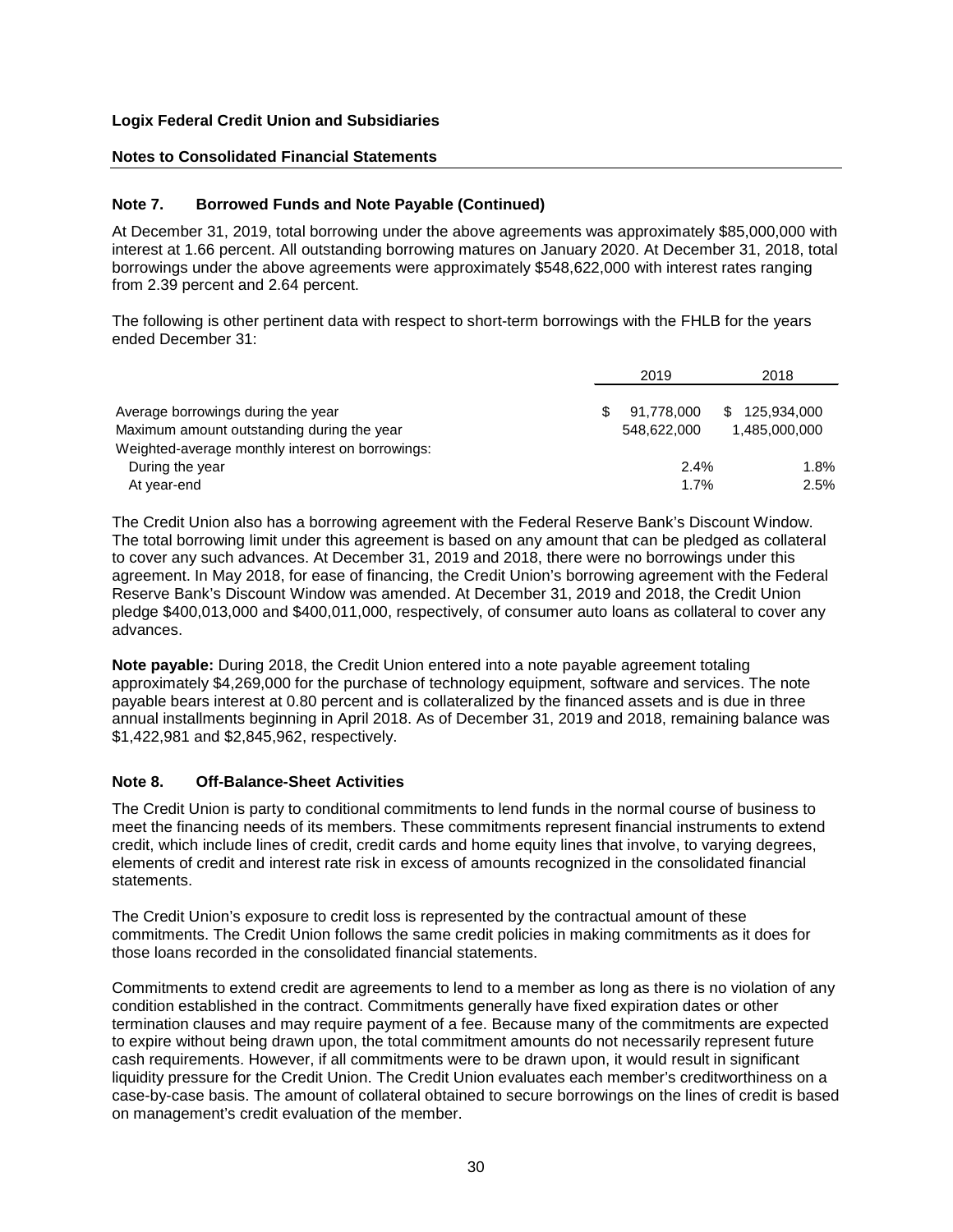## **Notes to Consolidated Financial Statements**

# **Note 8. Off-Balance-Sheet Activities (Continued)**

Unfunded commitments under revolving credit lines and overdraft protection agreements are commitments for possible future extensions of credit to existing customers. These lines of credit are uncollateralized, usually do not contain a specified maturity date and ultimately may not be drawn upon to the total extent to which the Credit Union is committed.

Outstanding commitments to fund mortgage loans at December 31, 2019 and 2018, total approximately \$103,766,000 and \$51,486,000, respectively.

Unfunded loan commitments under lines of credit are summarized as follows at December 31:

|             |   | 2019         | 2018         |
|-------------|---|--------------|--------------|
|             |   |              |              |
| Credit card | S | 696,073,000  | 564,190,000  |
| Home equity |   | 535,399,000  | 480,665,000  |
| Other       |   | 18,853,000   | 19,167,000   |
|             |   | ,250,325,000 | .064,022,000 |

# **Note 9. Commitments and Contingent Liabilities**

The Credit Union is party to various legal actions normally associated with collections of loans and other business activities of financial institutions, the aggregate effect of which, in management's opinion, would not have a material adverse effect on the financial condition or results of operations of the Credit Union.

The Credit Union had approximately \$89,436,000 and \$6,350,000 in outstanding commitments to sell loans to the secondary market or for investment purposes at December 31, 2019 and 2018, respectively.

#### **Note 10. Employee Benefits**

**Defined benefit pension plan:** The Credit Union, through its subsidiary, sponsors a defined benefit pension plan for the benefit of its employees. The plan calls for benefits to be paid to eligible employees at retirement based primarily upon years of service with the Credit Union and compensation levels at retirement. Contributions to the plan reflect benefits attributed to employees' services to date, as well as services expected to be earned in the future.

Effective December 31, 2006, the plan was amended to freeze the benefit accrual for salaried employees who are under the age of 40 with less than five years of service as of December 31, 2006.

The Codification requires the Credit Union to recognize the funding status of its defined benefit pension plan in its consolidated statements of financial condition, with a corresponding adjustment to accumulated other comprehensive income. Net unrecognized actuarial losses and unrecognized prior service costs are recognized as net periodic pension plan cost pursuant to the Credit Union's historical accounting policy for amortizing such amounts. Further, actuarial gains and losses that are not recognized as net periodic pension cost in the same period will be recognized as a component of other comprehensive income. Those amounts will be subsequently recognized as a component of net periodic pension plan cost on the same basis as the amounts recognized in accumulated other comprehensive income.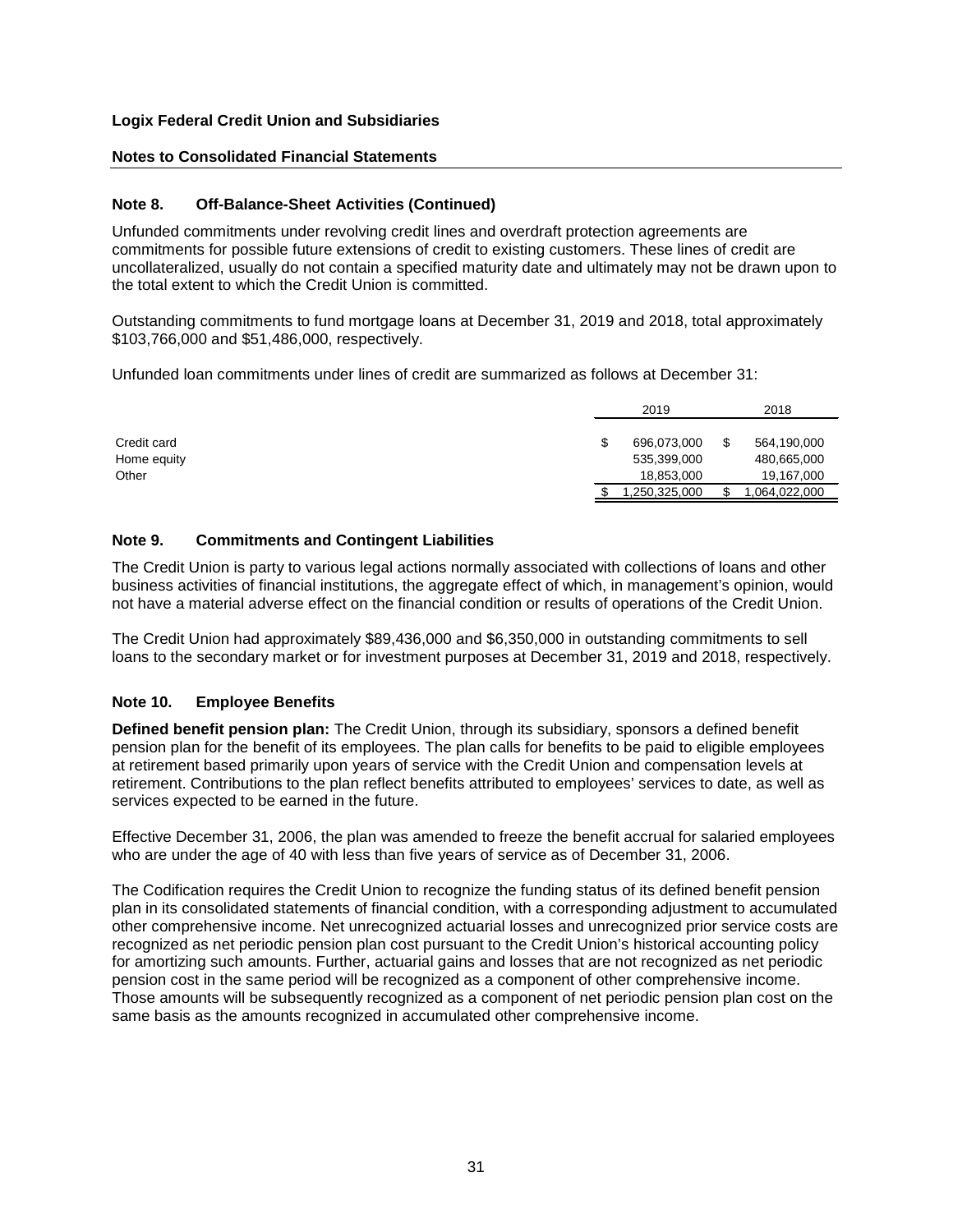#### **Notes to Consolidated Financial Statements**

# **Note 10. Employee Benefits (Continued)**

|                                                                                               | 2019                                         | 2018                                                 |
|-----------------------------------------------------------------------------------------------|----------------------------------------------|------------------------------------------------------|
| Benefit obligation<br>Fair value of plan assets<br><b>Funded status</b>                       | \$ (87,678,751)<br>78,434,305<br>(9,244,446) | \$ (74, 262, 845)<br>57,886,148<br>\$ (16, 376, 697) |
| Amounts recognized in the consolidated statements of financial<br>condition pension liability | (9,244,446)                                  | \$ (16,376,697)                                      |
| Accumulated benefit obligation                                                                | \$ (80, 362, 590)                            | \$ (67,066,522)                                      |
|                                                                                               | 2019                                         | 2018                                                 |
| Net pension cost<br><b>Employer contribution</b><br>Benefit payments                          | \$<br>2,875,049<br>11,300,000<br>2,492,397   | 2,793,911<br>S<br>2,900,000<br>2,012,197             |

Amounts recognized in accumulated other comprehensive loss at December 31 consist of the following:

|                            | 2019                      | 2018                       |
|----------------------------|---------------------------|----------------------------|
| Loss<br>Prior service cost | \$24,202,956<br>1,303,208 | \$ 22,707,694<br>1,505,770 |
|                            | 25,506,164                | \$24,213,464               |

The following are the amounts in accumulated other comprehensive income expected to be recognized as components of net periodic pension cost over the year ended December 31, 2019:

| Loss<br>Prior service cost                        | \$              | 1,693,697<br>202,562 |
|---------------------------------------------------|-----------------|----------------------|
|                                                   | 2019            | 2018                 |
| Assumptions used to determine benefit obligation: |                 |                      |
| Discount rate                                     | 3.4%            | $4.4\%$              |
| Rate of compensation increase                     | 4.0%            | 4.0%                 |
|                                                   | 2019            | 2018                 |
| Assumptions used to determine net pension cost:   |                 |                      |
| Discount rate                                     | $4.1\% - 4.4\%$ | $3.4\% - 3.8\%$      |
| Expected long-term return on plan assets          | 6.6%            | 6.6%                 |
| Rate of compensation increase                     | 4.0%            | 4.0%                 |

Expected long-term return on plan assets is determined by using industry averages from other institutions with similar plan asset allocations.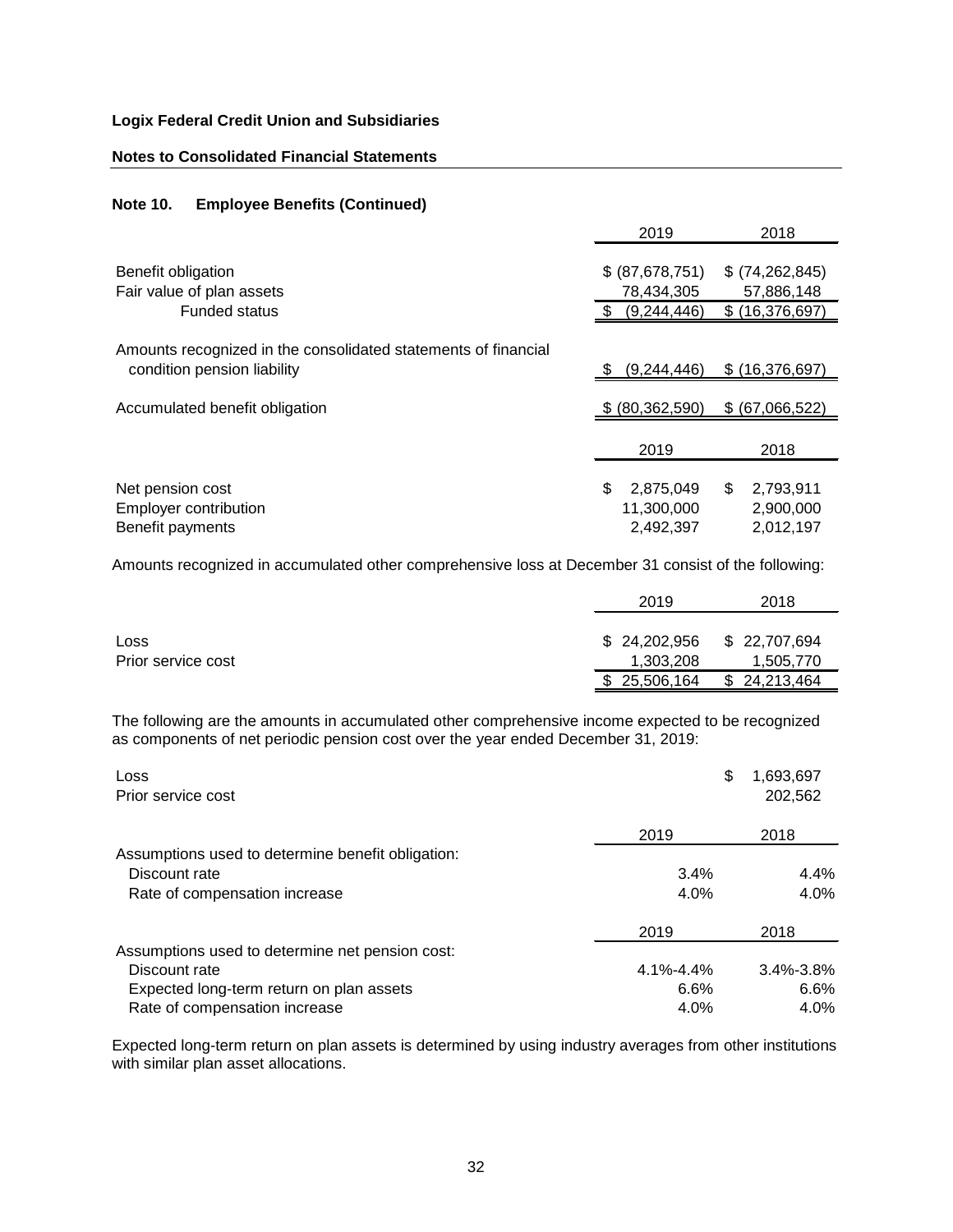## **Notes to Consolidated Financial Statements**

# **Note 10. Employee Benefits (Continued)**

The Credit Union's pension plan weighted-average asset allocations by asset category are as follows at December 31:

|                                                             | 2019   | 2018   |
|-------------------------------------------------------------|--------|--------|
| Equity securities (including common collective trust funds) | 70.8%  | 69.8%  |
| Fixed-income securities                                     | 24.8%  | 26.2%  |
| Money market funds                                          | 4.4%   | 4.0%   |
|                                                             | 100.0% | 100.0% |

The Credit Union has developed asset allocation and diversification guidelines, which are monitored for compliance by the Investment Committee on a quarterly basis. The guidelines were established to optimize the pension plan's expected return based on the Credit Union's risk tolerance.

The fair values of the Credit Union's pension plan assets by asset category are as follows:

|                       |                 |                  | Fair Value Measurements at December 31, 2019 |         |  |
|-----------------------|-----------------|------------------|----------------------------------------------|---------|--|
| <b>Asset Category</b> | Total           | Level 1          | Level 2                                      | Level 3 |  |
|                       |                 |                  |                                              |         |  |
| Money market funds    | 3,576,070<br>\$ | 3,576,070<br>\$. | S                                            | \$      |  |
| Mutual funds:         |                 |                  |                                              |         |  |
| Fixed-income funds    | 19,428,600      | 19,428,600       | -                                            |         |  |
| Equity funds          | 11,647,996      | 11,647,996       | ۰                                            |         |  |
| Other equity funds    | 42,218,341      | 42,218,341       | -                                            |         |  |
| Balance funds         | 1,563,298       | 1,563,298        | -                                            |         |  |
|                       | 78,434,305      | \$78,434,305     | c<br>۰                                       |         |  |

|                       |                |             | Fair Value Measurements at December 31, 2018 |         |  |  |
|-----------------------|----------------|-------------|----------------------------------------------|---------|--|--|
| <b>Asset Category</b> | Total          | Level 1     | Level 2                                      | Level 3 |  |  |
| Money market funds    | 2,377,874<br>S | \$2,377,874 | \$.                                          | S       |  |  |
| Mutual funds:         |                |             |                                              |         |  |  |
| Fixed-income funds    | 15,158,121     | 15,158,121  |                                              |         |  |  |
| Equity funds          | 9,828,718      | 9,828,718   |                                              |         |  |  |
| Other equity funds    | 29,376,105     | 29,376,105  |                                              |         |  |  |
| Balance funds         | 1,145,330      | 1,145,330   |                                              |         |  |  |
|                       | 57,886,148     | 57,886,148  |                                              |         |  |  |

The Credit Union expects to contribute \$3,000,000 to the plan for the year ending December 31, 2020.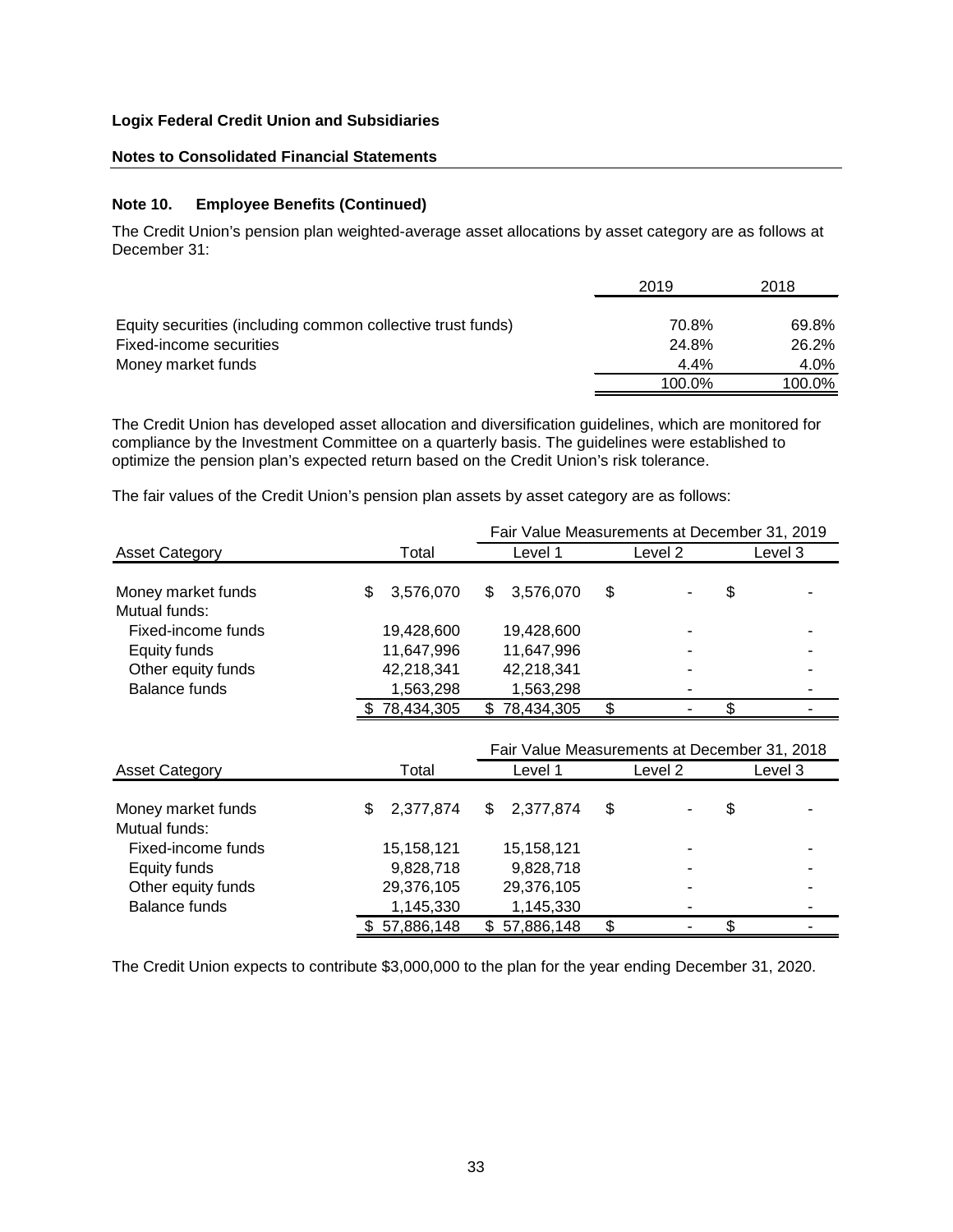#### **Notes to Consolidated Financial Statements**

# **Note 10. Employee Benefits (Continued)**

The following pension benefit payments, which reflect expected future service, as appropriate, are expected to be paid as follows:

Years ending December 31:

| 2020                | \$<br>2,730,553 |
|---------------------|-----------------|
| 2021                | 3,094,079       |
| 2022                | 3,376,871       |
| 2023                | 3,647,077       |
| 2024                | 3,917,005       |
| 2025 and thereafter | 23,502,947      |
|                     | 40,268,532      |

**Other postretirement benefits plan:** The Credit Union, through its subsidiary, sponsors a health care plan that provides postretirement medical and life insurance benefits to full-time employees who meet minimum age and service requirements. The plan is contributory with retiree contributions adjusted annually, and contains other cost-sharing features such as deductibles and co-insurance. The accounting for the plan anticipates future cost-sharing changes to the written plan that are consistent with the Credit Union's expressed interest to increase the retiree contribution rate annually for the expected general inflation rate for that year. The Credit Union's policy is to fund the cost of medical benefits in amounts determined at the discretion of management. There are no assets set aside to prefund the liability associated with the plan.

|                                                                                          | 2019                                |    | 2018                          |
|------------------------------------------------------------------------------------------|-------------------------------------|----|-------------------------------|
| Benefit obligation<br>Fair value of plan assets                                          | \$<br>(1,723,140)                   | \$ | (1,730,679)                   |
| <b>Funded status</b>                                                                     | (1,723,140)                         | S. | (1,730,679)                   |
| Accrued benefit cost recognized in the consolidated statements of<br>financial condition | (1,723,140)                         | S. | (1,730,679)                   |
|                                                                                          | 2019                                |    | 2018                          |
| Net periodic postretirement benefit cost<br>Employer contribution<br>Benefit payments    | \$<br>(87, 471)<br>73.710<br>73.710 | \$ | (66, 200)<br>84,680<br>84,680 |

Amounts recognized in accumulated other comprehensive loss at December 31 consist of the following:

|                            | 2019                                      | 2018        |
|----------------------------|-------------------------------------------|-------------|
| Gain<br>Prior service cost | $$$ (1,598,344) $$$ (1,769,942)<br>36.993 | 54.949      |
|                            | (1,561,351)                               | (1,714,993) |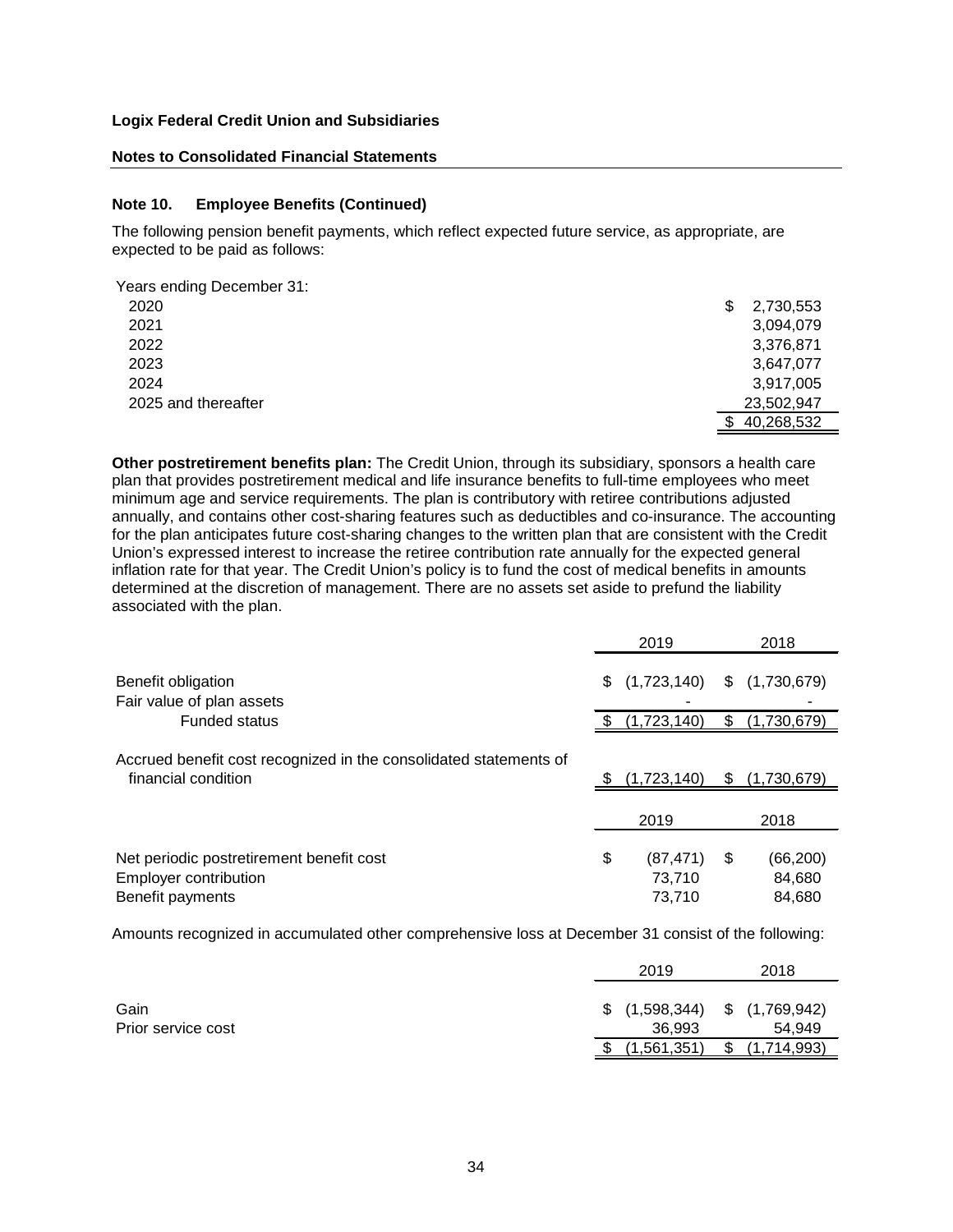#### **Notes to Consolidated Financial Statements**

#### **Note 10. Employee Benefits (Continued)**

The following are the amounts in accumulated other comprehensive income expected to be recognized as components of net periodic postretirement benefit cost over the year ending December 31, 2020:

| Gain<br>Prior service cost                                     | \$      | (197, 785)<br>17,956 |
|----------------------------------------------------------------|---------|----------------------|
|                                                                | 2019    | 2018                 |
| Assumptions used to determine benefit obligation:              |         |                      |
| Discount rate                                                  | 3.4%    | 4.4%                 |
| Increase in health insurance premiums:                         |         |                      |
| Initial increase                                               | $7.0\%$ | 7.3%                 |
| Ultimate increase                                              | 4.3%    | 4.3%                 |
| Year ultimate reached                                          | 2033    | 2033                 |
|                                                                | 2019    | 2018                 |
| Assumptions used to determine net postretirement benefit cost: |         |                      |
| Discount rate                                                  | 4.4%    | 3.7%                 |
| Expected long-term return on plan assets                       | N/A     | N/A                  |
| Rate of compensation increase                                  | N/A     | N/A                  |

The plan is unfunded, so the Credit Union makes benefit payments as they become due. The benefit payments are made from the general assets of the Credit Union.

The Credit Union expects to contribute approximately \$71,291 to the plan for the year ending December 31, 2020.

The following postretirement benefit payments, which reflect expected future service, as appropriate, are expected to be paid as follows:

Years ending December 31:

| 2020                | 157,849   |
|---------------------|-----------|
| 2021                | 166,762   |
| 2022                | 189,945   |
| 2023                | 210,026   |
| 2024                | 207,442   |
| 2025 and thereafter | 718,721   |
|                     | 1,650,745 |

**Supplemental executive retirement plan:** The Credit Union, through its subsidiary, also sponsors a defined benefit supplemental executive retirement plan for selected employees. The plan calls for benefits to be paid to eligible employees at retirement based primarily upon years of service with the Credit Union and compensation levels at retirement. No contributions, except to fund benefit payments, have been made to the plan since inception. Therefore, there are no plan assets.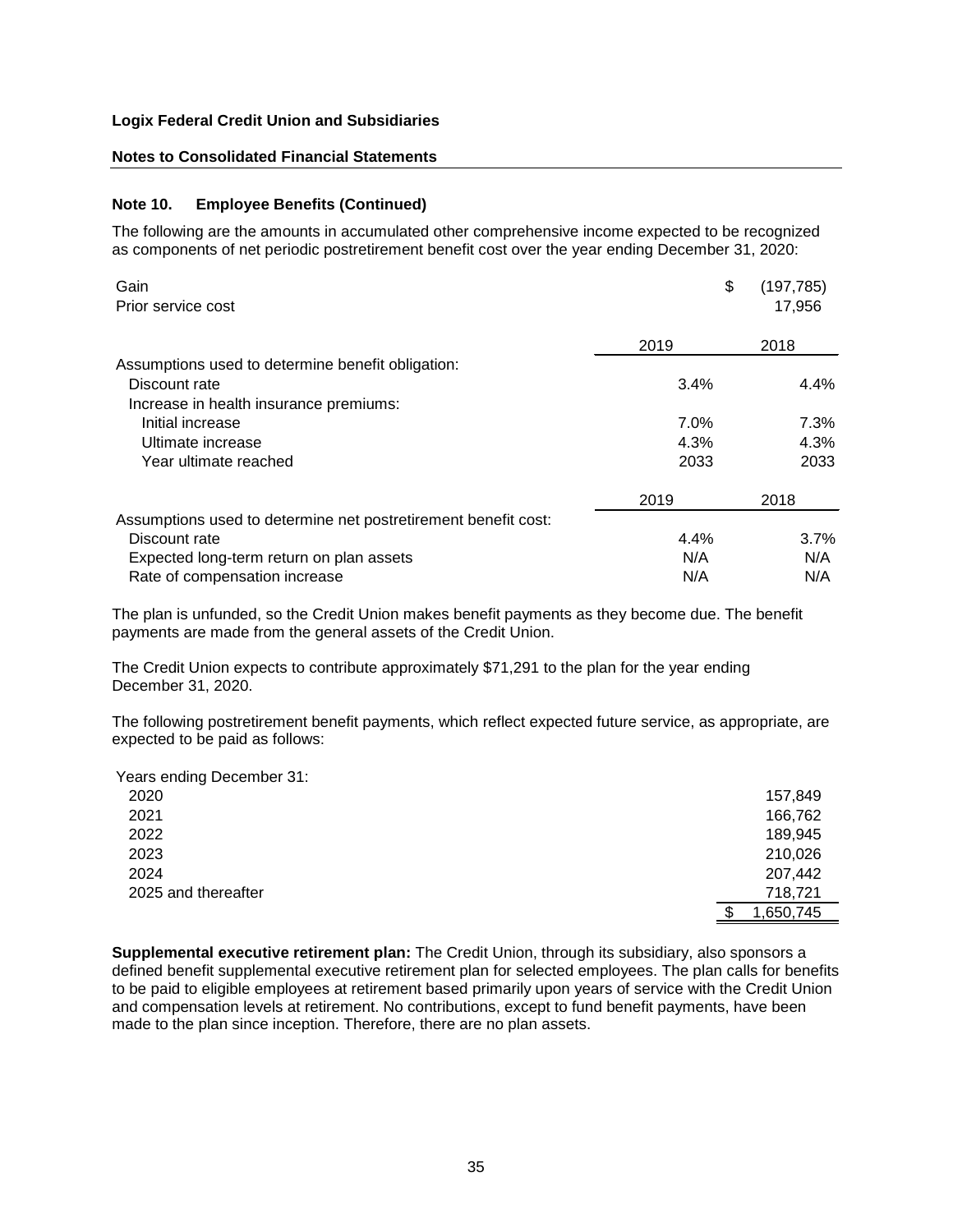#### **Notes to Consolidated Financial Statements**

## **Note 10. Employee Benefits (Continued)**

|                                                                                          |    | 2019        |     | 2018           |
|------------------------------------------------------------------------------------------|----|-------------|-----|----------------|
| Benefit obligation<br>Fair value of plan assets                                          | \$ | (9,971,774) |     | \$ (8,755,625) |
| <b>Funded status</b>                                                                     |    | (9,971,774) | S   | (8,755,625)    |
| Accrued benefit cost recognized in the consolidated statements of<br>financial condition |    | (9,971,774) | \$. | (8,755,625)    |
|                                                                                          |    | 2019        |     | 2018           |
| Net periodic postretirement benefit cost                                                 | S  | (1,073,854) | S   | (916,066)      |

Amounts recognized in accumulated other comprehensive loss at December 31 consist of the following:

|                            |    | 2019                 | 2018                   |
|----------------------------|----|----------------------|------------------------|
| Loss<br>Prior service cost | S. | 4,662,876<br>138,277 | \$3,937,294<br>187,768 |
|                            |    | 4,801,153            | 4,125,062              |

The following are the amounts in accumulated other comprehensive income expected to be recognized as components of net period postretirement benefit cost over the year ending December 31, 2020:

| Loss<br>Prior service cost                                     | \$   | 521,805<br>49.491 |
|----------------------------------------------------------------|------|-------------------|
|                                                                | 2019 | 2018              |
| Assumptions used to determine benefit obligation:              |      |                   |
| Discount rate                                                  | 3.4% | $4.4\%$           |
| Rate of compensation increase                                  | 4.5% | 4.5%              |
| Pension increases for in-payment and deferred benefits         | 0.0% | $0.0\%$           |
|                                                                | 2019 | 2018              |
| Assumptions used to determine net postretirement benefit cost: |      |                   |
| Discount rate                                                  | 4.4% | 3.7%              |
| Expected long-term return on plan assets                       | N/A  | N/A               |
| Rate of compensation increase                                  | 4.5% | 4.5%              |

The plan is unfunded, so the Credit Union makes benefit payments as they become due. The benefit payments are made from the general assets of the Credit Union.

The Credit Union does not expect to contribute to the plan for the year ending December 31, 2020.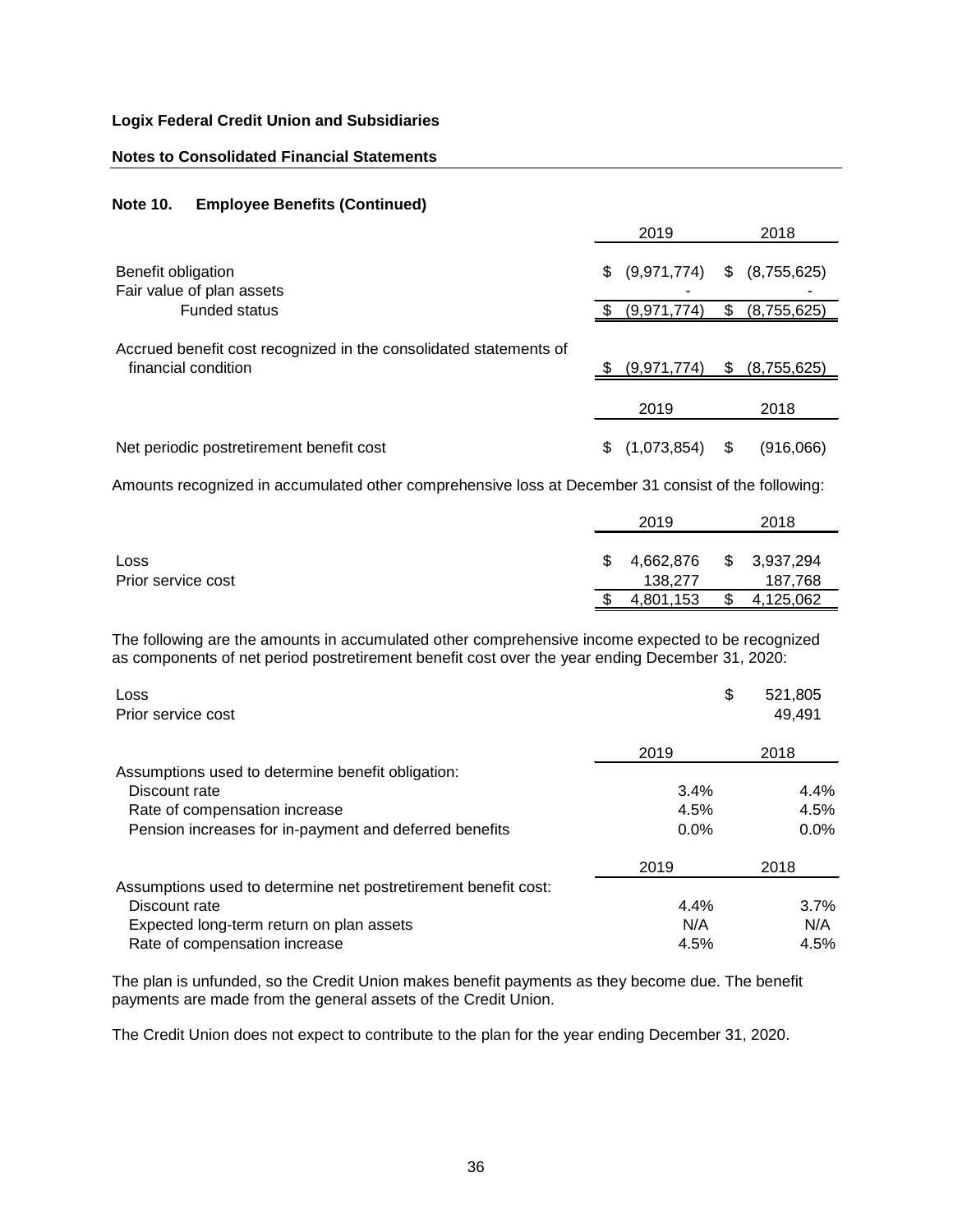#### **Notes to Consolidated Financial Statements**

#### **Note 10. Employee Benefits (Continued)**

The following postretirement benefit payments, which reflect expected future service, as appropriate, are expected to be paid as follows:

| Years ending December 31: |               |
|---------------------------|---------------|
| 2020                      | \$<br>400,103 |
| 2021                      | 425,490       |
| 2022                      | 430,044       |
| 2023                      | 435,822       |
| 2024                      | 442,138       |
| 2025 and thereafter       | 2,450,421     |
|                           | 4,584,018     |

**401(k) plan:** The Credit Union has a 401(k) defined contribution plan that allows eligible employees to defer a portion of their salary into the 401(k) plan. There is no minimum age or minimum service requirement for eligibility. The Credit Union matches a portion of employees' wage reductions. Plan costs are accrued and funded on a current basis. The Credit Union contributed approximately \$2,292,000 and \$2,173,000 to the plan for the years ended December 31, 2019 and 2018, respectively, which is included in noninterest expense in the consolidated statements of income.

**Supplemental savings plan:** The Credit Union has a supplemental savings plan for eligible executives that allows them to contribute in excess of their maximum 401(k) plan contribution. The Credit Union provides a corresponding matching amount for these executives at the Credit Union's discretion. The liability associated with this supplemental savings plan is approximately \$5,314,000 and \$5,237,000 at December 31, 2019 and 2018, respectively.

#### **Note 11. Members' Equity**

The Credit Union is subject to various regulatory capital requirements administered by the NCUA. Failure to meet minimum capital requirements can initiate certain mandatory, and possibly additional discretionary, actions by regulators that, if undertaken, could have a direct material effect on the Credit Union's consolidated financial statements. Under capital adequacy guidelines and the regulatory framework for prompt corrective action, the Credit Union must meet specific capital guidelines that involve quantitative measures of the Credit Union's assets, liabilities and certain off-balance-sheet items as calculated under U.S. GAAP. The Credit Union's capital amounts and classification are also subject to qualitative judgments by the regulators about components, risk weightings and other factors.

Quantitative measures established by regulation to ensure capital adequacy require the Credit Union to maintain minimum amounts and ratios (set forth in the table below) of net worth to total assets. Further, credit unions over \$10,000,000 in assets are also required to calculate a Risk-Based Net Worth (RBNW) requirement that establishes whether or not the Credit Union will be considered "complex" under the regulatory framework. The Credit Union's RBNW requirements were 6.07 percent and 6.49 percent as of December 31, 2019 and 2018, respectively. The minimum requirement to be considered "complex" under the regulatory framework is 6 percent. Management believes, as of December 31, 2019 and 2018, that the Credit Union meets all capital adequacy requirements to which it is subject.

Other appropriated retained earnings represent a restriction of retained earnings as established by the Board of Directors.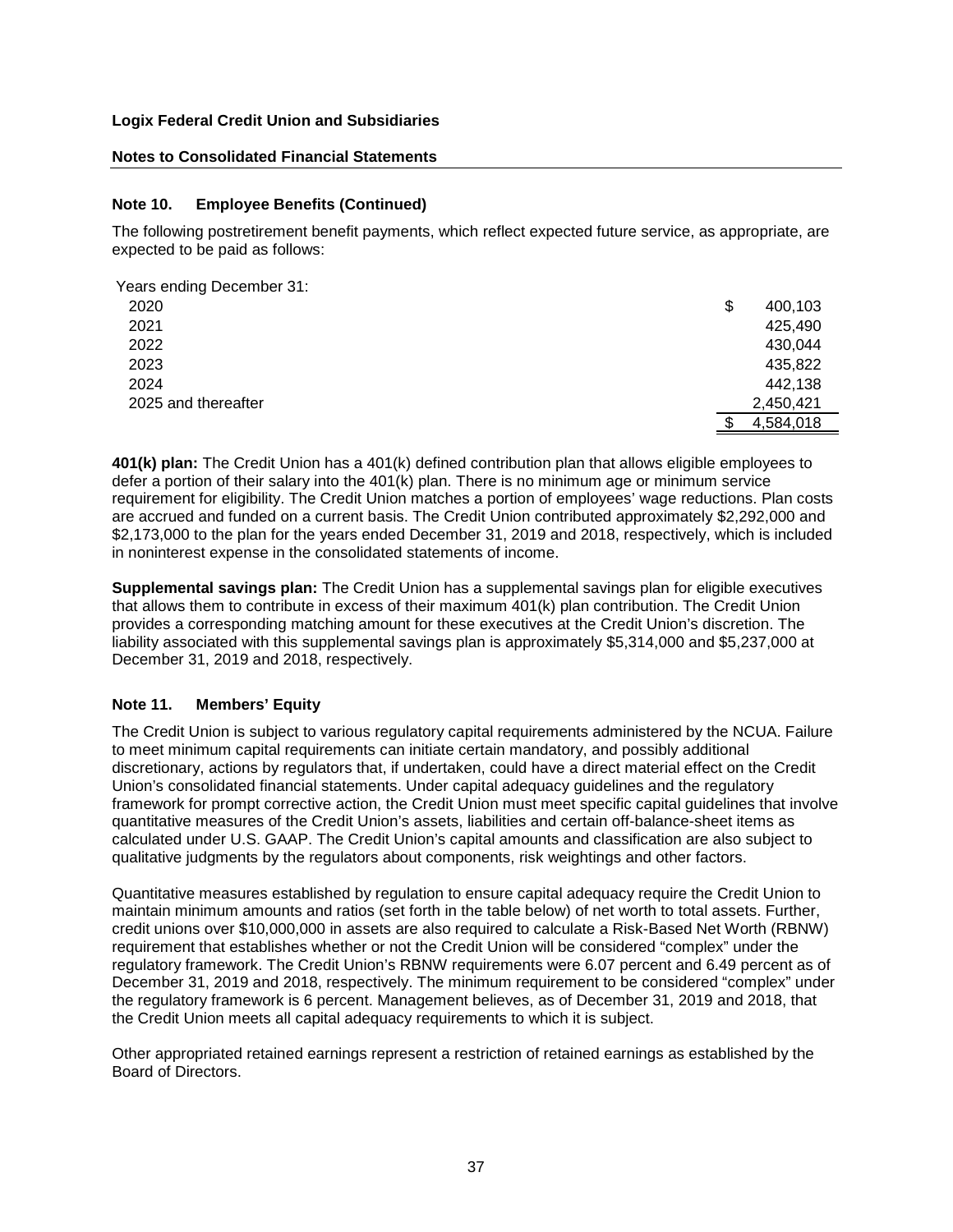#### **Notes to Consolidated Financial Statements**

# **Note 11. Members' Equity (Continued)**

Key aspects of the Credit Union's minimum capital amounts and ratios at December 31 are summarized as follows:

|                                   | 2019          |             |                      | 2018        |
|-----------------------------------|---------------|-------------|----------------------|-------------|
|                                   |               | Ratio/      |                      | Ratio/      |
|                                   | Amount        | Requirement | Amount               | Requirement |
| Amount needed to be classified as |               |             |                      |             |
| "adequately capitalized"          | \$382.093.338 |             | 6.07% \$ 390.637.149 | 6.49%       |
| Amount needed to be classified as |               |             |                      |             |
| "well-capitalized"                | 440.634.821   | 7.00%       | 421.334.367          | 7.00%       |
| Actual net worth                  | 1,005,777,490 | 15.98%      | 933,491,953          | 15.50%      |

As of December 31, 2019 and 2018, the NCUA categorized the Credit Union as "well-capitalized" under the regulatory framework for prompt corrective action. To be categorized as "well-capitalized," the Credit Union must maintain a minimum net worth ratio of 7 percent of assets. There are no conditions or events since that notification that management believes have changed the institution's category.

Because the RBNW requirement is less than the net worth ratio, the Credit Union retains its original category. Further, in performing its calculation of total assets, the Credit Union used the quarter-end balance option, as permitted by regulation.

#### **Note 12. Related-Party Transactions**

The Credit Union has had, and may be expected to have in the future, transactions in the ordinary course of business with directors, supervisory committee members and executive officers (commonly referred to as related parties). In management's opinion, these loans and transactions were on the same terms as those for comparable loans and transactions with non-related parties.

Aggregate loan transactions with related parties for the years ended December 31 were as follows:

|                            | 2019      | 2018      |
|----------------------------|-----------|-----------|
|                            |           |           |
| Balance, beginning of year | 4,756,000 | 3,309,000 |
| New loans                  | 3,637,000 | 2,416,000 |
| Repayments                 | (988,000) | (969,000) |
| Balance, end of year       | ,405,000  | 4,756,000 |

None of the loans are past due, nonaccrual or restructured to provide a reduction or deferral of interest or principal because of deteriorations in the financial position of the borrower. There were no loans to a related party that were considered classified loans at December 31, 2019 or 2018.

Total undisbursed loan commitments outstanding with related parties were approximately \$1,120,000 at December 31, 2019.

Shares from related parties at December 31, 2019 and 2018, amounted to approximately \$2,587,000 and \$2,455,000, respectively.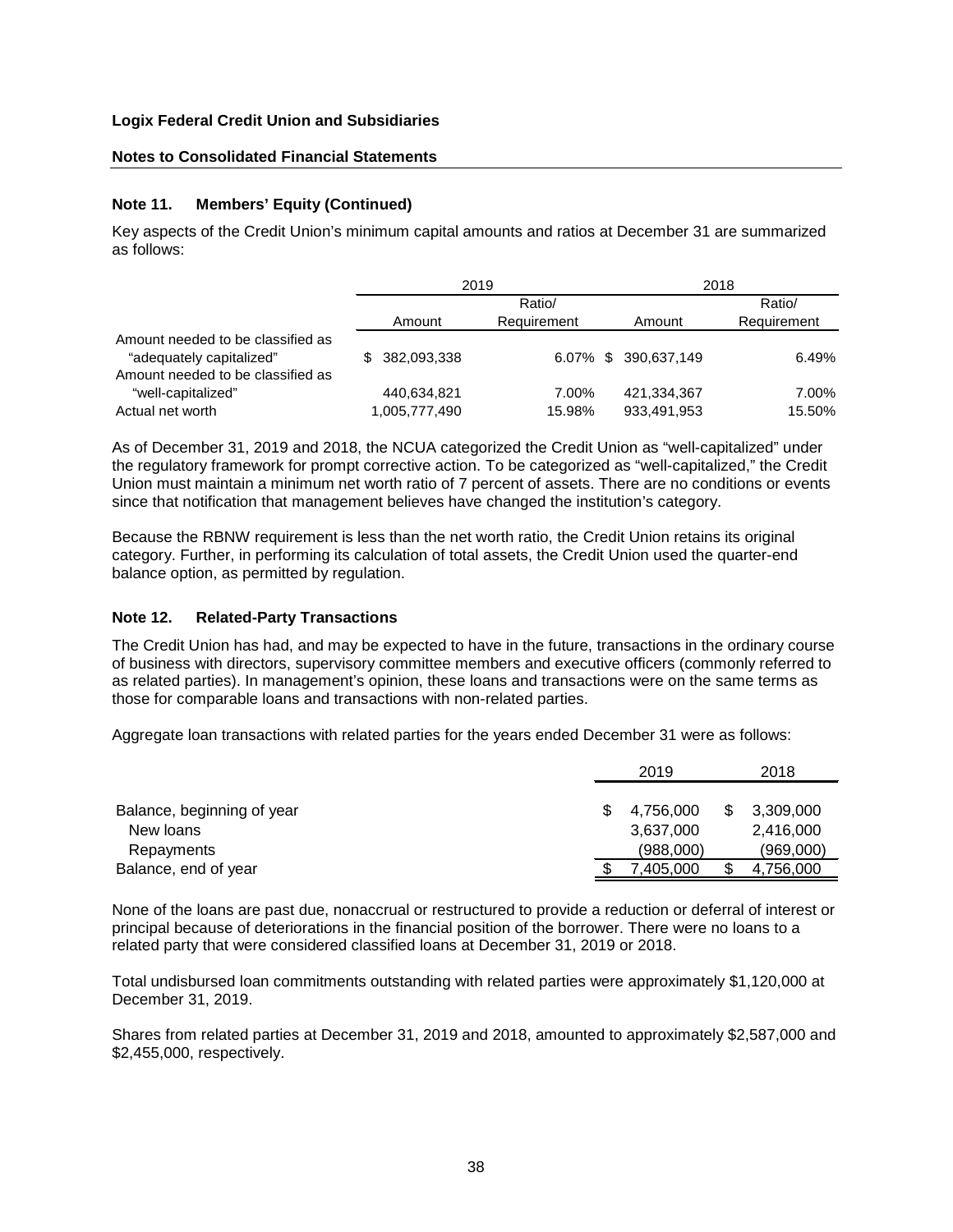#### **Notes to Consolidated Financial Statements**

#### **Note 13. Fair Value**

The following methods and assumptions were used by the Credit Union in estimating fair values as disclosed herein:

**Financial instruments:** Fair value represents management's best estimates based on a range of methodologies and assumptions. The carrying value of short-term financial instruments (such as cash and cash equivalents), other investments, as well as receivables and payables arising in the ordinary course of business (such as accrued interest receivable and dividends payable) approximates fair value because of the relatively short period of time between the origination and expected realization. The fair value of the Credit Union's off-balance-sheet commitments are estimated using fees charged to others to enter into similar agreements, taking into account the remaining terms of the agreements and credit standing of the members. The estimated fair value of these commitments is not significant.

The Credit Union's policies for the determination of fair value of other financial instruments for disclosure or measurement are described below:

*Debt securities:* The Credit Union considers the inputs utilized to fair value the U.S. agency and U.S. sponsored agency issued debt securities (callable and noncallable notes), private label securities, MBSs guaranteed by those agencies and CMOs issued by those agencies within Level 2 of the valuation hierarchy, which are derived from readily available pricing sources and third-party pricing services for identical or comparable instruments, respectively. However, the fair value reported may not be indicative of the amounts that could be realized in an actual market exchange.

*Impaired loans, net, and loans held for sale:* When quoted market prices are not available, the fair value of loans receivable is generally based upon observable market prices of similar instruments, including loans with similar characteristics. If observable market prices are not available, fair value is based upon estimated cash flows adjusted for credit risk that are discounted using an interest rate appropriate for the maturity of the applicable loans or the unfunded commitments.

The inputs for the determination of the fair value of loans are generally classified within Level 2 of the valuation hierarchy. However, certain of the Credit Union's loans, including nonperforming loans, are classified within Level 3 due to the lack of observable pricing data. The fair value of these Level 3 loans is calculated with a discounted cash flows model using market-based credit spreads of comparable debt instruments or credit derivatives of the specific borrower or comparable borrowers. Results of discounted cash flow calculations may be adjusted, as appropriate, to reflect other market conditions or the perceived credit risk of the borrower.

Loans held for sale are required to be measured at the lower of cost or fair value. The market value represents fair value. Management obtains quotes or bids on all or part of these loans directly from the purchasing financial institutions, which is a Level 2 input. Premiums received or to be received on the quotes or bids are indicative of the fact that cost is lower than fair value.

*Loan servicing rights:* Loan servicing rights do not trade in an active, open market with readily observable prices. While sales of loan servicing rights do occur, the precise terms and conditions typically are not readily available. Accordingly, the Credit Union estimates the fair value of commercial mortgage loan servicing rights and certain other retained interests in securitizations using discounted cash flow models incorporating numerous assumptions from the perspective of market participants, including servicing income, servicing costs, market discount rates, prepayment speeds and default rates. Due to the nature of the valuation inputs, commercial mortgage loan servicing rights are classified within Level 3 of the valuation hierarchy.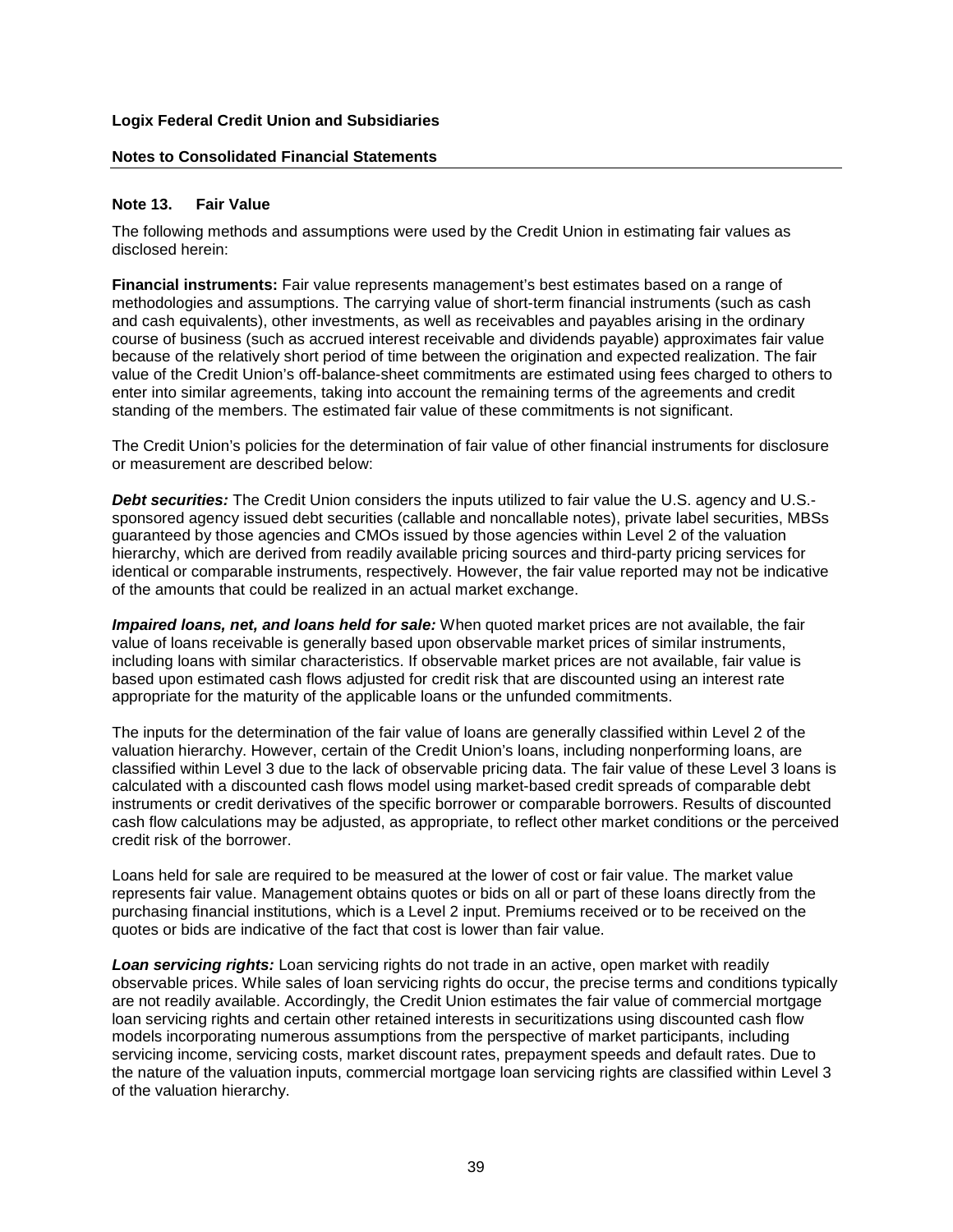#### **Notes to Consolidated Financial Statements**

# **Note 13. Fair Value (Continued)**

**Nonfinancial assets:** The Credit Union's primary nonfinancial assets subject to fair value measurement include foreclosed property.

**Fair value on a recurring basis:** The tables below present the balances of assets measured at fair value on a recurring basis:

|                                                       | December 31, 2019 |                          |    |         |     |                          |    |           |
|-------------------------------------------------------|-------------------|--------------------------|----|---------|-----|--------------------------|----|-----------|
|                                                       |                   | Total                    |    | Level 1 |     | Level 2                  |    | Level 3   |
| CMOs, agency residential                              | \$                | 16,463,000               | \$ |         | \$  | 16,463,000               | \$ |           |
| CMOs, private residential                             |                   | 19,567,000               |    |         |     | 19,567,000               |    |           |
| MBSs, agency residential                              |                   | 208,283,000              |    |         |     | 208,283,000              |    |           |
| Loan servicing rights, commercial                     |                   | 3,038,000                |    |         |     |                          |    | 3,038,000 |
|                                                       |                   | 247,351,000              |    |         | \$. | 244,313,000              |    | 3,038,000 |
|                                                       |                   |                          |    |         |     |                          |    |           |
|                                                       |                   | December 31, 2018        |    |         |     |                          |    |           |
|                                                       |                   | Total                    |    | Level 1 |     | Level <sub>2</sub>       |    | Level 3   |
| CMOs, agency residential<br>CMOs, private residential | \$                | 14,552,000<br>12,797,000 | \$ |         | S   | 14,552,000<br>12,797,000 | \$ |           |

MBSs, agency residential 128,461,000 - 128,461,000<br>
Loan servicing rights, commercial 13,130,000 - 128,461,000 - 3.130.000 Loan servicing rights, commercial \$ 158,940,000 \$ - \$ 155,810,000 \$ 3,130,000

**Fair value on a nonrecurring basis:** Certain assets and liabilities are measured at fair value on a nonrecurring basis; that is, the instruments are not measured at fair value on an ongoing basis but are subject to fair value adjustments in certain circumstances (for example, when there is evidence of impairment). The following tables present those assets, by caption and by level within the valuation hierarchy, and any nonrecurring change in fair value:

|                                                                                              | Fair Value at December 31, 2019                         |         |                 |                                           |  |  |  |  |
|----------------------------------------------------------------------------------------------|---------------------------------------------------------|---------|-----------------|-------------------------------------------|--|--|--|--|
|                                                                                              | Total                                                   | Level 1 | Level 2         | Level 3                                   |  |  |  |  |
| Loans held for sale<br>Impaired loans, other than TDRs<br><b>TDRs</b><br>Foreclosed property | 72,870,000<br>S.<br>23,516,000<br>22,009,000<br>875,000 | \$      | \$72,870,000    | \$<br>23,516,000<br>22,009,000<br>875,000 |  |  |  |  |
|                                                                                              | Fair Value at December 31, 2018                         |         |                 |                                           |  |  |  |  |
|                                                                                              | Total                                                   | Level 1 | Level 2         | Level 3                                   |  |  |  |  |
| Loans held for sale                                                                          | \$<br>7,112,000                                         | \$      | \$<br>7,112,000 | \$                                        |  |  |  |  |
| Impaired loans, other than TDRs<br><b>TDRs</b>                                               | 20,362,000<br>26,061,000                                |         |                 | 20,362,000<br>26,061,000                  |  |  |  |  |
| Foreclosed property                                                                          | 563,000                                                 |         |                 | 563,000                                   |  |  |  |  |